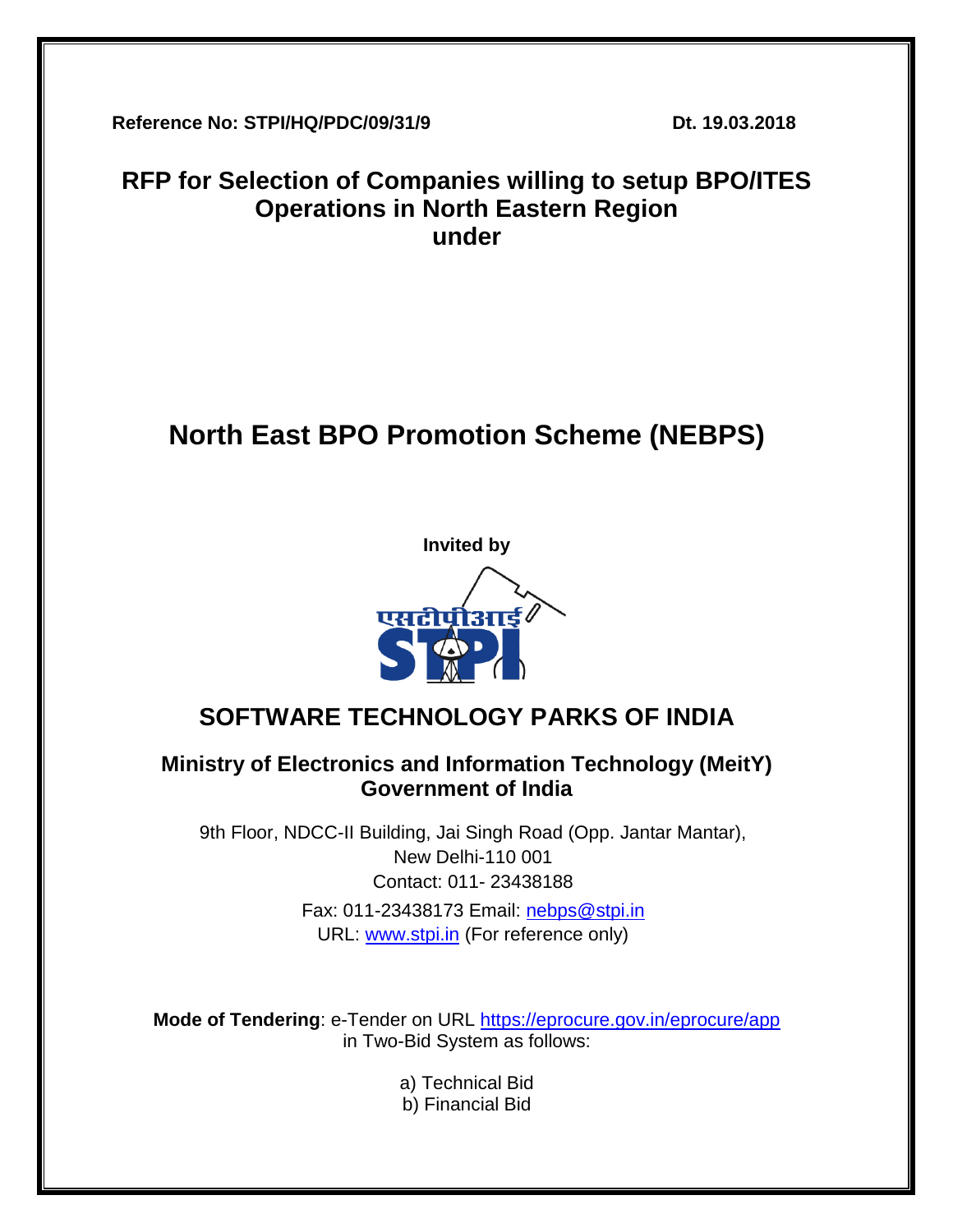## **CONTENTS**

| 1.  |                                                                             |  |  |  |
|-----|-----------------------------------------------------------------------------|--|--|--|
| 2.  |                                                                             |  |  |  |
| 3.  |                                                                             |  |  |  |
| 4.  |                                                                             |  |  |  |
| 5.  |                                                                             |  |  |  |
| 6.  |                                                                             |  |  |  |
| 7.  |                                                                             |  |  |  |
| 8.  | TERMS & CONDITIONS RELATING TO COMMENCEMENT OF BPO OPERATIONS, DISBURSEMENT |  |  |  |
| 9.  |                                                                             |  |  |  |
| 10. |                                                                             |  |  |  |
| 11. |                                                                             |  |  |  |
| 12. |                                                                             |  |  |  |
|     |                                                                             |  |  |  |
|     |                                                                             |  |  |  |
|     |                                                                             |  |  |  |
|     |                                                                             |  |  |  |
|     |                                                                             |  |  |  |
|     |                                                                             |  |  |  |
|     |                                                                             |  |  |  |
|     |                                                                             |  |  |  |
|     |                                                                             |  |  |  |
|     |                                                                             |  |  |  |
|     |                                                                             |  |  |  |
|     |                                                                             |  |  |  |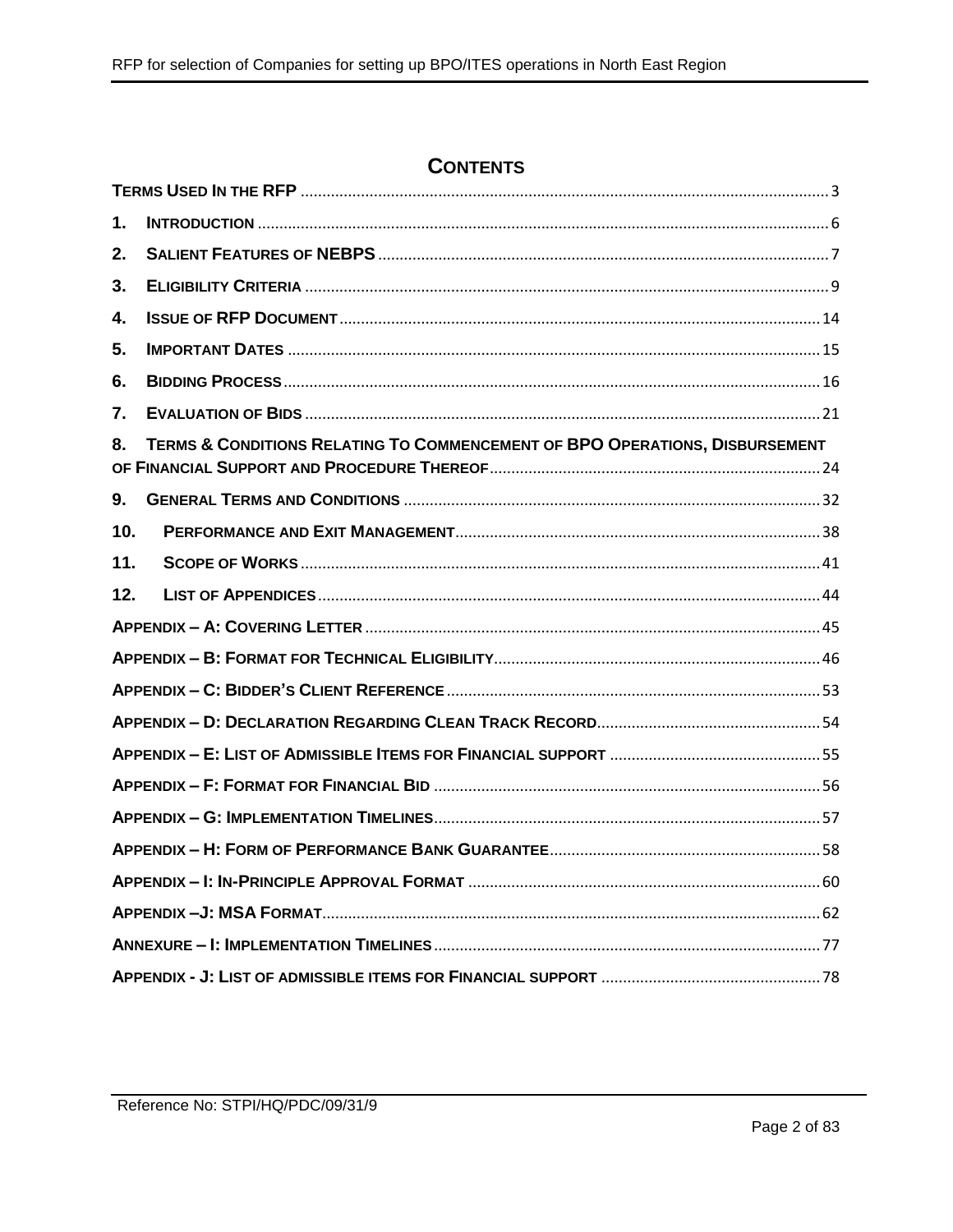#### **TERMS USED IN THE RFP**

- <span id="page-2-0"></span>**AMC** – Annual Maintenance Contract
- **Authorized Representative** shall mean any person authorized by either of the parties.
- Bid shall mean complete set of documents submitted by a Bidder against the tender for "BPO Operations in North Eastern Region".
- **Bidder** means an entity/Company who has intention to participate in the tender invited by STPI.
- **BPO** Business Process Outsourcing (includes TES). BSD Bid Security Deposit
- **CAPEX -** Capital Expenditure
- **CA** Chartered Accountant
- **CCTV** Closed Circuit Television
- Company The term company in this document if not specified with any particular Act, in general refers to an entity registered under The Companies Act 1956/2013 or The Limited Liability Partnership Act, 2008.**Contract** - is used synonymously with Master Service Agreement (MSA).
- **Corrupt Practice** means the offering, giving, receiving or soliciting anything of value or influencing the action of an official in the process of Contract execution.
- **DCO** Document Control Officer
- **Default Notice** shall mean the written notice of Default of the MSA issued by one Party to the other in terms hereof.
- **DG** Diesel Generator
- **EPABX** Electronic Private Automatic Branch Exchange
- **Fraudulent Practice** means misrepresentation of facts in order to influence a procurement process or the execution of a Contract and includes collusive practice among Bidders (prior to or after submission of a Bid) designed to establish Bid prices at artificial non-competitive levels and to deprive the STPI of the benefits of free and open competition.
- **GoI** shall mean the Government of India.
- **IPA** In-Principle Approval issued to successful bidder.
- **IT/ITES** Information Technology / Information Technology Enabled Services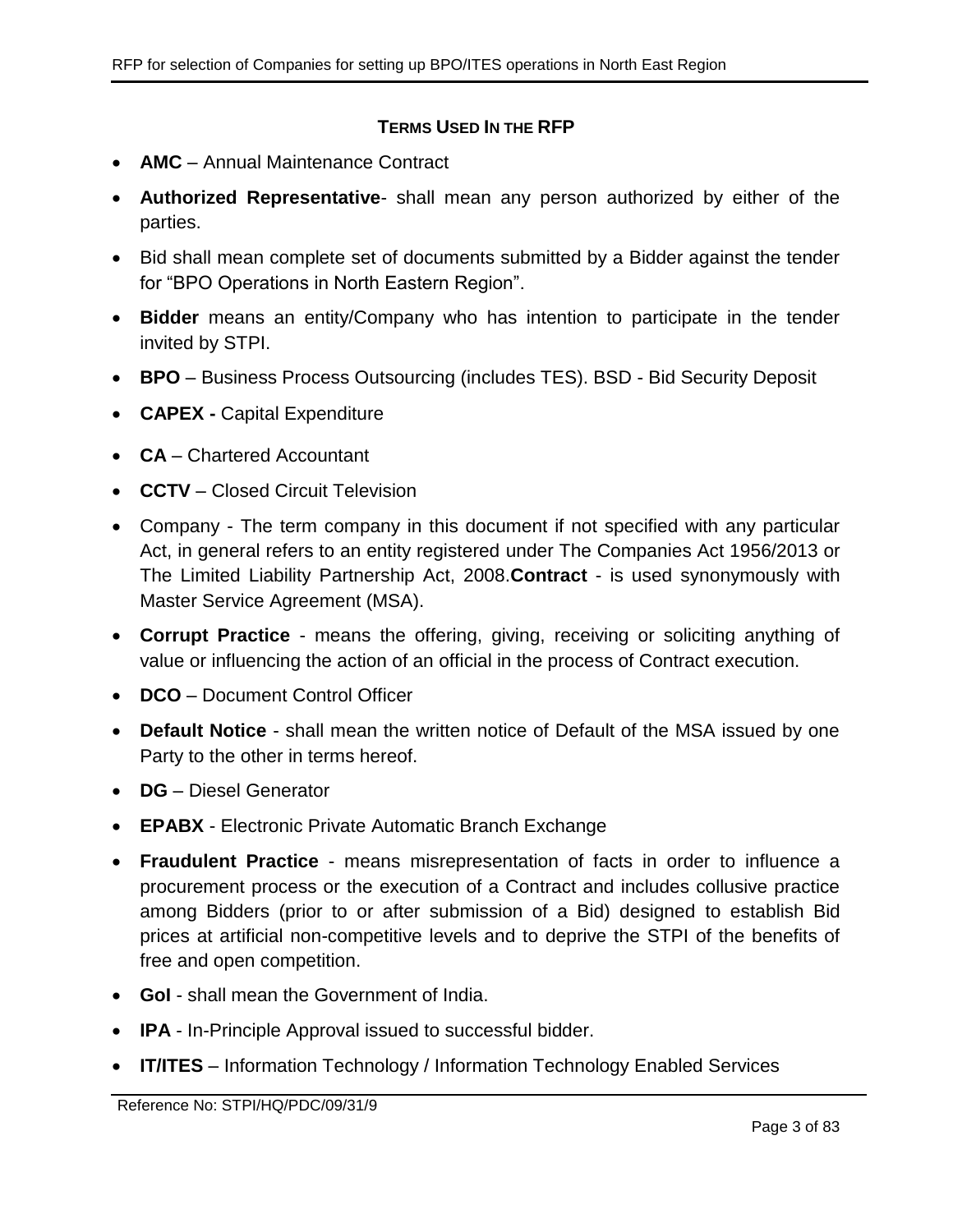- **IVRS** Interactive Voice Response System
- **LAN** Local Area Network
- **Law** shall mean any Act, notification, by law, rules and regulations, directive, ordinance, order or instruction having the force of law enacted or issued by the Central Government and/ or the Government of NER or any other Government or regulatory authority or political subdivision of government agency.
- **LLP -** Limited Liability Partnership
- **MeitY** Ministry of Electronics and Information Technology
- **MSA** Master Service Agreement is a joint agreement between STPI and selected bidder who has accepted the IPA.
- **NDA** Non-Disclosure Agreement
- **NEBPS** North East BPO Promotion Scheme
- **NMC** NEBPS Management Committee.
- **NER** North East Region
- **O&M** Operations and Maintenance.
- **OPEX** Operational Expenditure
- **Party** means STPI or Bidder, individually and "Parties" mean STPI and Bidder, collectively.
- **PBG** Performance Bank Guarantee
- **RFP** Request For Proposal
- **Site** shall mean the location(s) from where the service shall be offered to the industry as per MSA.
- **STPI** Software Technology Parks of India.
- **Successful Bidder** means the Bidder whose Bid is evaluated and get selected as per the RFP.
- **UPS** Uninterrupted Power Supply
- **VGF** -Viability Gap Funding
- **Works** mean to execute the works specified under this RFP.
- **Year** shall be with reference to date of commencement of BPO operations, if year is not defined at said place in the RFP.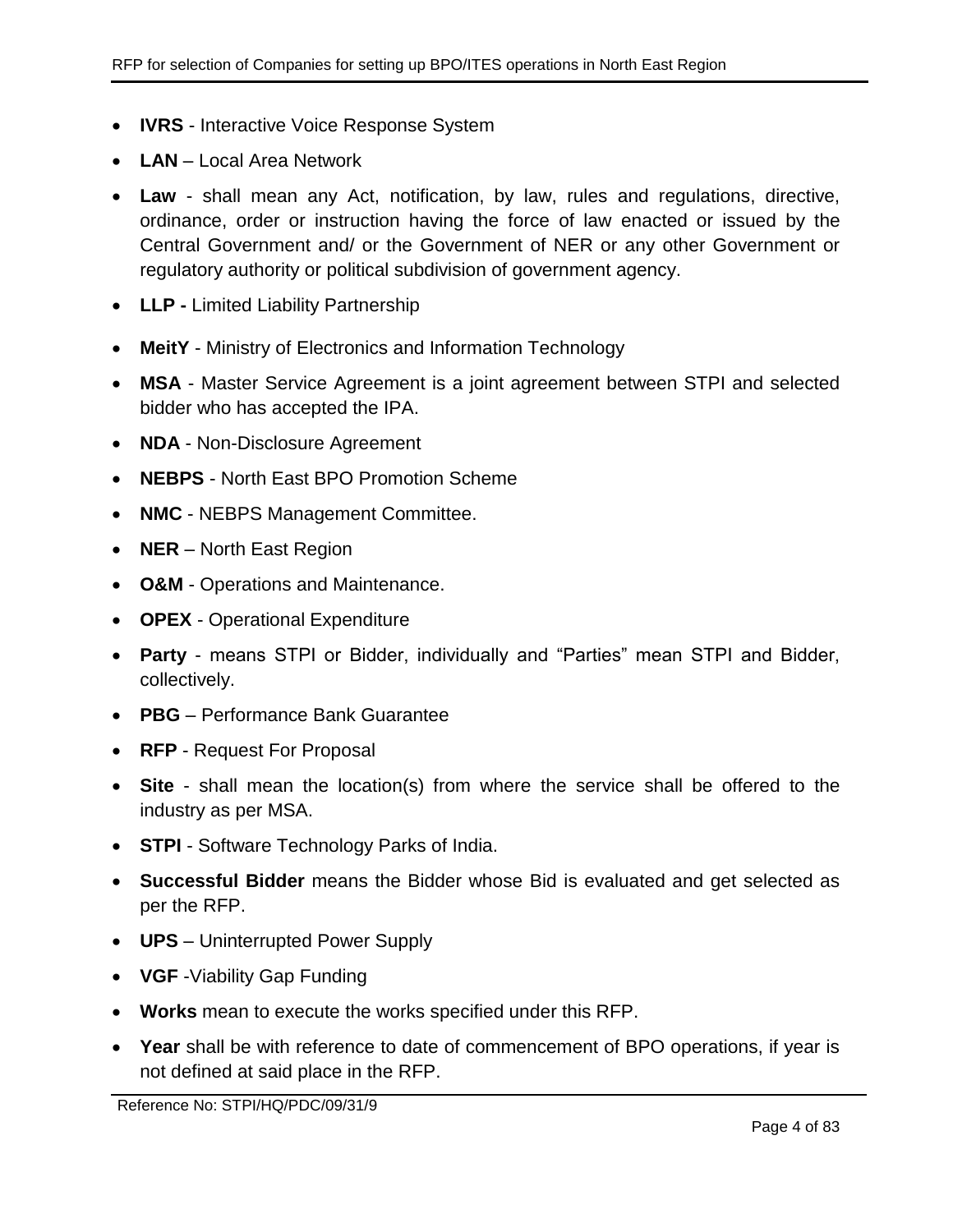#### **IMPORTANT NOTE:**

- 1) Tender documents may be downloaded from Central Public Procurement Portal **<https://eprocure.gov.in/eprocure/app>** . Aspiring Bidders/ Suppliers who have not enrolled/registered in e-procurement should enrol/register before participating through the website **<https://eprocure.gov.in/eprocure/app> .** The portal enrollment is free of cost. Bidders are advised to go through instructions provided at **[Appendix-](#page-78-0)[K](#page-78-0) regarding 'Instructions for online Bid Submission'.**
- 2) Bidder can access tender documents on the website, fill them with all relevant information and submit the completed tender document into electronic tender on the website **<https://eprocure.gov.in/eprocure/app>** .
- 3) Tenders and supporting documents should be uploaded through e-procurement. Hard copy of the tender documents will not be accepted. The successful bidder(s) would be required to produce original documents at the time of signing Master Service Agreement (MSA).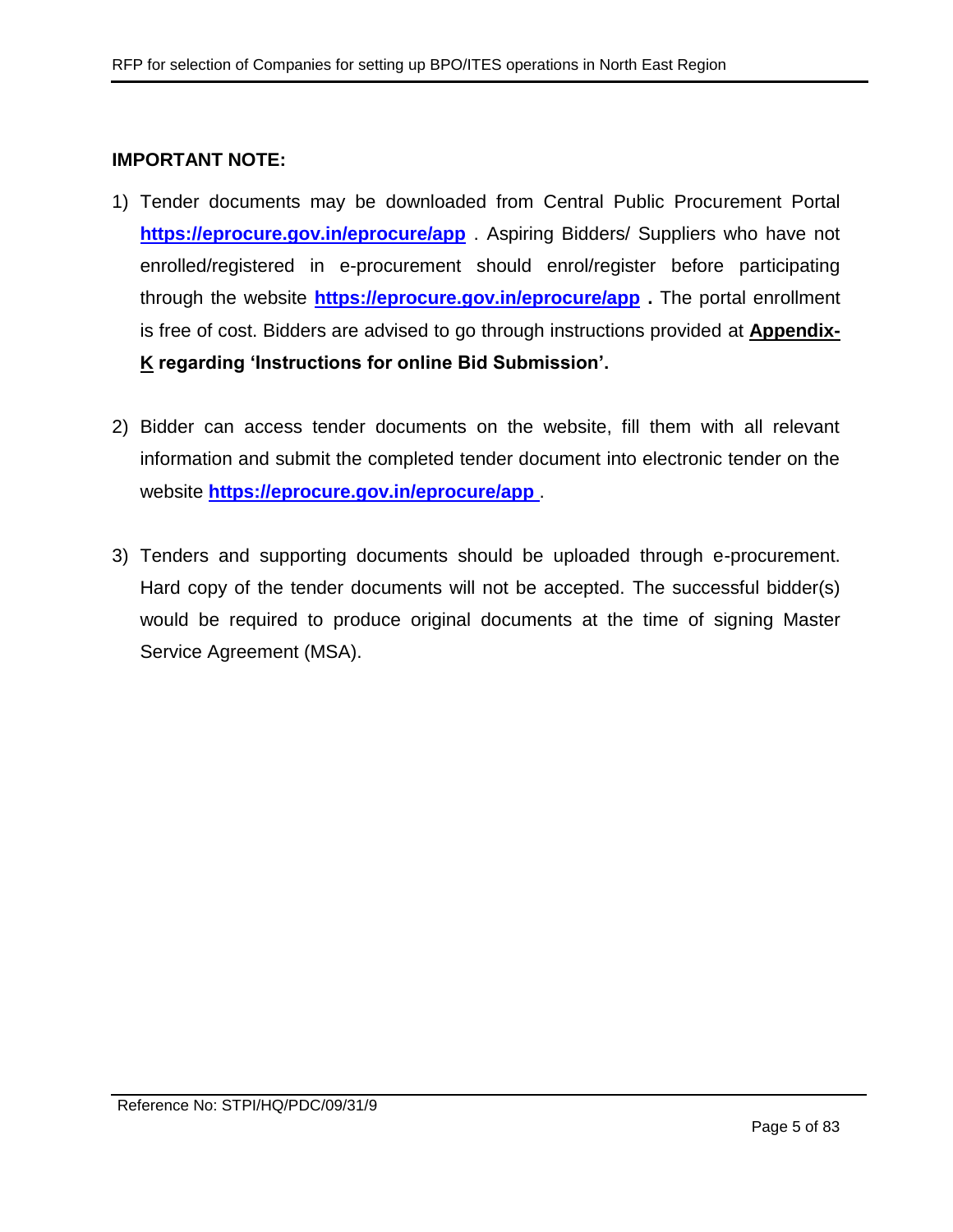#### <span id="page-5-0"></span>**1. INTRODUCTION**

- **1.1.**The Ministry of Electronics and Information Technology (MeitY), Government of India has notified the "North East BPO Promotion Scheme (NEBPS)" under Digital India Programme, which provides financial support in the form of Viability Gap Funding to eligible Companies, with the following objectives:
	- (i) Creation of employment opportunities for the local youth in the North Eastern Region (NER), by promoting the IT/ITES Industry particularly by setting up the BPO/ITES operations.
	- (ii) Promotion of investment in IT/ITES Sector in NER in order to expand the base of IT Industry and secure balanced regional development.
- **1.2.**The details of the scheme along with administrative approval are available at www.meity.gov.in/nebps. Status and updates regarding NEBPS are also available at [https://nebps.stpi.in/](https://ibps.stpi.in/)
- **1.3.**The Software Technology Parks of India (STPI), an autonomous society of MeitY has been designated as the Nodal Agency for implementation of the NEBPS.
- **1.4.**STPI, invites bids through Request For Proposal (RFP) from the eligible Companies, who are desirous of setting up BPO/ITES operations in N.E. Region, under the NEBPS.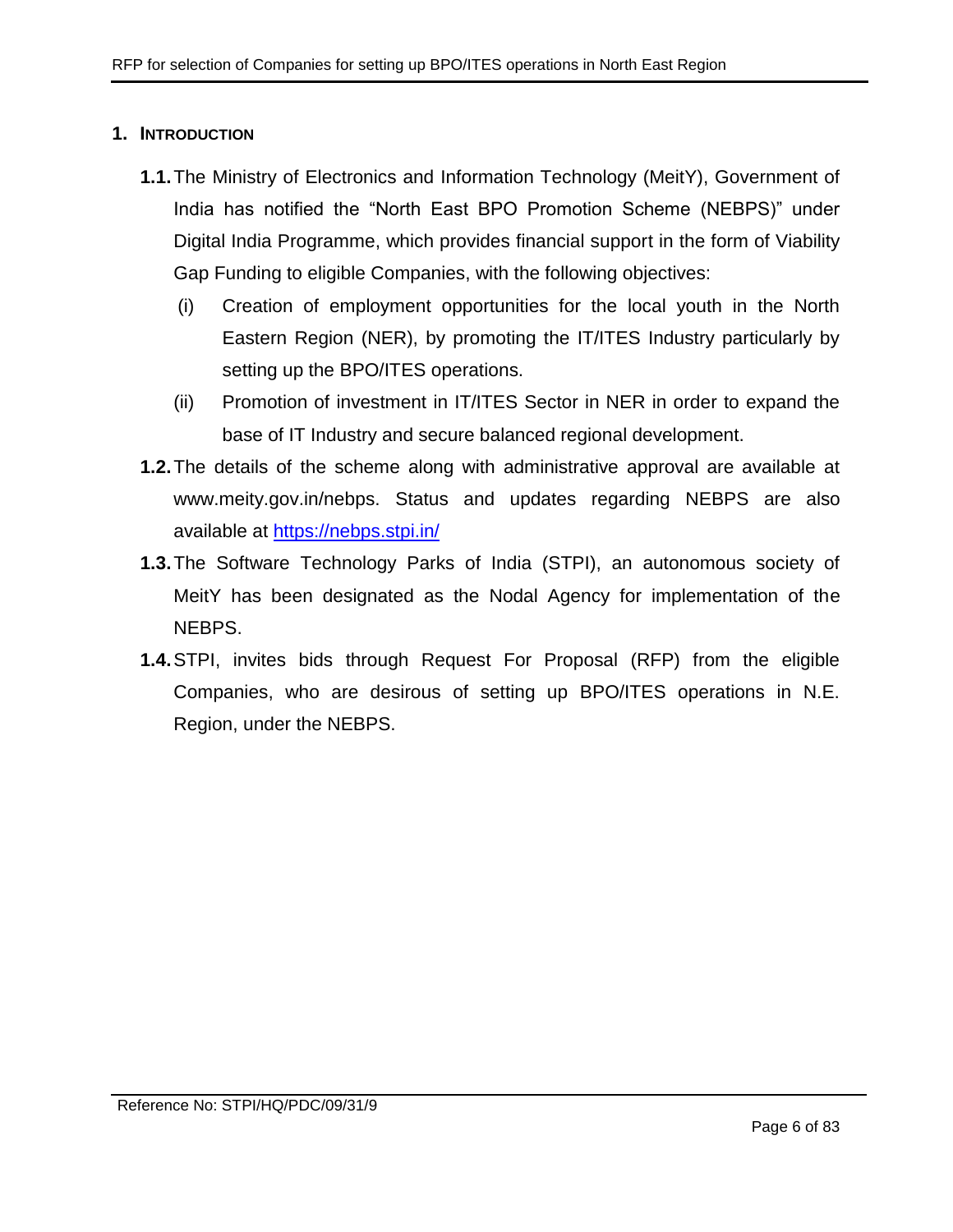## <span id="page-6-0"></span>**2. SALIENT FEATURES OF NEBPS**

- **2.1.**The NEBPS aims to incentivize establishment of 5000 seats in respect of BPO/ITES operations in the States of Assam, Arunachal Pradesh, Manipur, Meghalaya, Mizoram, Nagaland, Sikkim and Tripura, through the following financial supports in the form of Viability Gap Funding (VGF) to eligible Companies:
- **2.2.Financial Support**: Up to 50% of expenditure incurred on BPO/ITES operations towards capital expenditure (CAPEX) and/or operational expenditure (ОРЕХ) on admissible items as per [Appendix-E,](#page-54-0) subject to an upper ceiling of Rs. 1 Lakh/Seat.
- <span id="page-6-1"></span>**2.3.Special Incentives**: The following special incentives will be provided within the ceiling of total financial support i.e. Rs. 1 Lakh/seat:
	- (i) **Training Incentive**: Upto 50% of training expenditure with cap of Rs. 6,000/employee for total regular employees up to the 1.5 times **(employment target**) the number of approved seats of BPO/ITES operation (e.g. For 100 seats BPO/ITES operation, training incentive can be availed for max. 150 regular employees)
	- (ii) **Incentive for diversity & inclusion**: Special incentive (% of eligible financial support) for Units providing employment to women and persons with disability will be provided as under:

| <b>Diversity &amp; Inclusion</b>             | <b>Special Incentive</b><br>(% of eligible financial<br>support) |  |  |
|----------------------------------------------|------------------------------------------------------------------|--|--|
| 50% women employment                         | 5%                                                               |  |  |
| 75% women employment                         | 7.5%                                                             |  |  |
| 4% employment for persons with<br>disability | 2%                                                               |  |  |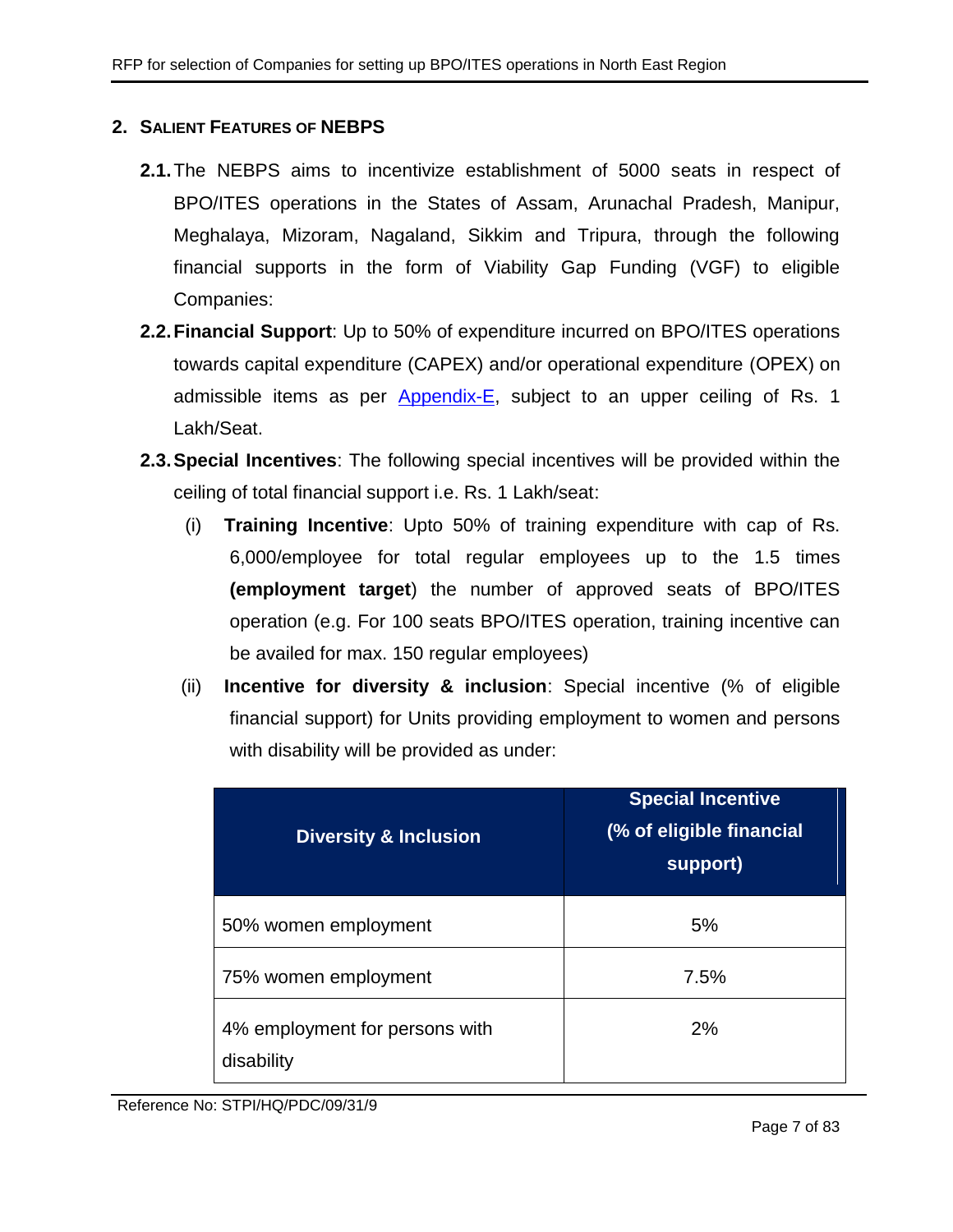(iii) **Incentive for providing employment beyond target**: Special incentive (% of eligible financial support) for units providing employment beyond employment target (1.5 times the number of seats) will be provided as under:

| <b>Employment Generation</b> | <b>Special Incentive</b><br>(% of eligible financial<br>support) |  |  |
|------------------------------|------------------------------------------------------------------|--|--|
| 2 X no. of seats             | 5%                                                               |  |  |
| 2.5 X no. of seats           | 7.5%                                                             |  |  |
| 3 X no. of seats             | 10%                                                              |  |  |

- (iv) **Incentive for promoting Local Entrepreneur**: Special Incentive (5% of eligible financial support) for units setting up BPO/ITES operations as a consortium with local entrepreneur (Domicile of the State where BPO/ITES operations are being established).
- **2.4.**The quantum of financial support shall be determined through an open bid system, subject to overall ceiling referred above. Accordingly, bids are being invited from eligible companies through this Request For Proposal (RFP), to determine the lowest amount of financial support to be provided as Viability Gap Funding in respect of each Seat-Slab [Ref. Para [6\(ii\)\]](#page-15-1) across NER.
- **2.5.**A Company, seeking to avail financial support under this scheme, shall be under obligation not to claim the similar financial support under any other Scheme of the Central/State Government concerned. However, other supports not claimed under NEBPS may be availed from other Schemes of Central/State Government.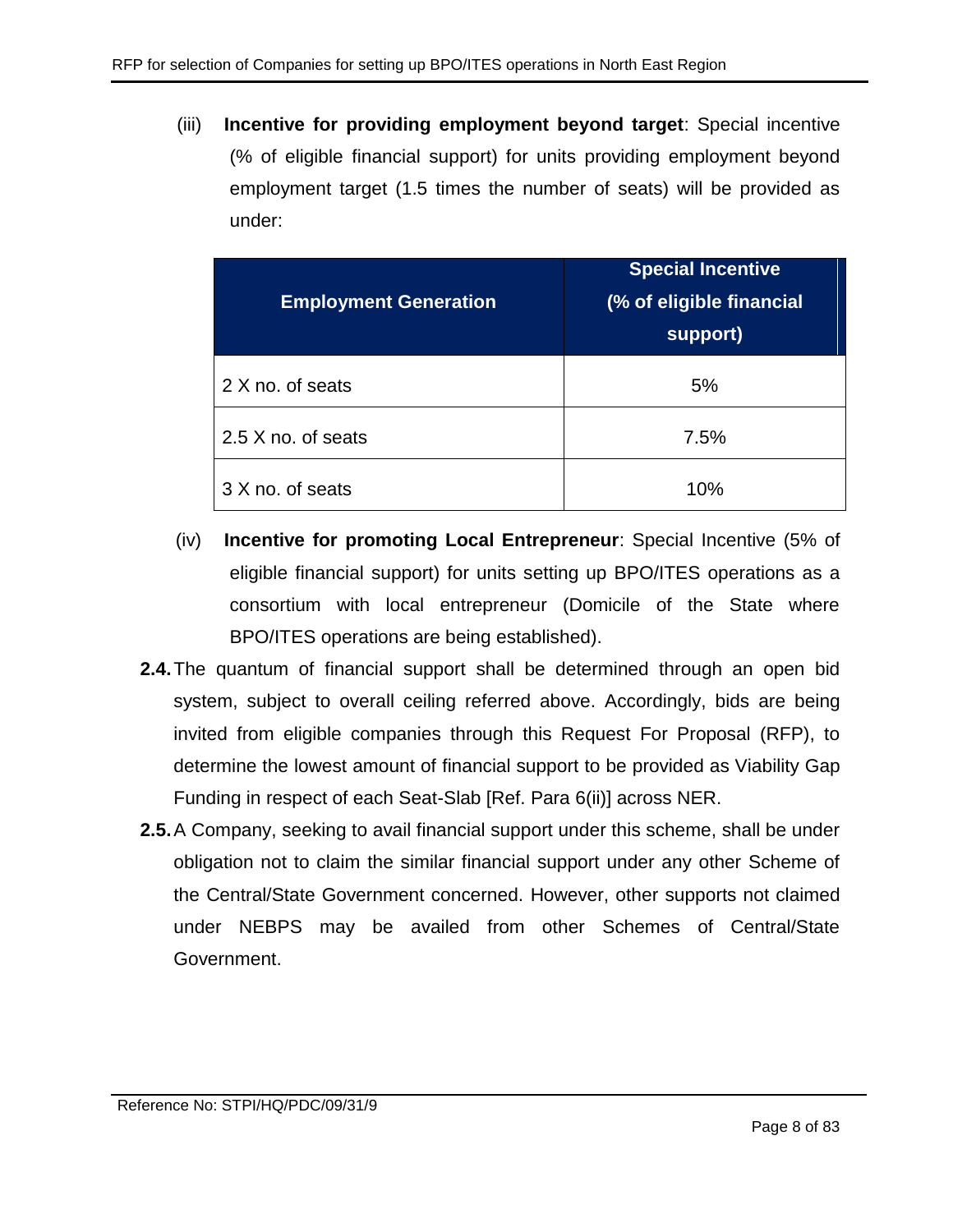#### <span id="page-8-0"></span>**3. ELIGIBILITY CRITERIA**

The bidder would be required to meet the following conditions:

- **3.1.**The bidder should be registered in India under The Companies Act, 1956 or The Companies Act, 2013 (as amended till date) or The Limited Liability Partnership Act, 2008 (as amended till date), as applicable.
- **3.2.**The bidder must be willing to set up BPO/ITES operations, with a minimum of 25 seats capacity at one location (city/town). However, the bidder would be at liberty to quote for a maximum of 1500 seats including the seats already approved/allotted either (a) at one location (city/town) or (b) at multiple locations (city/town) in the NER.
- **3.3.**The bidder must commit to operate for a minimum period of 3 years.
- **3.4.**The bidder must furnish an undertaking to take either appropriate premises on lease for at least 3 years or produce the proof of ownership of the premises for setting up BPO/ITES operations at the location referred at 3.2 above. [Minimum 2000 Sq. Ft. super area including utilities etc. for 50 seats or @ 40 Sq. Ft. per seat].
- **3.5.**The bidder should have achieved a minimum average annual turnover during the last 3 financial years, as per total number of seats applied under NEBPS, detailed as follows:

| S.<br>No. | <b>Number of Seats/Applicant</b> | Minimum average annual<br>turnover of last 3 FYs (Rs. in<br>Crore)* |
|-----------|----------------------------------|---------------------------------------------------------------------|
| (i)       | $25 - 50$                        | 1                                                                   |
| (ii)      | 51-100                           | $\overline{2}$                                                      |
| (iii)     | 101-500                          | 5                                                                   |
| (iv)      | 501-1000                         | 10                                                                  |
| (v)       | 1001-1500                        | 15                                                                  |

*\*In case bidder is not meeting the average turnover for last 3 years, turnover of*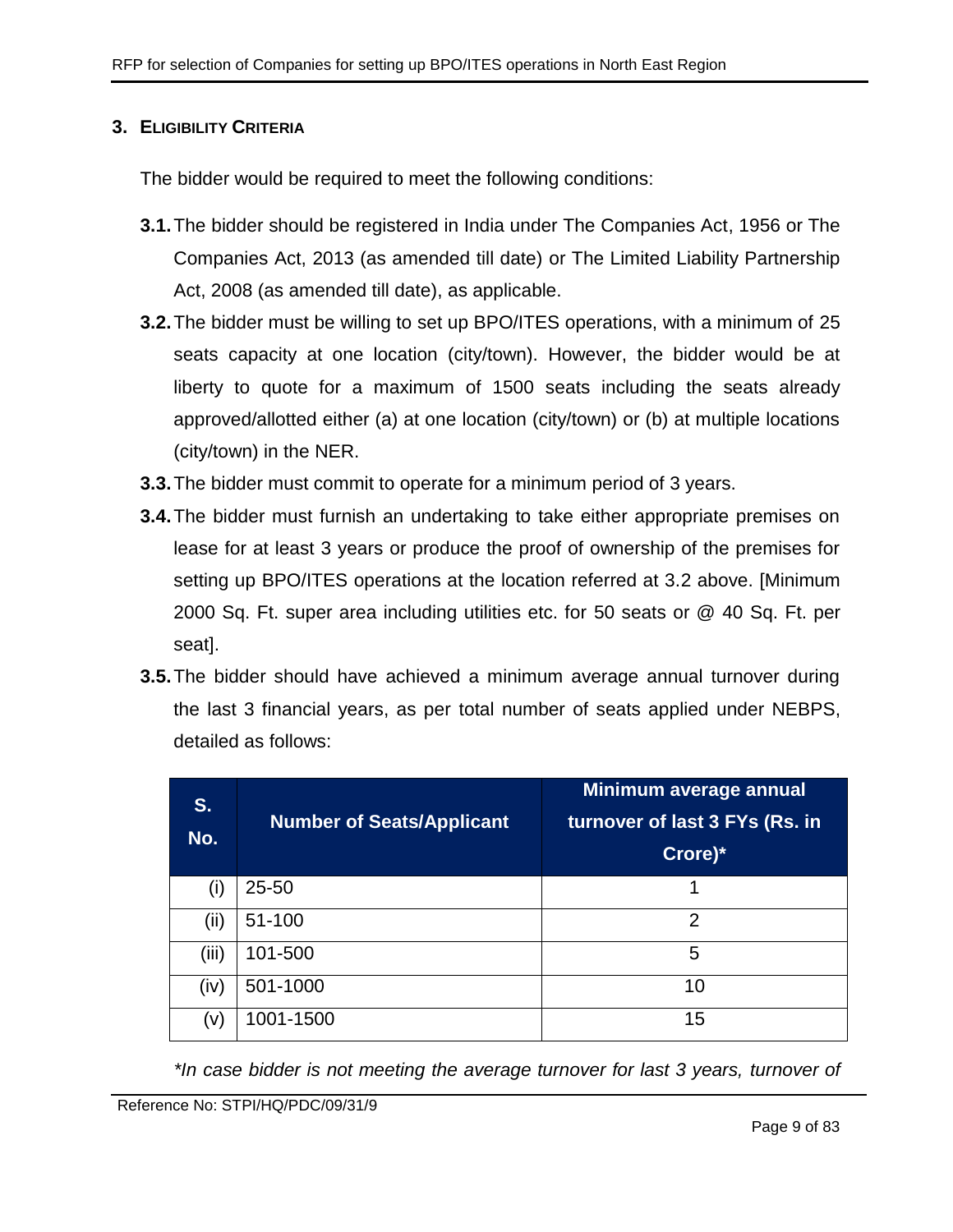*last one completed audited financial year will be considered for eligibility to participate in respective seat category, subject to furnishing 100% Bank Guarantee against the disbursement of financial support.*

#### OR

An Entity registered under Companies Act/ Limited Liability Partnership Act but not able to meet above financial criteria, can form a Consortium with an Indian Company which is able to fulfil above financial eligibility criteria and other conditions. The eligible Indian Company must have at least 26 % equity shareholder in the Consortium and commit to maintain minimum equity shareholding (26%) for at least three years from date of commencement of BPO/ITES operations. The eligible Indian company of the consortium will be considered as bidder and fulfil all the eligibility conditions including turnover criteria and positive net worth.

#### OR

An entrepreneur or a Society (registered under Societies Registration Act, 1860 or State Society Registration Act) can form a Consortium with an entity registered under Companies Act/ Limited Liability Partnership Act, which is able to fulfil above financial eligibility criteria and other conditions. The eligible entity must have at least 26 % equity shareholder in the Consortium and shall commit to maintain minimum equity shareholding (26%) for at least three years from date of commencement of BPO/ITES operations. The eligible entity able to meet above financial criteria shall be the lead member of the Consortium or the bidder. (Criteria of Turnover and positive net worth of the eligible Indian company will be considered.)

## OR

An Entrepreneur or a Proprietary firm or an Entity registered under Companies Act/ Limited Liability Partnership Act but not able to meet above financial criteria or a Society (registered under Societies Registration Act, 1860 or State Society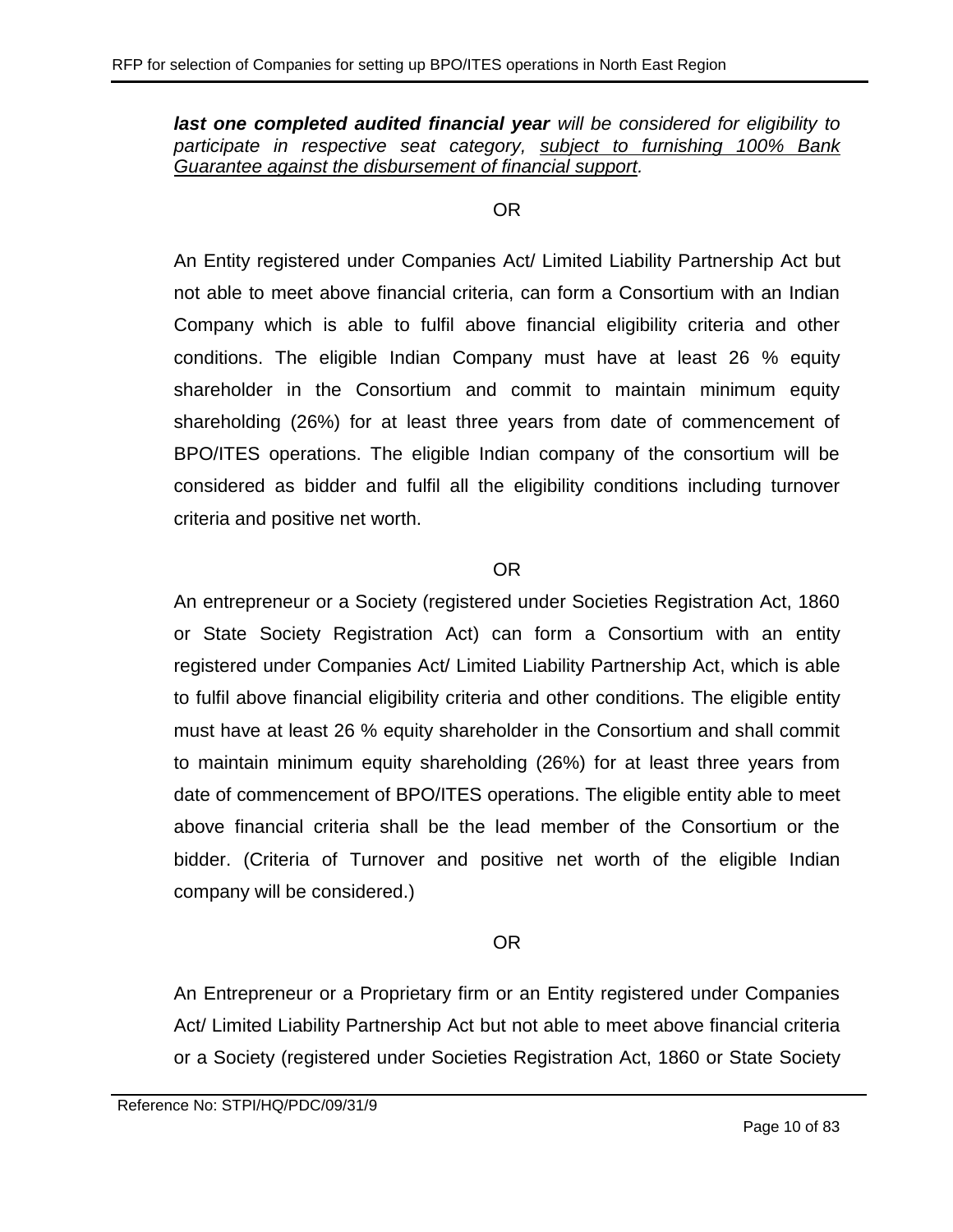Registration Act) can form a Consortium with an Indian Company registered under Companies Act 1956/2013 or Limited Liability Partnership Act 2008 fulfilling the above financial eligibility criteria together, subject to furnishing 100% Bank Guarantee. However, registered company under Companies Act 1956/2013/ Limited Liability Partnership Act will be the prime bidder fulfilling all other terms & conditions. The entity registered Companies Act or Limited Liability Partnership Act must have at least 26% equity shareholder in the Consortium and commit to maintain minimum equity shareholding (26%) for at least three years from date of commencement of BPO/ITES operations. This criteria is **limited to seat slab SS0 (25-50 Seats) and SS1 (51-100 Seats) only**.

**Note:** In case of consortium, the eligible entity will be considered as the "bidder" (it means all policy criteria under North East BPO Promotion Scheme (NEBPS) shall be applicable with this entity name). After winning the bid, successful bidder along with the consortium partners only, if eligible, may form Special Purpose Vehicle (SPV) registered under Companies Act 2013 for the purpose inter-alia including implementation of NEBPS. In such case, the successful bidder would pass Rights and Obligations coming out of bid to SPV. Accordingly, a legal undertaking must be furnished by the successful bidder to STPI regarding fulfilment of all terms and conditions of Master Service Agreement (MSA) by SPV. However, successful bidder must have at least 26 % equity shareholder in the SPV registered under Companies Act 2013, and commit to maintain minimum equity shareholding (26%) for at least three years from date of commencement of BPO/ITES operations. The Article of Association (AoA) of the SPV should clearly define Rights and Obligations between shareholders of the SPV. In case such SPV is formed, another Master Service Agreement would be signed with SPV to fulfil the terms & conditions of the bidder including fulfilment of employment target, claiming financial support, special incentives etc.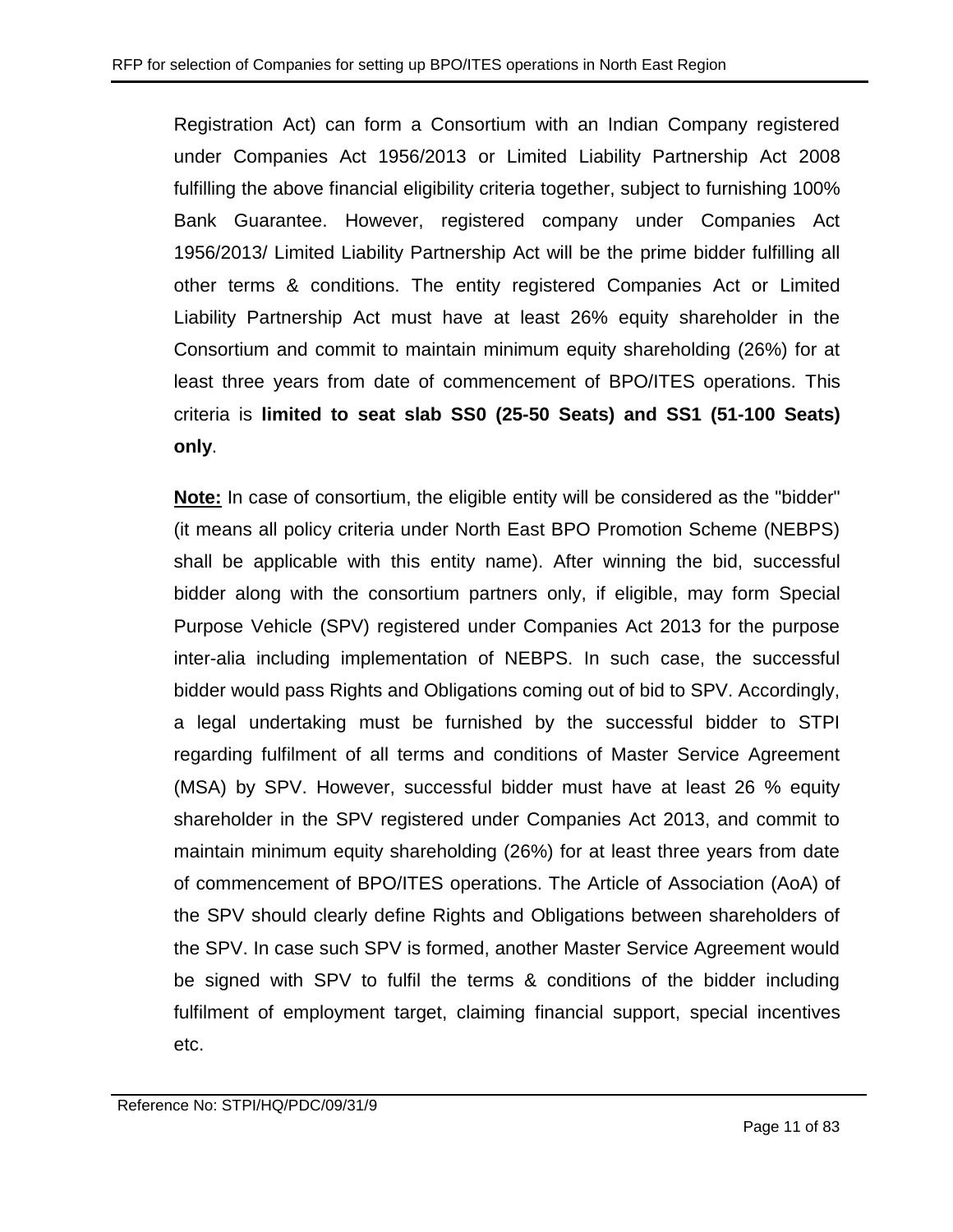#### **Note:-In case of single bidder, SPV formation is not allowed**.

- **3.6.**The bidder must commit to employ at least 1.5 times the number of seats **(Employment Target)**, for a period of 3 years, for which the bid is submitted and claim for financial support is to be subsequently made, after the commencement of BPO/ITES operations.
- **3.7.**The bidder should have positive net worth as on 31-03-2017 or last audited financial year, duly certified by a Chartered Accountant.
- **3.8.**The bidder should not be under a Declaration of Ineligibility for corrupt or fraudulent practices or blacklisted by any of the Government agencies. Self-Declaration should be given by an Authorized Signatory.
- **3.9.**Bidders who have existing units (not established under NEBPS) are neither allowed to expand BPO/ITES operations at the same city/district nor shifting of operations of any kind. However, an established BPO/ITES Company at one city may establish it's operation at another city under the NEBPS.
- <span id="page-11-0"></span>**3.10.** NEBPS is an investment promotion and employment generation scheme. In order to select eligible entities, it follows transparent bidding mechanism. There is usually a time lag between successive rounds of bidding. A provision has been made to enable entities, which are making investment during the period in which NEBPS bidding is closed, to bid in the immediate next round of bidding. However, such successful bidder(s) would need to fulfill following conditions:
	- (a) Bidder needs to provide detail of the proposed BPO/ITES unit(s) as per prescribed format in Technical Bid.
	- (b) Successful Bidder after issue of IPA, needs to provide sufficient proof to STPI during verification of commencement of operation, in support of the investment made towards capital expenditure.
	- (c) Successful bidder after issue of IPA, will follow all terms and conditions of RFP and timelines defined therein, including reporting commencement of operation date to STPI.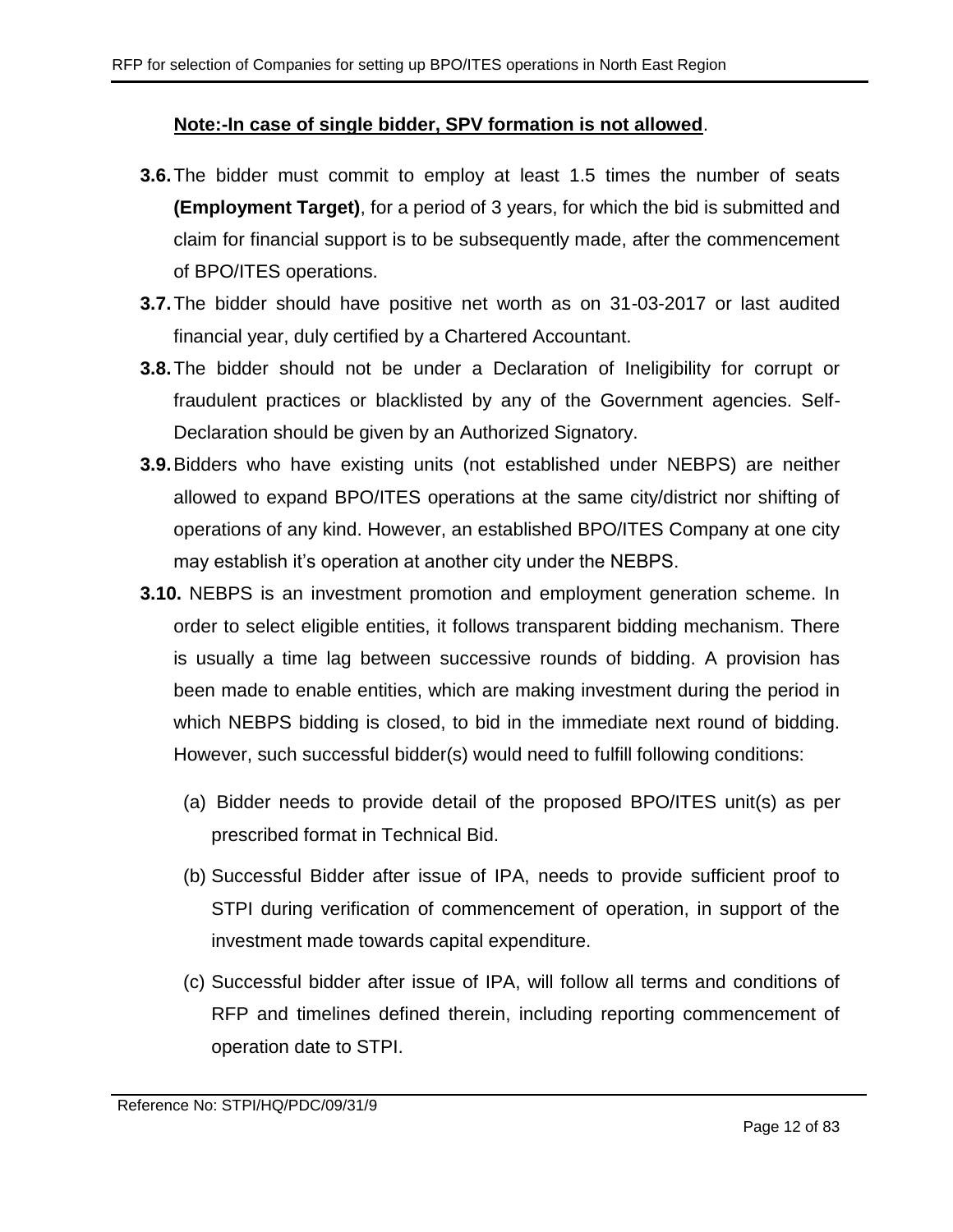- (d) Eligible capital expenditures after the bid closing of previous round (bid closing of previous round of RFP was *04th November 2017*) will be considered for financial support in such case. Employees joined in this period will also be considered eligible to be reported under the scheme, however effective employment and operational expenditures will be considered after the reported (and verified by STPI) date of commencement of operation.
- **3.11.** The Bidders who have applied in previous rounds of NEBPS are allowed to expand their setup (established or approved under NEBPS) at the same location by participating in fresh round of bidding. The bidders needs to meet the financial turnover criteria for the overall number of seats. **Maximum number of seats to one bidder will be limited to 1500 including the seats already approved/allotted.**

*Note: For meeting the employment target, bidder is not allowed to share employees among seats allocated in different rounds of NEBPS bidding. Seats allocated in each round will have different employment targets (of that respective*  round), which should be separately met. Successful bidder will have to adhere to *the implementation timelines (refer [Appendix-G\)](#page-56-0) of the respective round as mentioned in RFP.*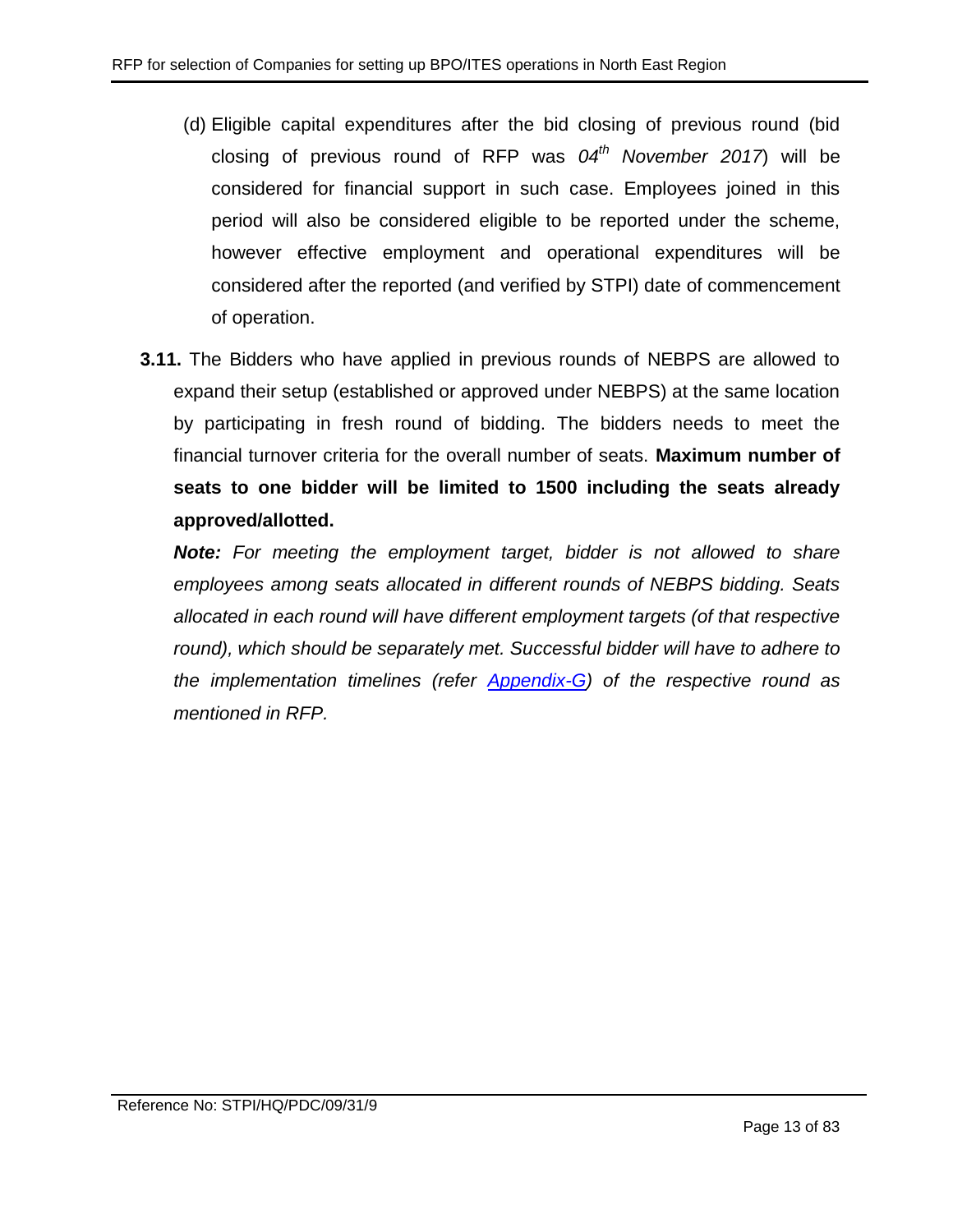#### <span id="page-13-0"></span>**4. ISSUE OF RFP DOCUMENT**

This RFP document is available at [https://nebps.stpi.in,](https://nebps.stpi.in/) [http://meity.gov.in/nebps,](http://meity.gov.in/nebps) [http://eprocure.gov.in,](http://eprocure.gov.in/) [www.stpi.in](http://www.stpi.in/) and [www.guwahati.stpi.in.](http://www.guwahati.stpi.in/) The bidders would be required to submit their bids, along with the tender fee of Rs. 5000/- (Five thousand only). Bidders would be required to submit the tender fee online, and proof of online transfer of tender fee should be submitted along with Technical Bid. The Account details for making online transfer of tender fee/bid security are provided below: Details of RTGS / NEFT of Canara Bank

| <b>Name of Account Holder</b> | <b>Software Technology Parks of India</b> |
|-------------------------------|-------------------------------------------|
| <b>Account No.</b>            | 1098101101244                             |
| <b>Bank</b>                   | Canara Bank                               |
| <b>IFSC Code</b>              | CNRB0001098                               |
| <b>Address</b>                | Parliament Street, New Delhi - 110001     |
| <b>Location / Station</b>     | New Delhi                                 |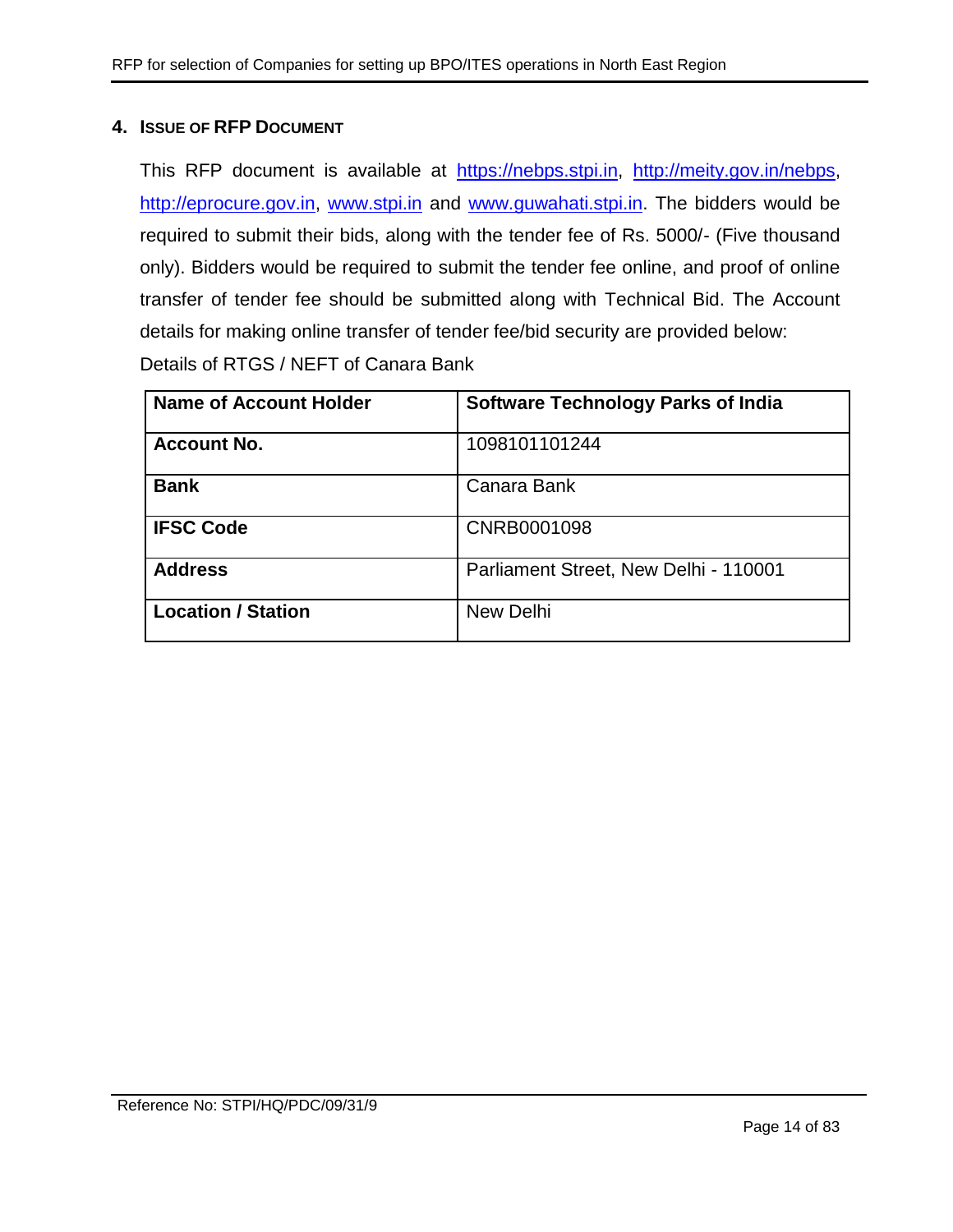## <span id="page-14-0"></span>**5. IMPORTANT DATES**

| Date of publication, sale of RFP        | 19/03/2018 (10:00 AM)              |  |
|-----------------------------------------|------------------------------------|--|
| document/Download                       |                                    |  |
| Last date for submission of written     | 04/04/2018                         |  |
| queries for clarifications              | e-mail: nebps@stpi.in              |  |
|                                         | 06/04/2018 (11.00 a.m.) STPI HQs,  |  |
| <b>Pre-bid meeting</b>                  | 9th Floor, NDCC - Il Building, Jai |  |
|                                         | Singh Road, New Delhi - 110001.    |  |
| <b>Bid Submission Start Date</b>        | 17/04/2018 (10:00 AM)              |  |
| <b>Bid Submission End Date</b>          | 04/05/2018 (05:00 PM)              |  |
| <b>Online Payment (Tender Fee &amp;</b> | 04/05/2018 (05:00 PM)              |  |
| <b>EMD/BSD) Submission End Date</b>     |                                    |  |
| <b>Bid Opening Date</b>                 | 07/05/2018 (11:00 AM) or any other |  |
|                                         | subsequent date/time               |  |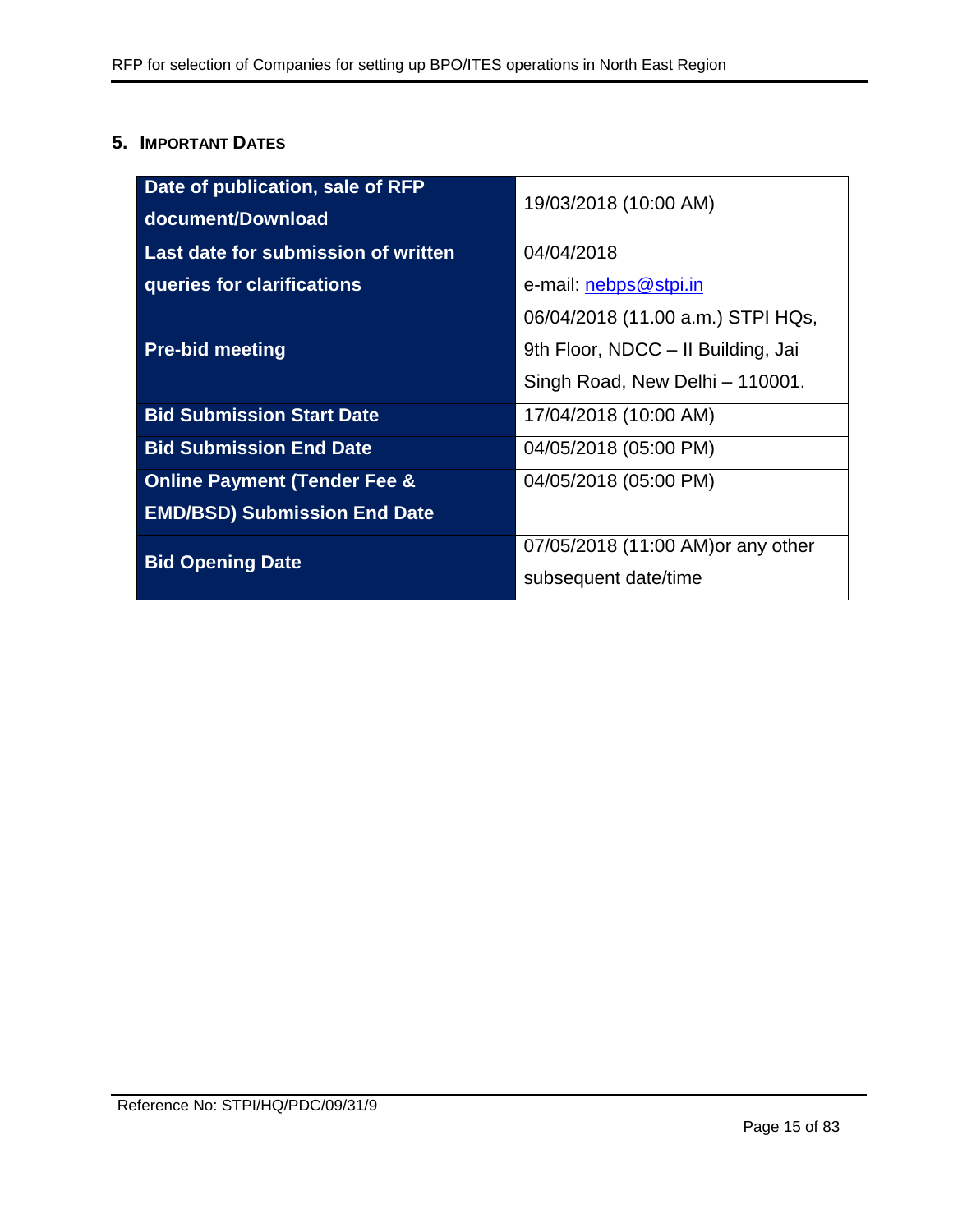#### <span id="page-15-0"></span>**6. BIDDING PROCESS**

#### **6.1.Language of the Bid**

The bid must be submitted online at CPP eProcurement Portal [\(https://eprocure.gov.in/eprocure/app\)](https://eprocure.gov.in/eprocure/app) using English Language and international numerals. In the event of the enclosed documents being in a language other than English, the same should be got translated in English/International numerals, and duly certified by the Authorized Signatory of the Bidder.

## **6.2.Correspondence Address**

All correspondence, if any, should be made at the following address:

**Chief Administrative Officer,**

**Software Technology Parks of India (STPI),**

**9th Floor, NDCC-II Building,** 

**Jai Singh Road (Opp. Jantar Mantar),**

**New Delhi-110 001**

**e-Mail: [nebps@stpi.in](mailto:nebps@stpi.in)**

**Phone: 011-23438188**

#### **Fax: 011-23438173**

Note: Please mention the following things on the envelope:

- 1. Kind attention: NEBPS Documents
- 2. Name, Phone no., Company Name and address details of the bidding company

#### **6.3.Submission Of Bids**

- (i) The Bidders interested in setting BPO/ITES Operations would be required to submit its bid online in Two-Bid Format, viz. Technical and Financial Bids along with Bid Security [Bid Security would be Rs. 5,000 per seat].
- <span id="page-15-1"></span>(ii) .The Bidder need to submit bid in one of the following seat-slab across NER: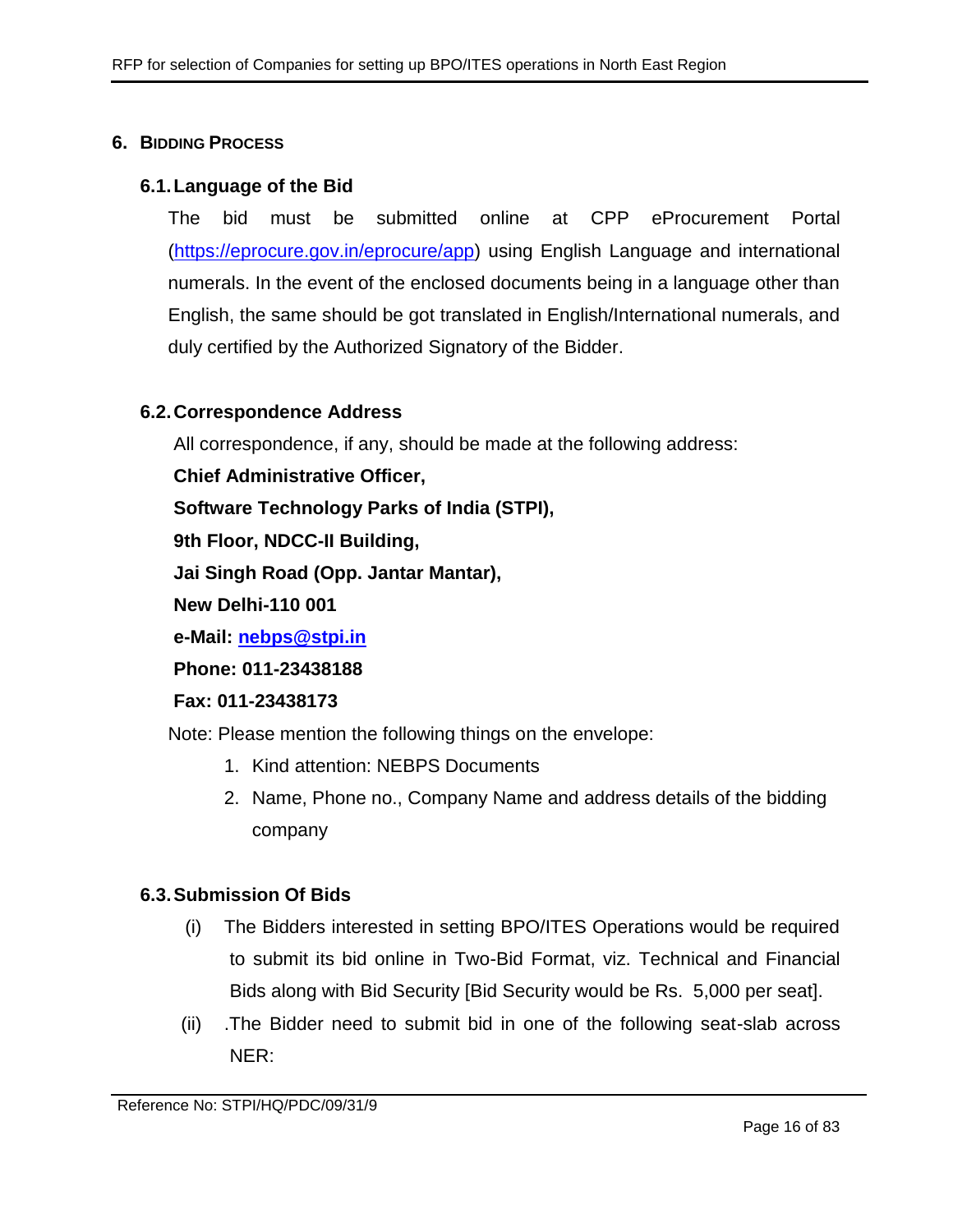| Seats Slab (SS) in<br><b>NER</b> | <b>Number of Seats in a</b><br>$ Slab^{*}  $ | <b>Minimum Average</b><br><b>Annual Turnover of</b><br>last 3 FYs (Rs. in<br>Crore) |
|----------------------------------|----------------------------------------------|-------------------------------------------------------------------------------------|
| SS <sub>0</sub>                  | $25 - 50$                                    |                                                                                     |
| SS <sub>1</sub>                  | 51-100                                       | $\overline{2}$                                                                      |
| SS <sub>2</sub>                  | 101-200                                      | 5                                                                                   |
| SS <sub>3</sub>                  | 201-400                                      | 5                                                                                   |
| SS <sub>4</sub>                  | 401-500                                      | 5                                                                                   |
| SS <sub>5</sub>                  | 501-1000                                     | 10                                                                                  |
| SS <sub>6</sub>                  | 1001-1500                                    | 15                                                                                  |

*\* A bidder with higher turnover can always apply for lower numbers of seats e.g. a bidder having average annual turnover during last 3 financial years as Rs.10 crore can apply for minimum 50 seats (In Seat Slab SS0) to maximum 1,000 seats (In Seat Slab SS5) across NER States.*

*# The total number of seats permitted to a bidder based on its Average Annual turnover, which shall also include the number of seats already approved/allotted in the previous round(s) of bidding of NEBPS. Bidder should only bid for remaining qualifying number of seats*.

*Note: The number of seats available for bidding is approximately 2940 which may vary subject to utilization of seats allocated in previous rounds of bidding*

(iii) Bidder will give single bid in single Seat-Slab only for whole NER. However, bidder may choose to setup BPO/ITES operations at a particular location or multiple locations within a State (minimum 25 seats at one location) or in other States. e.g. if a bidder applies in SS4 seat-slab then bidder will be at liberty to setup BPO/ITES operation of 500 seats at one location or multiple locations in different States with minimum 25 seats at one location.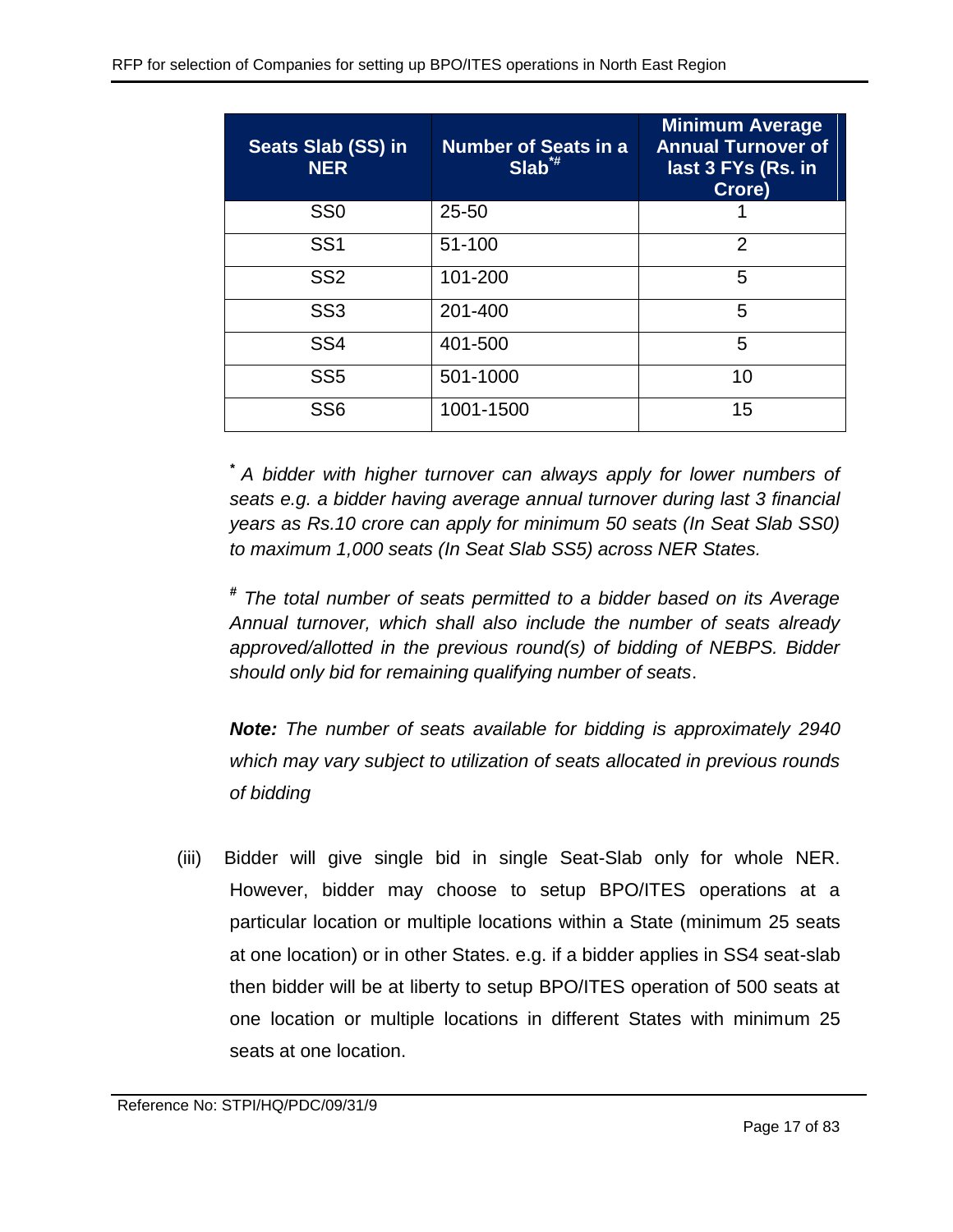(iv) The bid should be signed and sealed by an authorized signatory (possessing power of attorney) on each page of the bid document including enclosures and prescribed formats. Full name and designation of the authorized signatory should be clearly mentioned.

## **6.4.Validity Of The Bids**

The Bid should be valid for a minimum period of 180 days from the Bid Submission End Date.

## **6.5.Documents and Information to be submitted along with the Bids**

#### I.**TECHNICAL BID**

The following documents should be part of the Technical Bid:

- (a) Scanned copy of Tender Acceptance Letter [\(Appendix-A\)](#page-44-0)
- (b) Proof for submission of tender fee and BSD/EMD along with UTR number (separate slips issued by bank).
- (c) Scanned copy of [Appendix-B](#page-45-0) along with all supporting documents
- (d) Scanned copy of [Appendix-C](#page-52-0) and Appendix-D along with supporting documents if any

*Note: All above mentioned documents are to be merged in sequence as pages in one PDF file and to be uploaded in relevant section in eProcurement portal. Filled Appendix-B with page number mentioned, should be placed before the technical bid documents.* 

*All documents submitted should be stamped and signed by the authorized signatory of the bidder. All declarations/undertakings should be on the organization's letterhead*. *Non submission of complete documents and in specified format may result in rejection of the bid.*

#### **II.FINANCIAL BID**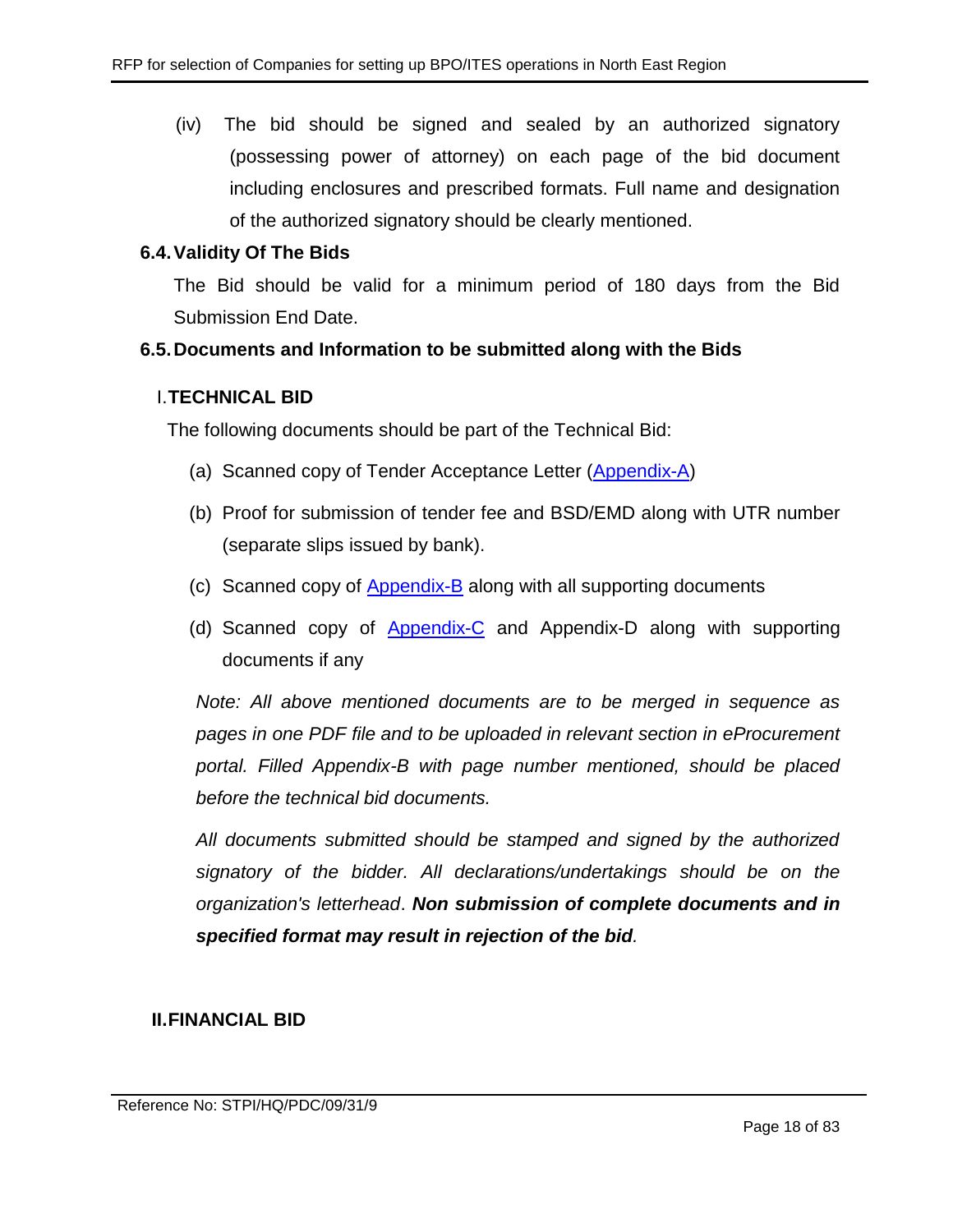The bidders may participate for setting up BPO/ITES operations with a minimum of 25 capacity seats at one location (City/Town) or maximum of 1500 seats (including the seats already approved/allotted) either at one location or multiple locations in the NER. To submit financial bid, bidder needs to download **BOQ\_XXXX.xls** from CPP eProcurement Portal provided as a part of tender documents, fill respective cells and upload the file to portal without changing the name or format. It's advised to go through the detail instructions for online bid submission given at [Appendix -](#page-78-0) K in this RFP. The bidders may please note that there would be a uniform amount of financial support for a given Seat-slab in a State, determined through this bidding process. Therefore, the Bidder is advised to quote single bid in one seat-slab across NER.

#### **6.6.Bid Security Deposit**

- (i) The Bidder needs to submit the Bid Security Deposit (BSD), as flat Rs. 5000 (Five thousand) per seat. There will be no exemption from submitting BSD.
- (ii) BSD should be submitted by making online transfer. Copy of the proof of online transfer of BSD should be uploaded along with Technical Bid. The Account details for making online transfer are provided below:

| Name of Account Holder    | <b>Software Technology Parks of India</b> |
|---------------------------|-------------------------------------------|
| <b>Account No.</b>        | 1098101101244                             |
| <b>Bank</b>               | Canara Bank                               |
| <b>IFSC Code</b>          | CNRB0001098                               |
| <b>Address</b>            | Parliament Street, New Delhi - 110001     |
| <b>Location / Station</b> | New Delhi                                 |

Details of RTGS / NEFT of Canara Bank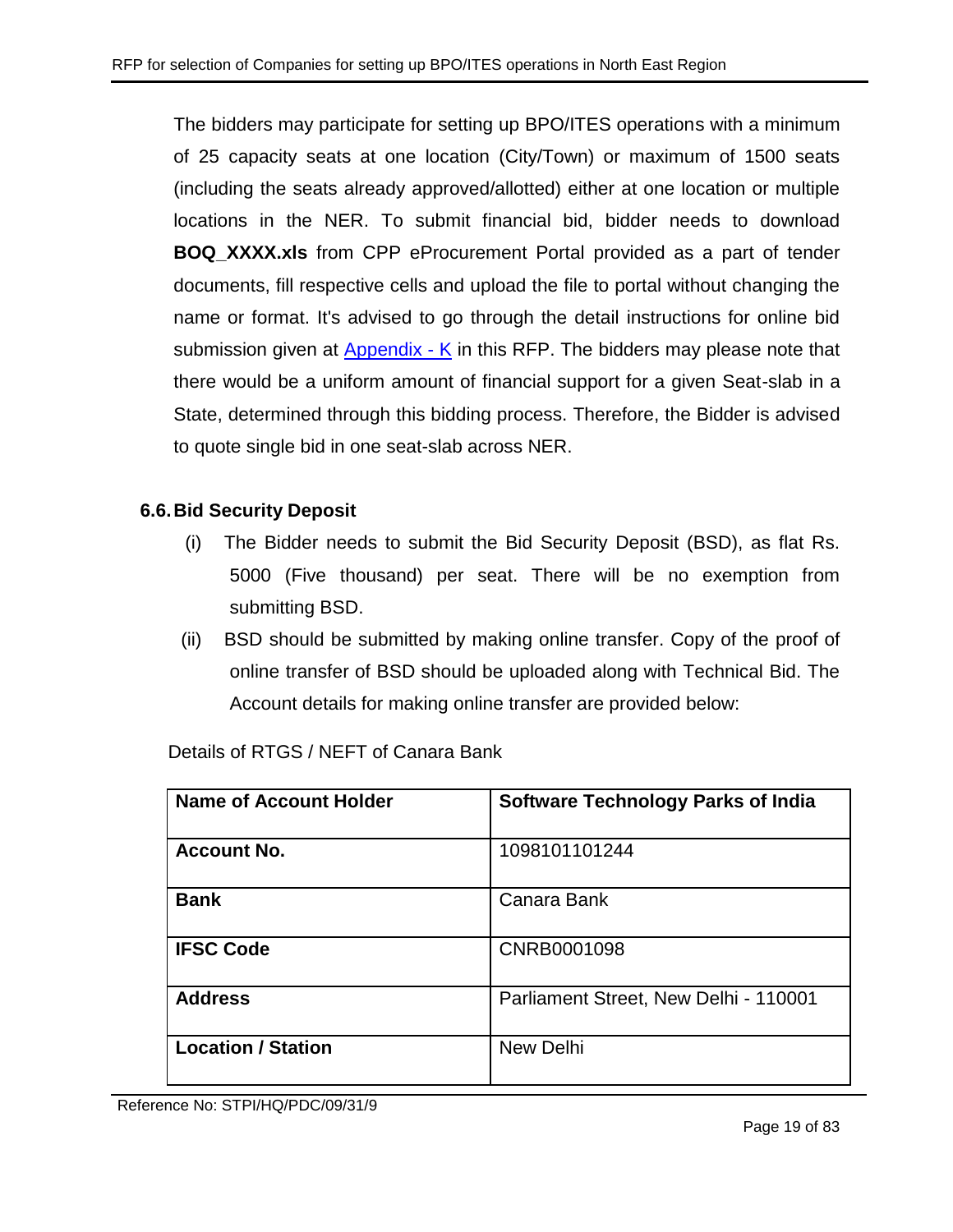Bids without the BSD will be summarily rejected. The Bid Security shall be refunded without interest to the Successful Bidder as per timeline defined in **Appendix-G**. The Bid Security shall be forfeited in case of non-acceptance of IPA. The Bid Security will be refunded to the unsuccessful bidders without any interest within 4 weeks after issue of IPA to the Successful Bidders.

## **6.7.Clarifications Regarding RFP Document**

(i) Should a prospective Bidder need any clarification on any specific aspect of this RFP Document, the same may be forwarded to the Chief Administrative Officer, STPI, New Delhi by post, facsimile or email (nebps@stpi.in), on or before the last date for submission of written queries for clarifications in the following format:

| SI. No | <b>Clause No</b> | <b>Details of</b><br> query(ies) <sup> </sup> | Suggestions, if<br>any |
|--------|------------------|-----------------------------------------------|------------------------|
|        |                  |                                               |                        |

(ii) STPI may, for any reason, carry out amendment(s) in the RFP document, which shall be hosted on all the aforesaid websites.

## **6.8.PRE-BID MEETING**

The pre-bid meeting will be convened at New Delhi as indicated at Clause 5. This meeting may be attended by the authorized representatives of the Prospective Bidders.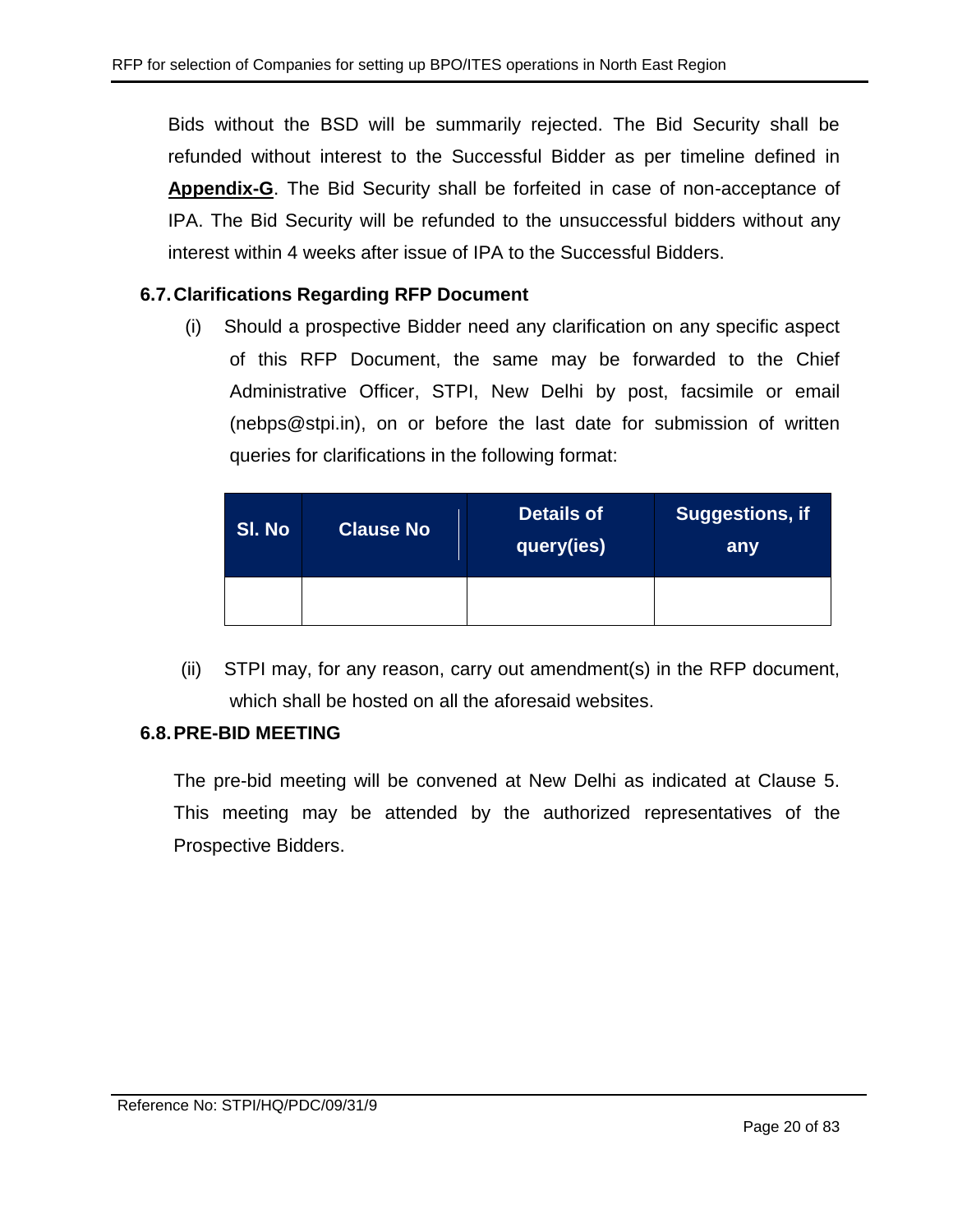## <span id="page-20-0"></span>**7. EVALUATION OF BIDS**

- (i) The bids received by the Bid Submission End Date shall be opened online by a duly Constituted Committee. The bidder will be at liberty to be present either in person or through an authorized representative at the time of opening of the Technical Bid with the Bid Acknowledgement Receipt or they can view the bid opening status online at their remote end.
- (ii) Consequently, a duly constituted Technical Evaluation Committee will proceed to evaluate the technical bids. Based on this evaluation, technically qualified bidders would be invited to the opening of Financial Bids on a subsequent date & time. The technically qualified bidder will be at liberty to be present either in person or through an authorized representative at the time of opening of the Financial Bids with the Bid Acknowledgement Receipt or they can view the bid opening status online at their remote end. The Financial Bids will be opened online by a duly constituted Committee.
- (iii) The bidder is expected to examine all instructions, formats, terms & conditions, and scope of work in the bid document. Failure to furnish complete information or false information/ documents which is not substantially responsive to the bid document in all respect shall result in rejection of bid.
- (iv) In respect of interpretation/clarification of this bid document and in respect of any matter relating to this bid document, the decision of Director General, STPI shall be final.
- (v) It needs to be noted that the bids would be rejected on one of the following grounds:
	- If any of the eligibility criteria is not met.
	- Tender fee not submitted.
	- Bid Security not submitted.
	- If tender terms and condition are not met.
	- If the Bidder gives wrong information in the Bid.
	- Canvassing in any form in connection with the Bids.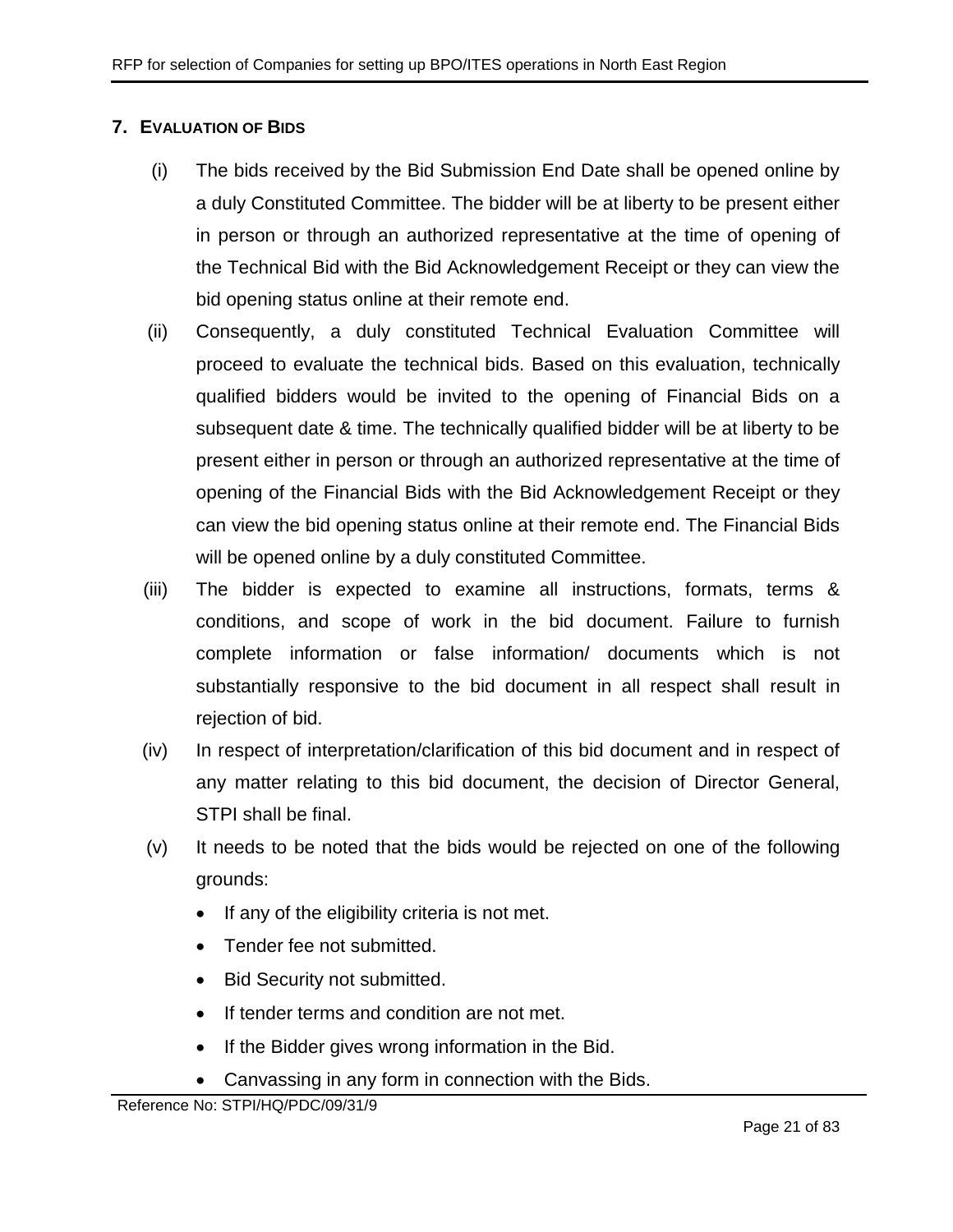- Conditional bids.
- Incomplete bid in any form.
- Bids submitted after due date and time shall be summarily rejected.
- Bids submitted by Telex/Telegram/Fax/e-mail shall be rejected.
- Erasure and/or over writing is/are NOT permissible.
- Bids not signed by authorized signatory.
- Submission of Financial bid in the technical bid envelop.
- If the Bid is submitted for more than 1500 seats including the seats already approved/allotted across NER.
- If the bid is submitted for more than the cap of financial support i.e. Rs.1 Lakh/seat.
- Submission of bid in multiple Seat-Slabs.
- Submission of bid in a Seat-Slab which is not in-line with minimum average annual turnover of last 3 FYs.
- (vi) The financial bids of the eligible bidders shall be evaluated as per the following approach:
	- The bids under NEBPS will be evaluated in a Round Robin manner as per Seat Slabs.
	- Bidder will give one bid in one Seat-Slab only, subject to fulfilling turnover criteria as per Section 3.5 and other terms and conditions. However, bidder may choose to setup BPO/ITES operations at a particular location or multiple locations within the NER (minimum 25 seats at one location). e. g., for 300 seats bid @ Rs. 80,000/Seat the bidder may set up either 300 Seats BPO unit at one location or 100 Seats BPO unit in 3 different locations. The agreement and subsequent disbursement will be made separately for each location.
	- The lowest bidders (L1) for all Seat Slabs will be determined. Then the bidder claiming the lowest among all Seat Slabs will be declared successful first. Subsequently, the lowest bidder in ascending order from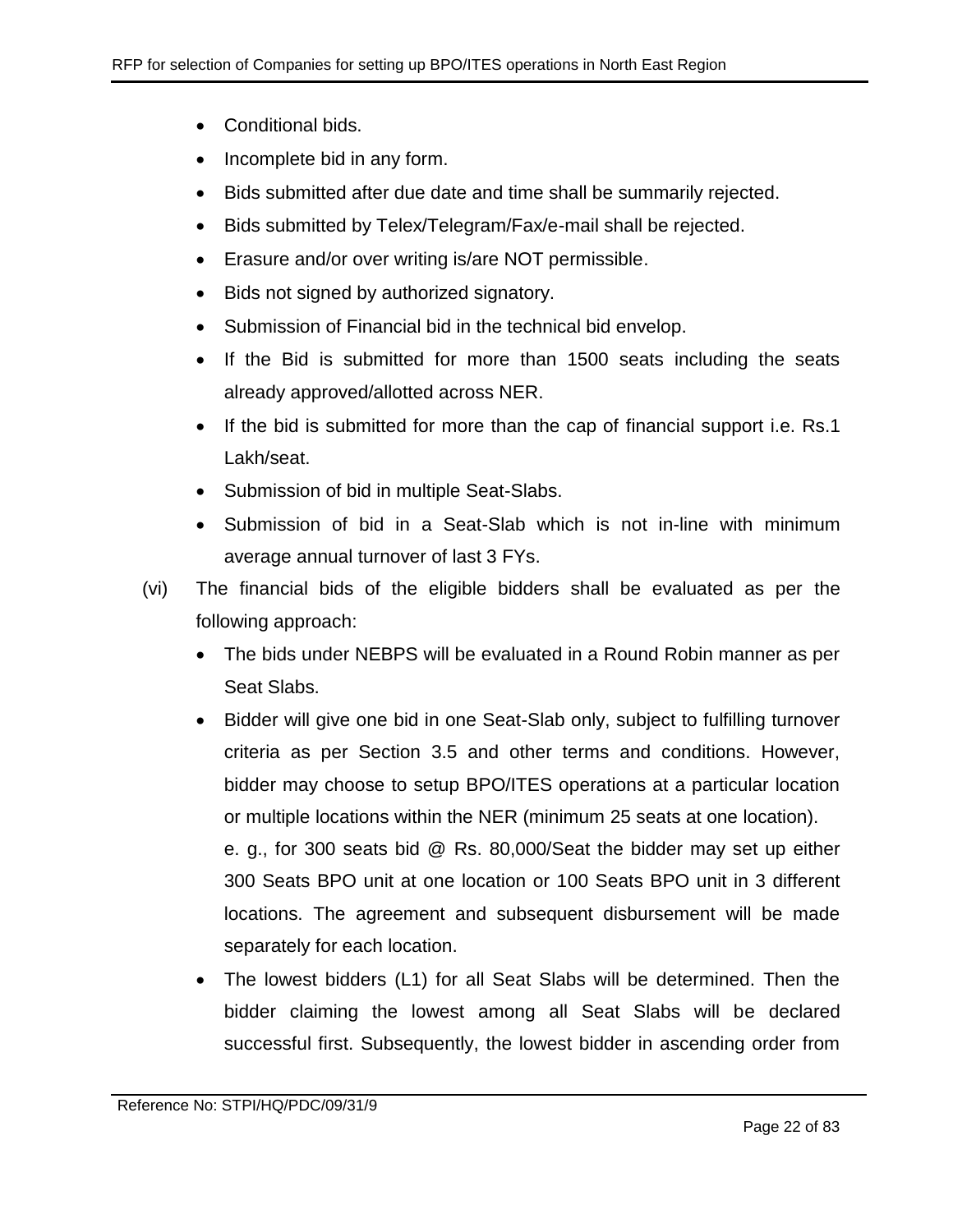the other Seat Slab in NER will be declared successful in a Round Robin manner.

e.g.,

| Seat-Slab                | <b>Bid amount in ascending order</b>                       | <b>Winner</b><br>(L1)       |                             |                             |
|--------------------------|------------------------------------------------------------|-----------------------------|-----------------------------|-----------------------------|
| SS1(100 seats)           | S <sub>11</sub><br>(Rs.80K)                                | S <sub>12</sub><br>(Rs.82K) | S <sub>13</sub><br>(Rs.84K) | S <sub>11</sub><br>(Rs.80K) |
| SS2(200 seats)           | S <sub>22</sub><br>S <sub>21</sub><br>(Rs.75K)<br>(Rs.78K) |                             | S <sub>23</sub><br>(Rs.80K) | S <sub>21</sub><br>(Rs.75K) |
| SS3(300 seats)<br>$\sim$ | S31<br>(Rs.70K)<br><u>. </u><br><b></b>                    | S <sub>31</sub><br>(Rs.70K) |                             |                             |

(Order of winning: S31, S21, S11 even if S22 < S11)

- If two or more bidders in a Seat Slab (L1 & L2 or L2 & L3 and so on) bid the same amount, then bidder quoting lesser number of seats will be considered first for ensuring wider dispersal. In case numbers of seats are also same for two or more bidders in a Seat Slab, then the bidder with higher net worth will be considered first.
- After completion of one round across Seat Slabs, the second lowest bidder(s) and other bidders of each Seat Slab in the same sequence as determined in first round would be asked to match the lowest bid for financial support for the respective seat-slab and on its acceptance such bids would be treated as successful bids, subject to availability of seats.
- (vii) Issue of In-Principle Approval (IPA)/Signing of Master Service Agreement (MSA)
	- STPI shall convey IPA to the Successful bidders.
	- The Successful Bidder would be required to furnish its acceptance of the IPA and sign the MSA [separately for each of the location (city/town] with STPI, within a period of 2 weeks from the date of issue of the IPA.
- (viii) In the event of non-utilization of the projected seats or failure of bidding process for whatever reasons in previous round(s) of bidding or for any other bonafide reasons, STPI would be at liberty to go for fresh round of bidding.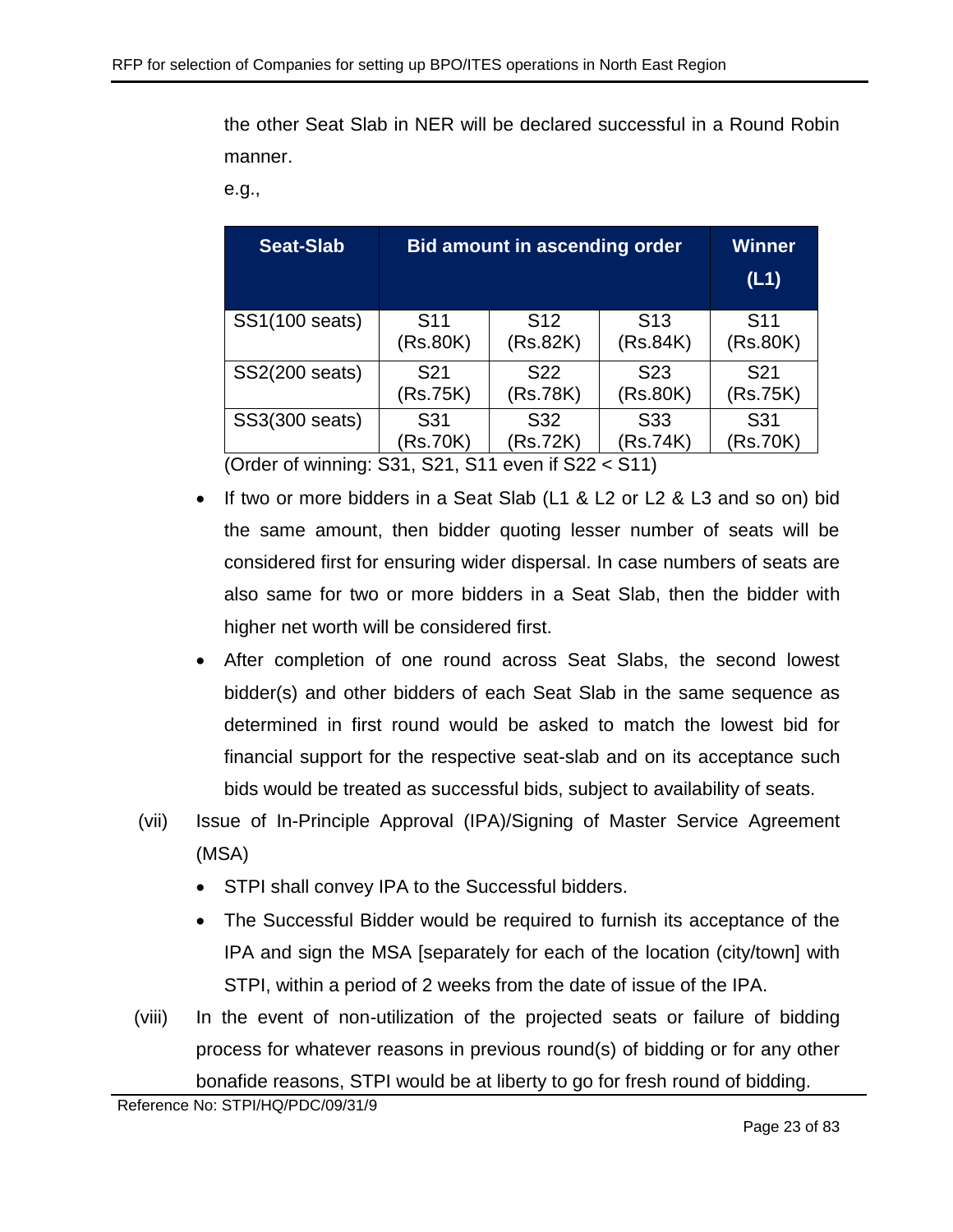## <span id="page-23-0"></span>**8. TERMS & CONDITIONS RELATING TO COMMENCEMENT OF BPO OPERATIONS, DISBURSEMENT OF FINANCIAL SUPPORT AND PROCEDURE THEREOF**

- <span id="page-23-2"></span>(i) The Successful bidder (BPO Unit) shall be under obligation to commence its BPO/ITES operations within 6 months, from the date of issue of In-Principle Approval (IPA) referred above. If the BPO Unit is not able to commence its BPO/ITES operations within the 6 months from issuance of IPA, it can request for an extension of not more than 3 months with penalty of 2% per month (for each completed month) of eligible financial support (on pro-rata basis for both installments) after expiry of 6 months duration. Within the extended period, the unit must commence its operation. Failure to do so shall automatically result in cancellation/termination of IPA/Agreement and Bid Security Deposit (BSD)/Earnest Money Deposit (EMD) will be forfeited.
- (ii) The disbursement will be made based on performance, i.e. generation of new employment and new economic activity in IT/ITES sector. To support overall objectives of the Scheme, successful bidder(s) may outsource the operations (Civil and IT infrastructure, employees) from other service provider(s), subject to conditions:
	- a) The service provider must be a registered company under The Companies Act, 1956/2013/Limited Liability Partnership Act 2008.
	- b) All the obligations and liabilities of the RFP will remain with the prime bidder. Prime bidder will ensure to meet all the objectives like employment target, new economic activity in IT/ITES sector for that location and timelines of the scheme.
	- c) Detailed service/facilities agreement with the service provider needs to be submitted to STPI by the prime bidder at the time of reporting Commencement of Operation (COO).
- <span id="page-23-1"></span>(iii) Soon after the commencement of BPO/ITES Operations, the BPO unit shall report the fact of commencement of its operations to STPI within a period of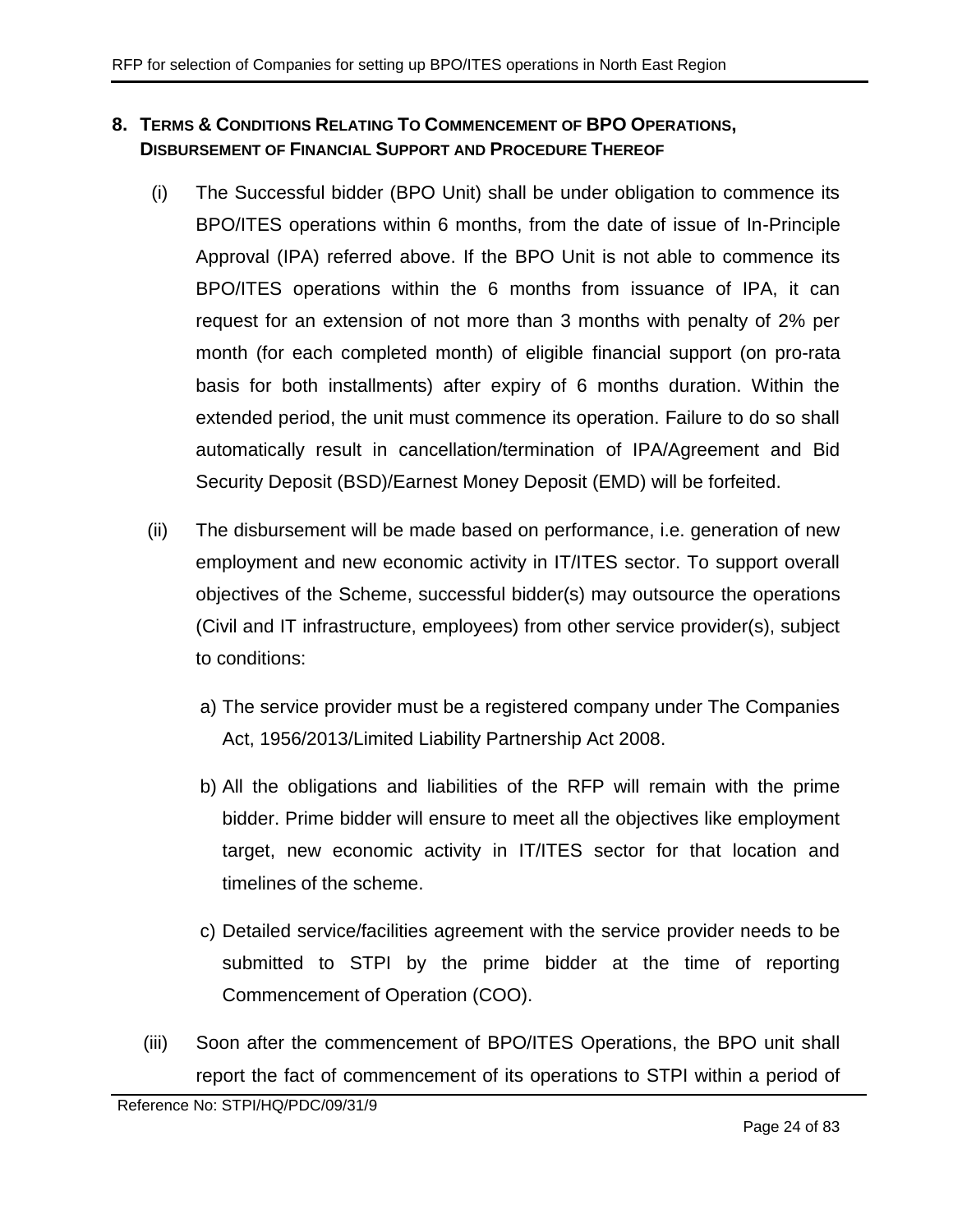two weeks. The BPO Unit can request for release of advance of 10% of approved financial support as per IPA, after verification of COO by STPI, subject to furnishing Bank Guarantee of 10 *%* of approved financial support as per IPA valid for 3 years from commencement of operation and its verification by STPI. The eligible support as per the agreed amount shall be released in 3 yearly installments, subject to fulfillment of all formalities and compliance with various conditions laid down in RFP and submission of following documents:

a) Aadhaar number of regular employees recruited/joined the unit after the issuance of In Principle Approval (IPA).

b) PAN of regular employees recruited/joined the unit after the issuance of In-Principle Approval (IPA).

c) Provident fund account number and Aadhaar linked Universal Account Number (UAN) for the regular employees recruited/joined the unit after the issuance of In Principle Approval (IPA).

d) Proof of Employee State Insurance (ESI) contribution for the regular employees eligible under this scheme and recruited/joined the unit after the issuance of IPA.

e) Proof of State Professional Tax, as applicable.

f) Certificate of disability issued by a medical authority (Notified by State Govt), if applicable.

g) Any other relevant documents.

*\* For consideration in employment target technical and management staff should be atleast 85% of total employees while support staff can be upto 15% of total employment provided.*

- (iv) **Disbursement of Financial support:** The successful bidder needs to submit proof of expenditure at the time of claiming VGF. The approved amount of financial support will be disbursed in three installments as under::
	- a) **The first installment** shall be upto 40% of the total eligible VGF, to be calculated on pro-rata basis, subject to at least 50% of employment target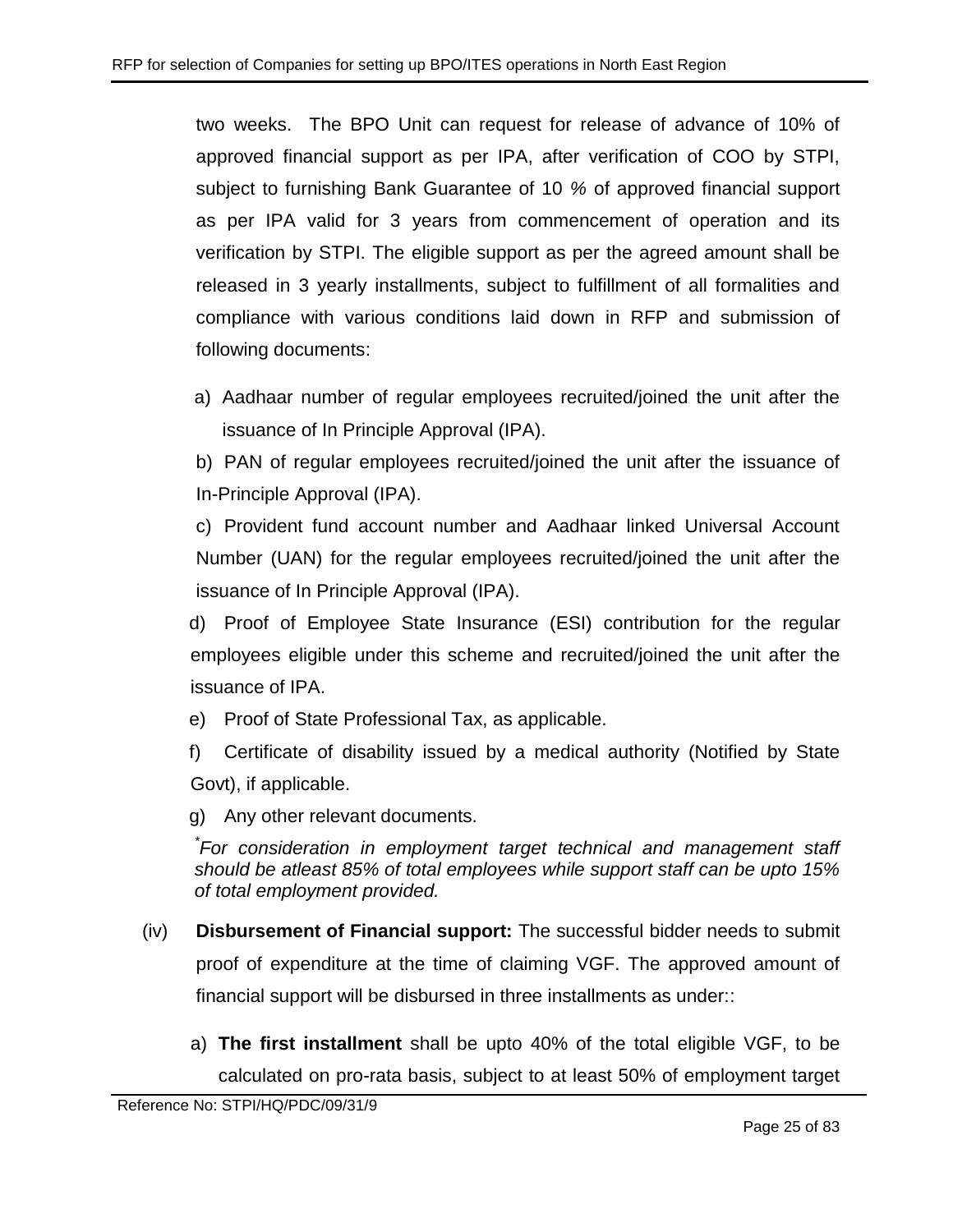from commencement of operation and further subject to verification of required proofs/documents and site inspection by STPI. This installment shall be claimed anytime after one year from commencement of operation but not later than fifteen months from commencement of operation.

- b) **The Second installment** shall be upto 70% of total eligible VGF, to be calculated on pro-rata basis, subject to meeting at least 50% of employment target from commencement of operation and further subject to verification of required proofs/documents and site inspection by STPI. This installment shall be claimed anytime after twenty four months from commencement of operation, but not later than twenty seven months from commencement of operation.
- c) **The Third installment** shall be upto 100% of total eligible VGF, to be calculated on pro-rata basis, subject to meeting at least 50% of employment target from commencement of operation and further subject to verification of required proofs/documents and site inspection by STPI. This installment shall be claimed anytime after thirty six months from commencement of operation, but not later than thirty seven months from commencement of operation
- (v) **Procedure to calculate employment target for disbursement of financial support**: Average monthly employment for the duration from commencement of operation till the time of request for release of financial support will be considered to calculate the eligible financial support for each installment.

*e.g. Assuming the estimated per seat expenditure for setting up BPO/ITES operations is Rs. 1,60,000/seat then the bid amount of the Unit shall be Rs. 80,000/seat. If the unit wins the bid for 100 seats BPO/ITES operation @ Rs. 80,000/seat and the actual expenditure hy the unit is Rs. 1,60,000/seat or more, then the disbursement of financial support in different scenarios will be as under:*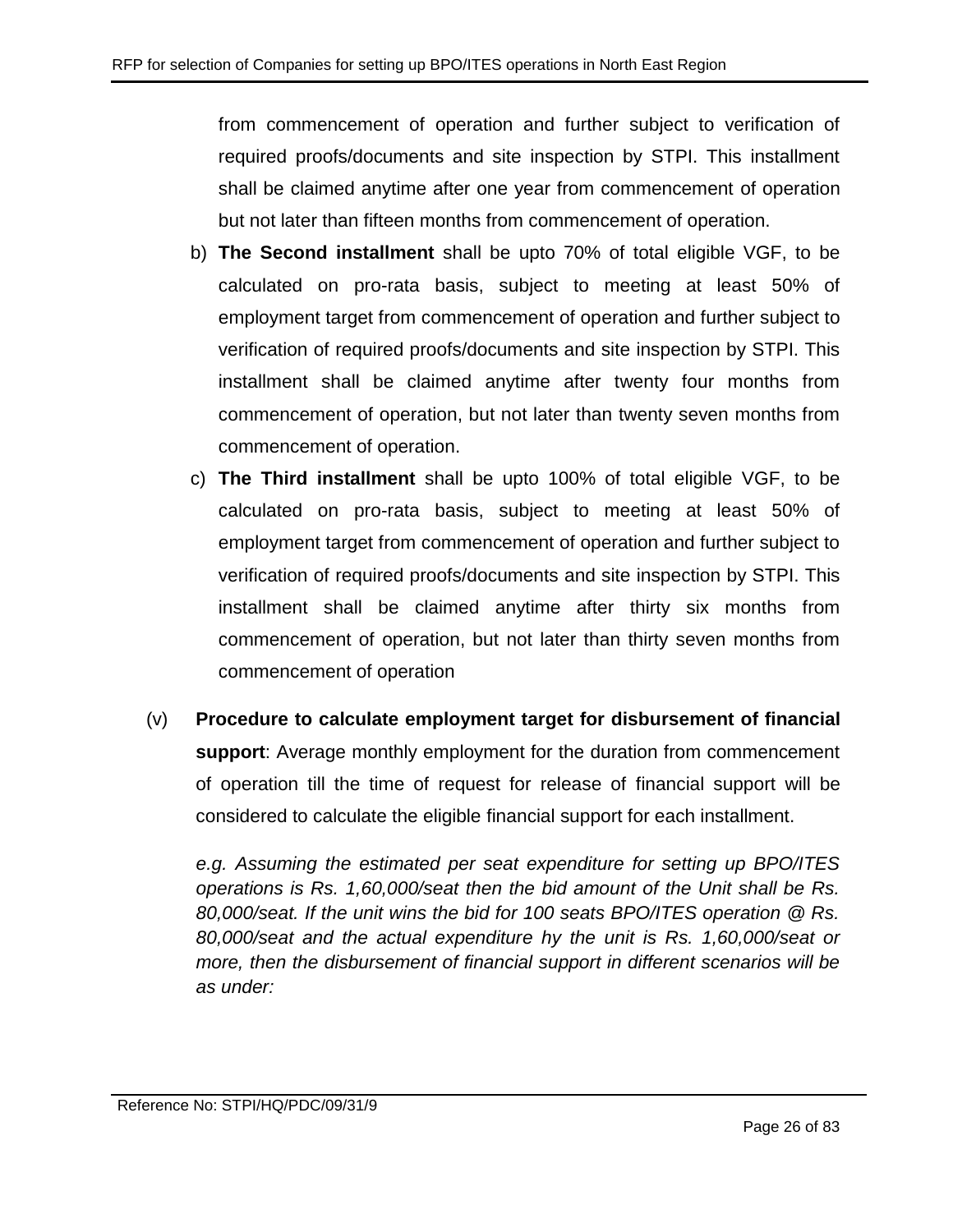| S.<br>N<br>$\mathbf{o}$ | <b>Achieved</b><br>average<br>monthly<br><b>Employment</b><br>Target (E.T.) at<br>the time of<br>claiming 1st<br>installment<br>from<br>commenceme<br>nt t of<br>operation | <b>Disbursed</b><br>amount of<br>financial<br>support in<br>1 <sup>st</sup><br>installmen<br>$t$ (X% of<br>E.T.<br>$\ast$<br>40% of<br><b>Total</b><br>financial<br>support -<br>advance<br>amount) | <b>Achieved</b><br>average<br>monthly<br><b>Employment</b><br>Target (E.T.)<br>at the time<br>of claiming<br>2 <sup>nd</sup><br>installment<br>from<br>commencem<br>ent t of<br>operation | <b>Disbursed</b><br>amount of<br>financial<br>support in<br>2 <sup>n</sup> d<br>installment<br>(remarks)<br>$[(X\%$ of<br>E.T. * 70% of<br><b>Total</b><br>financial<br>support) -<br>disbursed<br>amount till<br>1 <sup>st</sup><br>installment | <b>Achieved</b><br>average<br>monthly<br><b>Employment</b><br>Target (E.T.)<br>at the time of<br>claiming 3rd<br>installment<br>from<br>commencem<br>ent t of<br>operation | <b>Disbursed</b><br>amount of<br>financial<br>support in<br>3 <sup>rd</sup><br><b>installment</b><br>(remarks)<br>(X%<br>of<br>E.T.<br><b>Total</b><br>financial<br>support) -<br>(disbursed<br>amount till<br>2 <sup>nd</sup><br>installment |
|-------------------------|----------------------------------------------------------------------------------------------------------------------------------------------------------------------------|-----------------------------------------------------------------------------------------------------------------------------------------------------------------------------------------------------|-------------------------------------------------------------------------------------------------------------------------------------------------------------------------------------------|--------------------------------------------------------------------------------------------------------------------------------------------------------------------------------------------------------------------------------------------------|----------------------------------------------------------------------------------------------------------------------------------------------------------------------------|-----------------------------------------------------------------------------------------------------------------------------------------------------------------------------------------------------------------------------------------------|
| L                       | (135)<br>90%<br>persons against<br>E.T. of 150)                                                                                                                            | Rs. 20.8<br>Lakh [Rs.<br>28.8Lakh -<br><b>Rs. 8</b><br>Lakh]                                                                                                                                        | 80%<br>(120)<br>persons<br>E.T.<br>against<br>of 150)                                                                                                                                     | Rs. 16 Lakh<br>[Rs.<br>44.8Lakh<br>$\sim$<br>28.8<br>Rs.<br>Lakh]                                                                                                                                                                                | 70%<br>(105)<br>persons<br>against<br>the<br>target of 150)                                                                                                                | 11.2<br>Rs.<br>Lakh<br>[Rs.<br>56Lakh<br>(Rs.<br>28.8<br>Lakh+Rs.<br>16 Lakh)]                                                                                                                                                                |
| Ш                       | (135)<br>90%<br>persons against<br>E.T. of 150)                                                                                                                            | Rs. 20.8<br>Lakh [Rs.<br>28.8Lakh -<br>* 8 Lakh]                                                                                                                                                    | 90%<br>(135)<br>persons<br>against E.T.<br>of 150)                                                                                                                                        | Rs. 21.6<br>Lakh<br>50.4Lakh -<br>Rs. 28.8<br>Lakh]                                                                                                                                                                                              | 90%<br>(135)<br>persons<br>against E.T. of<br>150)                                                                                                                         | Rs.<br>21.6<br>Lakh<br>[Rs.<br>72Lakh<br>(Rs.<br>28.8<br>Lakh+Rs.<br>21.6 Lakh)]                                                                                                                                                              |
| III                     | 60%<br>(90)<br>persons against<br>E.T. of 150)                                                                                                                             | Rs. 11.2<br>Lakh [Rs.<br>19.2Lakh -<br>Rs. 8<br>Lakh]                                                                                                                                               | (135)<br>90%<br>persons<br>against E.T.<br>of 150)                                                                                                                                        | Rs. 31.2Lakh<br>[Rs.<br>50.4<br>lakh - Rs.<br>19.2<br>Lakh)                                                                                                                                                                                      | 80%<br>(120)<br>persons<br>against E.T. of<br>150)                                                                                                                         | Rs.13.6<br>Lakh<br>[Rs.<br>lakh<br>64<br>(Rs. 19.2)<br>Lakh + $(Rs.$<br>31.2 Lakh)                                                                                                                                                            |
| IV                      | 60%<br>(90)<br>persons against<br>E.T. of 150)                                                                                                                             | Rs. 11.2<br>Lakh [Rs.<br>19.2Lakh -<br>8 Lakh]                                                                                                                                                      | (135)<br>90%<br>persons<br>against E.T.<br>of 150)                                                                                                                                        | Rs. 31.2Lakh<br>[Rs.<br>50.4<br>lakh - Rs.<br>19.2<br>$Lakh$ )                                                                                                                                                                                   | 100%<br>(150)<br>persons<br>against E.T. of<br>150)                                                                                                                        | Rs.<br>29.6<br>Lakh<br>[Rs.<br>80<br>lakh -<br>(Rs. 19.2)<br>Lakh + $(Rs.$<br>31.2 Lakh)                                                                                                                                                      |

(vi) **Disbursement of Special Incentives:** The special incentives as mentioned in Para [2.3](#page-6-1) are subject to meeting at least 50% of employment target from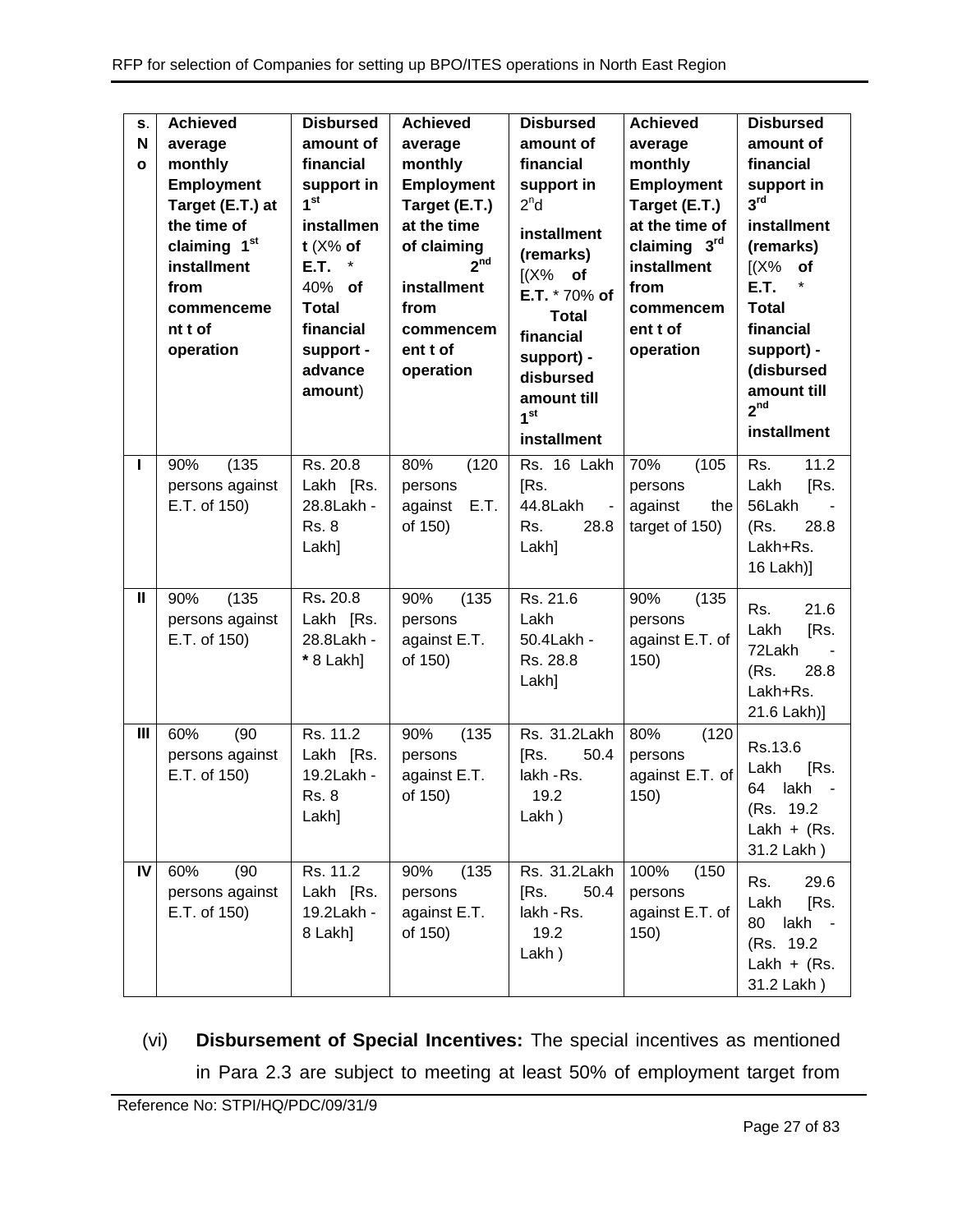commencement of operation. These incentives are to be provided on claim with/after the disbursement of 1<sup>st</sup> installment of VGF on production of documentary proofs of employment as per Para 8[.\(iii\)](#page-23-1) above and further subject to fulfillment of following conditions:

- a. **Training Incentive**: As per condition mentioned in Para [2.3.](#page-6-1)**Incentive for diversity & inclusion**: As per condition mentioned in Para [2.3.](#page-6-1)
- b. **Incentive for providing employment beyond target**: This incentive will be provided to the units providing employment beyond employment target i.e. 1.5 times the number of seats as stated above.
- c. **Incentive for promoting local entrepreneur**: As per condition mentioned in Para [2.3.](#page-6-1)

*Note: The special incentive(s) may be claimed/disbursed on pro-rata basis along with each VGF disbursement (if applicable). However, disbursements towards these special incentive(s) would be adjusted in final VGF disbursement, if the overall eligibility condition changes from the condition at which the special incentive(s) were disbursed.*

- (vii) The procurements of admissible items [\(Appendix-E\)](#page-54-0) done after issue date of IPA will be considered, except for those bidders who would bid under the condition mentioned at Para [3.10.](#page-11-0)
- (viii) The BPO Unit would be required to furnish a Bank Guarantee of 10% of the approved financial support as per IPA from a Public Sector bank or Scheduled Commercial Bank, valid for a period of 3 years before the release of 10% advance of the approved financial support as per IPA (excluding period of claim). **If the unit doesn't claim the 10% advance, then the Bid Security deposited by the unit will be retained as Performance Security and will be released after completion of 3 years from commencement of operation (excluding the period of VGF claim and disbursement)**.
- (ix) STPI Hqs shall timely recommend to the MeitY, the release of BPO Unit wise financial Support, in respect of each installment, after completion of verification and other formalities, which shall be arranged to be released by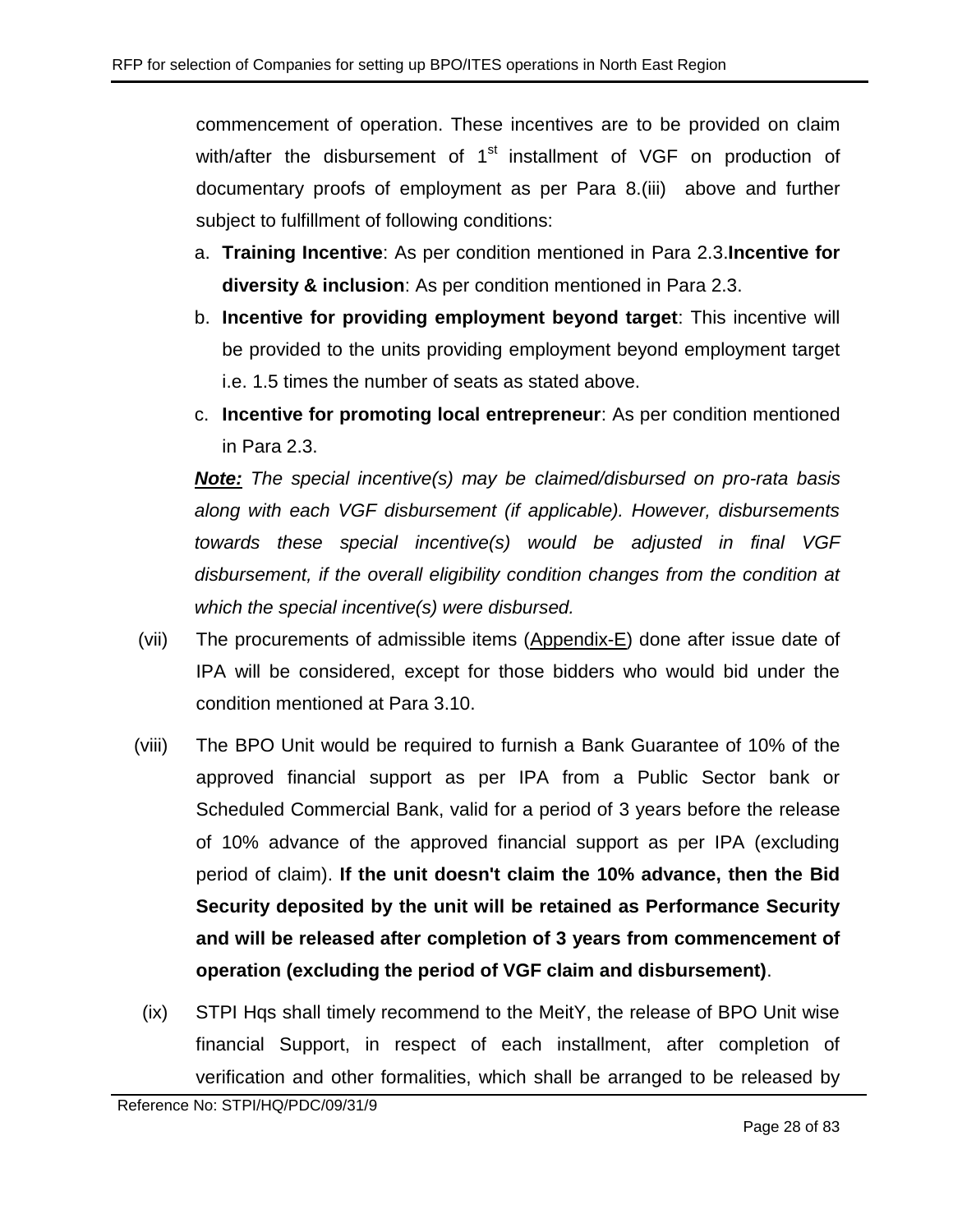IP: Software and ITS Division, MeitY, after securing the approval of the Competent Authority.

## (x) **Project Timelines**

The estimated timeline shall be as **[Appendix-G](#page-56-0)**. The start date of the project shall be from the date of issue of IPA. No extension in the schedule whatsoever shall be requested by the selected bidder except relaxation under para 8[.\(i\)](#page-23-2) above.

## (xi) **Delay and non-conformance**

The Successful Bidders (BPO Unit) shall be under obligation to commence its BPO operations within 6 months, from the date of issue of In-Principle Approval (IPA) except relaxation under para 8[.\(i\)](#page-23-2) above. Failure to do so shall automatically result in forfeiture of the Bid Security and cancellation/termination of IPA/Agreement.

## (xii) **Liquidated damages (penalty)**

If the successful Bidder fails to meet the Employment Target i.e. average employment of the last **three years** (Based on which the financial support was released), STPI may invoke the **Bank Guarantee/Performance Security** as per the performance and exit management criteria.

## (xiii) **Force Majeure**

STPI may grant an extension of time limit set for the completion of the work, in case the timely completion of the work is delayed by Force Majeure conditions, beyond the Successful Bidder's control, subject to what is stated in the following sub paragraphs and the procedures detailed there is being followed. Force Majeure is defined as an event of effect that cannot reasonably be anticipated such as Acts of God (like earthquakes, floods, storms etc.), acts of States, the direct and indirect consequences of wars (declared or undeclared), hostilities, national emergencies, civil commotion and strikes (only those which exceed a duration of ten continuous days) at successful Bidder's premises. The successful Bidder's right to an extension of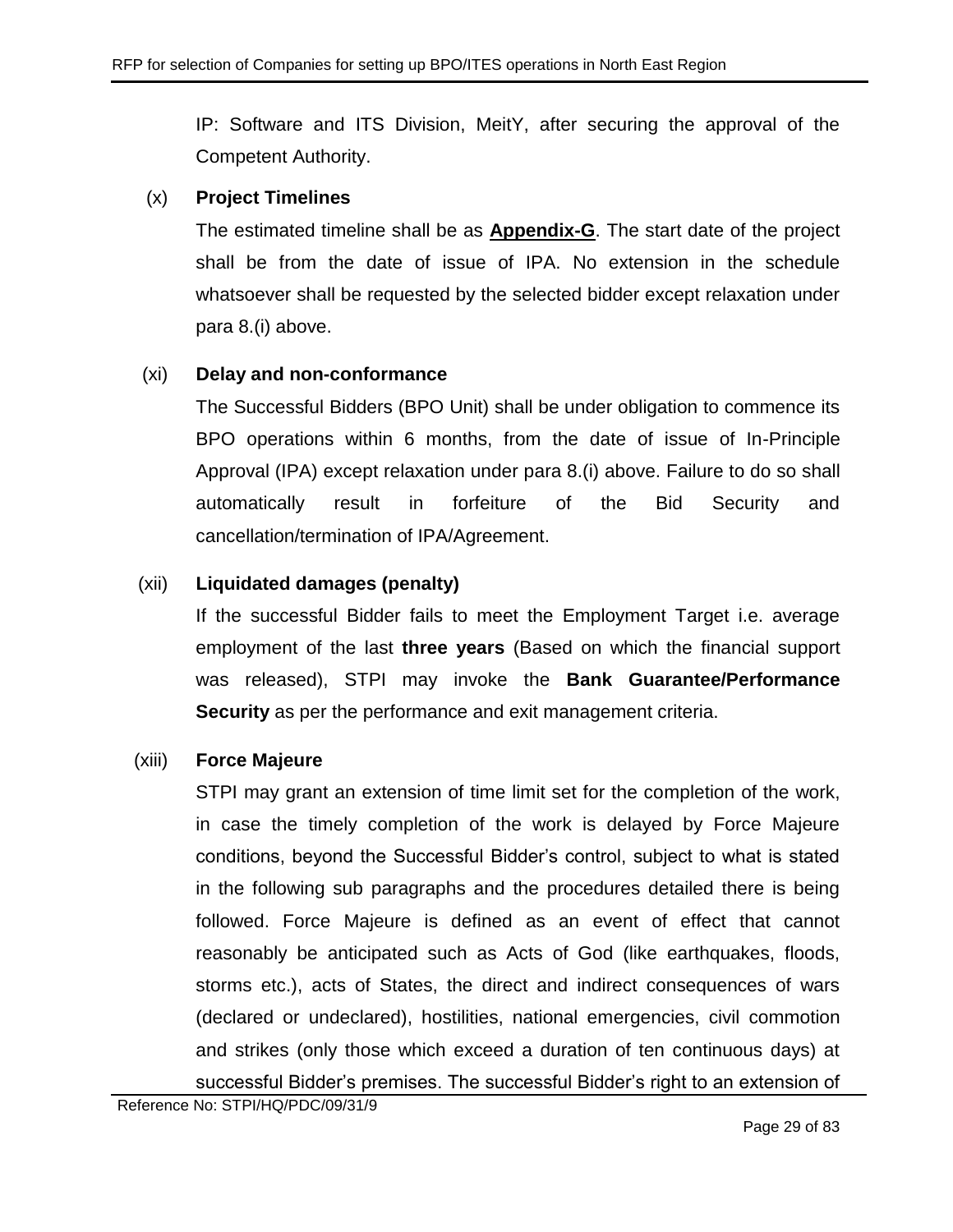the time limit for completion of the work in above mentioned cases is subject to the below mentioned procedures:

- That within 15 days after the occurrence of a case of Force Majeure but before the expiry of the stipulated date of completion, the Bidder informs the STPI in writing that the Bidder considers himself entitled to an extension of the time limit.
- That the successful bidder produces evidence of the date of occurrence and the duration of the Force Majeure in an adequate manner by means of documents drawn up by the responsible authorities.
- That the successful bidder proves that the said conditions have actually interfered with the performance of the Contract.

## (xiv) **Arbitration**

All disputes, differences, claims and demands arising under this contract shall be referred to the arbitration of a Sole Arbitrator to be appointed by the Director General, STPI.

The provisions of the Arbitration and Conciliation Act, 1996 shall be applicable and the award made there under shall be final and binding upon the parties hereto, subject to legal remedies available under the law.

## (xv) **Jurisdiction**

The Courts at New Delhi shall have the jurisdiction in case of litigation between the parties.

## (xvi) **Third Party Claims**

The bidder (the "Indemnifying Party") undertakes to indemnify MeitY/ STPI (the "Indemnified Party") from all losses, claims for damages on account of bodily injury, death and damage to real property, tangible/ intangible personal property.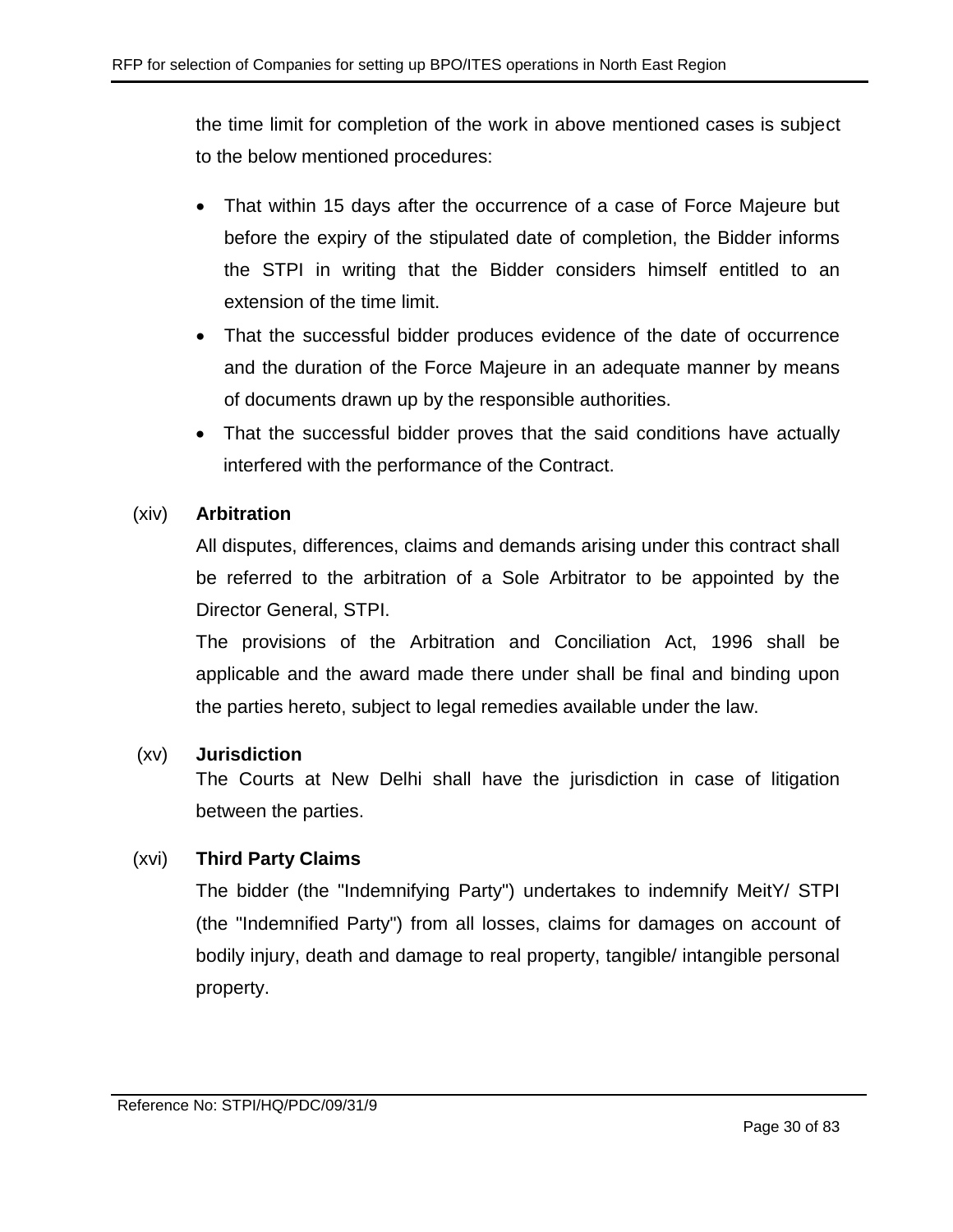#### (xvii) **Limitations of Liability**

Notwithstanding any other term contained in this Agreement, the total cumulative liability of each party under the terms of this Agreement shall not exceed the total fees actually received by SUCCESSFUL BIDDER from the STPI for the services Service that gives rise to such liability during the twelve month period immediately preceding such claim and in no event shall each party be liable to the other party for any indirect, incidental, consequential, special or exemplary damages, nor for any damages as to lost profit, data, goodwill or business, nor for any reliance or cover damages arising out of this Agreement, even if that party was advised about the possibility of the same.

SUCCESSFUL BIDDER shall not be liable or responsible for any delay or failure to perform or failure of the services or the Deliverable under this Agreement to the extent that such delay or failure has arisen as a result of any delay or failure by STPI or its employees or agents to perform any of its duties and obligations as set out in this Agreement. In the event that SUCCESSFUL BIDDER is delayed or prevented from performing its obligations due to such failure or delay on the part of STPI, SUCCESSFUL BIDDER shall be allowed an additional period of time to perform its obligations and unless otherwise agreed the additional period shall be equal to the amount of time for which SUCCESSFUL BIDDER is delayed or prevented from performing its obligations due to such failure or delay on the part of STPI.

#### (xviii) **Non Waiver**

Waiver of any breach of the provision of, or any default under the contract must be in writing and signed by the Party granting the waiver. No failure or delay on the part of either Party in exercising or any omission to exercise any right or remedy accusing to either Party under the contract shall be a waiver thereof, nor will any partial exercise of any right or remedy particular be a waiver of further exercise of that right or remedy.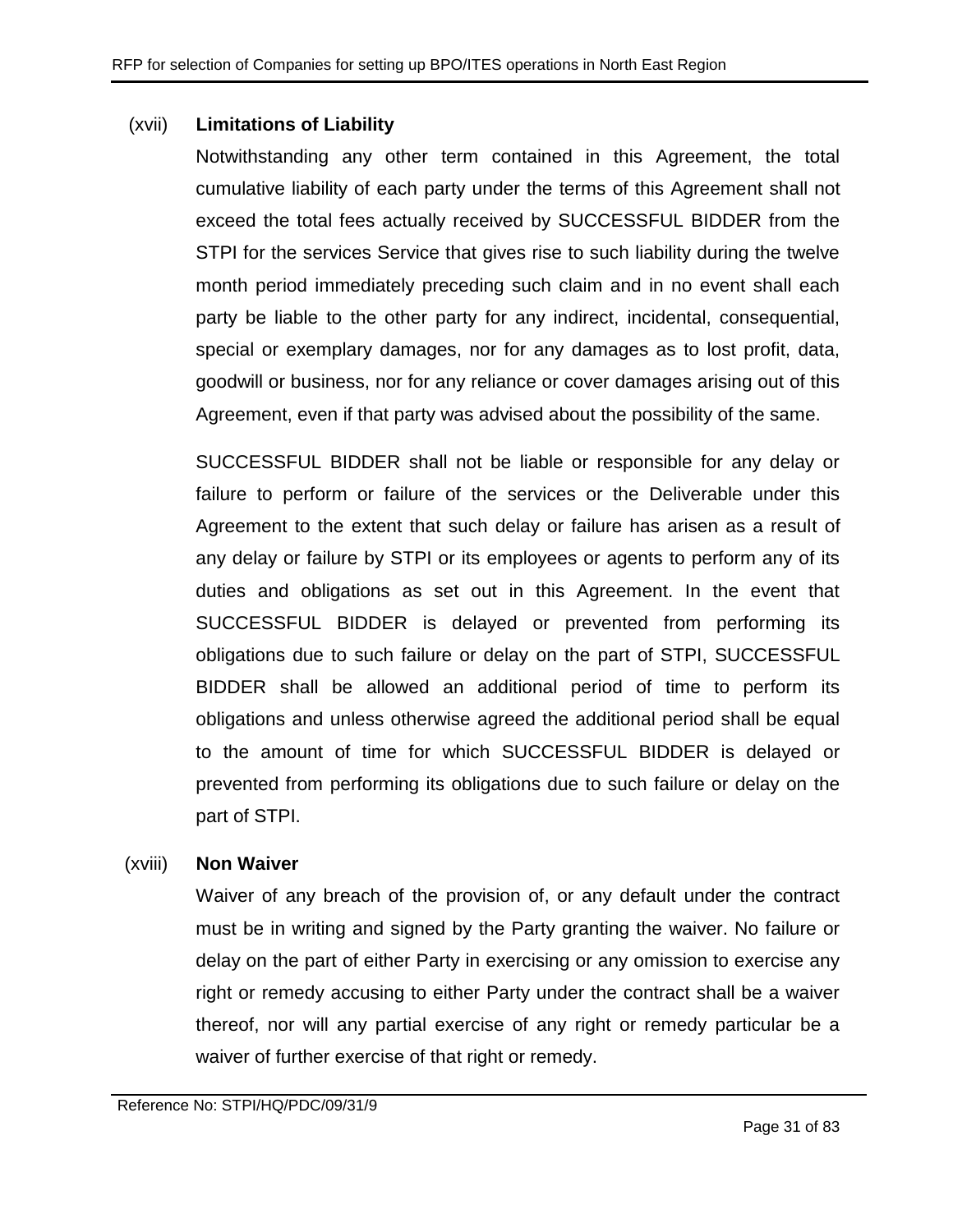#### <span id="page-31-0"></span>**9. GENERAL TERMS AND CONDITIONS**

## **9.1.Responsibility Matrix**

| SI.            |                                                  | <b>STPI</b> | <b>Successful</b> |
|----------------|--------------------------------------------------|-------------|-------------------|
| <b>No</b>      | <b>Activity</b>                                  |             | <b>Bidder</b>     |
| 1 <sub>1</sub> | Procurement and<br>installation of<br>Capital    |             |                   |
|                | Equipment (Hardware, Software etc.) that are     |             |                   |
|                | required for setting up of BPO operations.       |             |                   |
| 2.             | Recruitment of manpower and Training             |             |                   |
| 3.             | Confirmation of commencement of BPO/ITES         |             |                   |
|                | Operations                                       |             |                   |
| 4.             | Operations and Maintenance of BPO for the        |             | V                 |
|                | entire agreement period.                         |             |                   |
| 5.             | 3<br>towards financial<br>Payment<br>support     | V           |                   |
|                | Installments) subject to fulfillment of<br>all   |             |                   |
|                | conditions by the successful bidder              |             |                   |
| 6.             | Absorb all the risks and costs associated with O |             |                   |
|                | & M, Marketing, Sales and Providing Service to   |             |                   |
|                | the customer for the entire agreement period.    |             |                   |
| 7.             | <b>Performance Review</b>                        | V           |                   |

## **9.2.Successful Bidder's Employees (Implementation and Operations Team)**

The successful bidder at his own expenses, shall deploy skilled and experienced professionals in the area of BPO operations etc. both during implementation and operations of the BPO. Such skilled resources are necessary for the proper and timely execution and maintenance of BPO/ITES operations. The overall project works shall be monitored by the experienced project manager designated by the successful bidder.

The successful bidder is expected to arrange adequate resources, as necessary for the implementation of the BPO/ITES operations, in a time bound manner.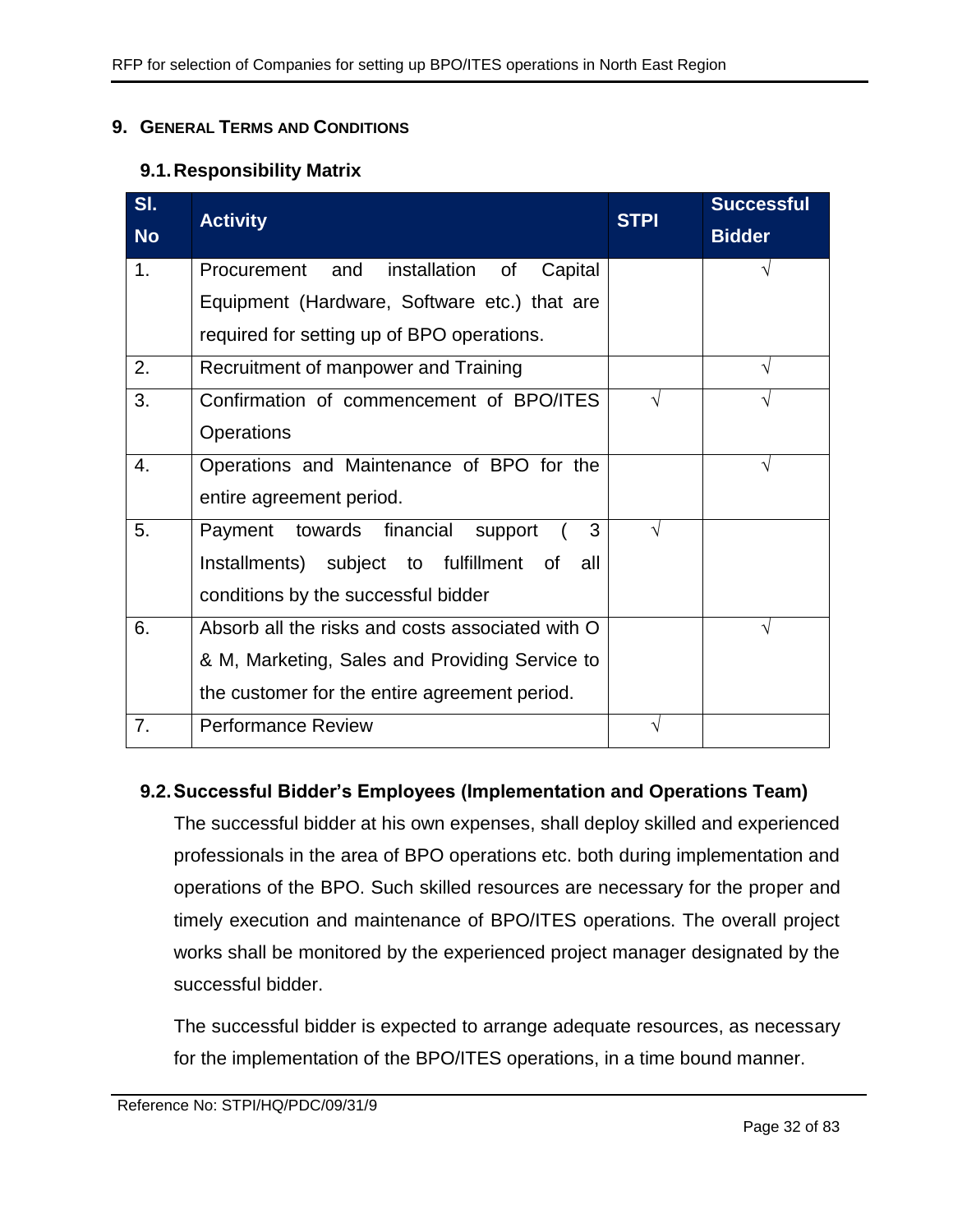In the event of the STPI being of the opinion that the successful bidder has not employed sufficient number of staff and workmen as is necessary for the timely implementation of the BPO/ITES operations, the successful bidder shall forthwith, on receiving intimation to this effect, take necessary action in this regard and report to STPI.

## **9.3.Statutory and Other Obligations Regarding Workmen**

The successful bidder shall comply with all Government Regulations, Enactments, etc. pertaining to workmen, labor and Meity/ STPI shall be indemnified of any effects/impact.

## **9.4.Safety Regulations**

The successful bidder shall be responsible to take all precautions to ensure the safety of the public whether on public or Client's Property.

The successful bidder shall comply with all kinds of safety measures in regard to men and material deployed for the project.

## **9.5.Schedule of Quantities and Commercial Offer**

The successful bidder shall neither be entitled for any revision of the financial support amount owing to increase in the total capital/operational cost as per actual requirement nor be entitled to any loss of consequential profits or for any other damages arising thereof.

#### **9.6.Confirmation of Commencement of BPO/ITES Operations**

- Successful bidder must demonstrate BPO operations to STPI.
- Successful bidder should provide necessary documents regarding recruitment of the manpower for BPO operations.
- Demonstration of BPO operations, Client list, Client Purchase/Work Orders, Agreement, Business Plan etc.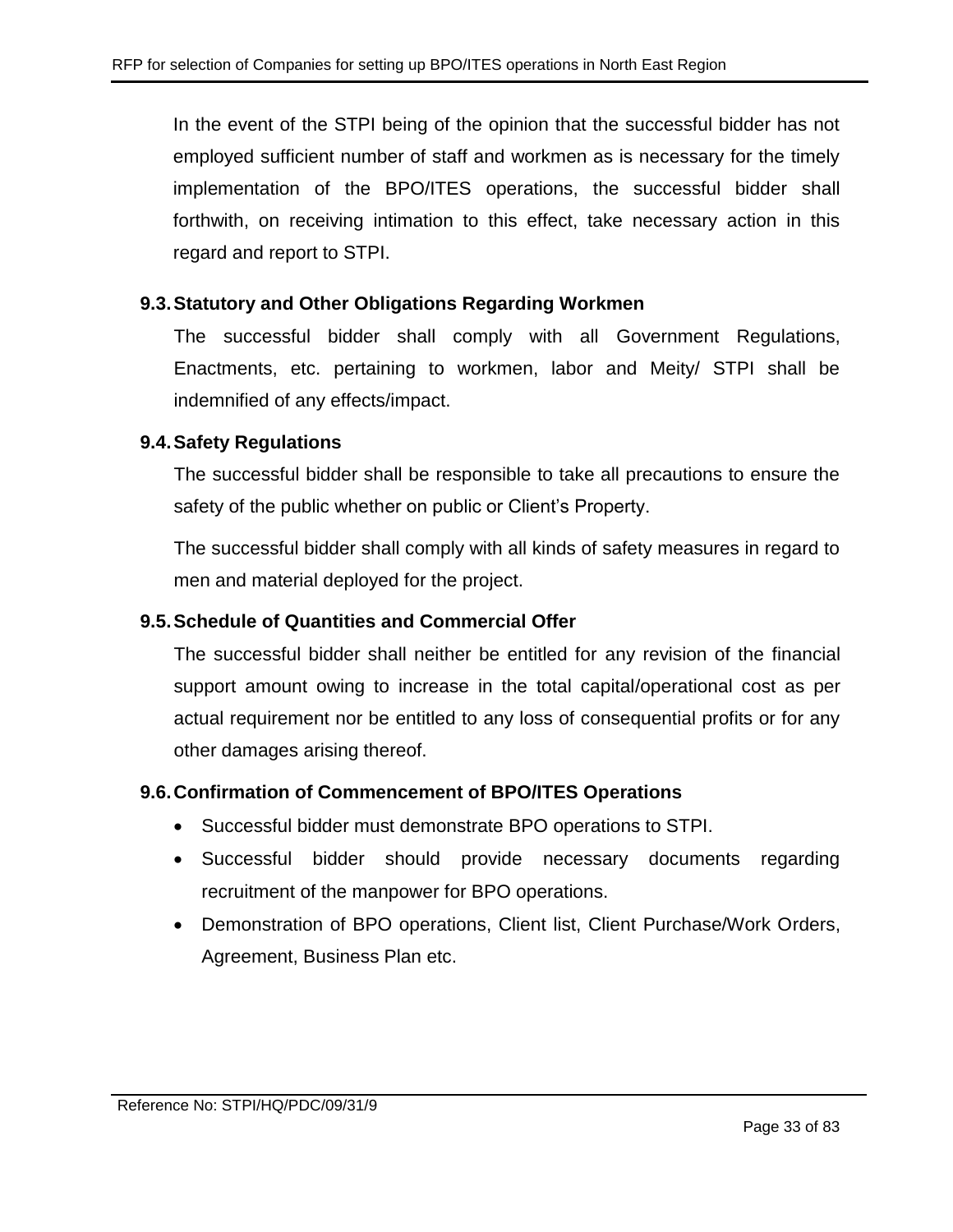## **9.7.Use of STPI Premises**

The successful bidders may avail the built up space available at STPI Centers in North Eastern Region and shall be required to pay for such usage to STPI as per lease agreement that may be entered into for this purpose.

#### **9.8.Operations and Maintenance**

- It is the responsibility of the successful bidder to operate and maintain BPO/ITES operations for the entire agreement period and shall bear all the recurring expenditure for running this project. For types of admissible operational expenses (OPEX) for financial support under NEBPS, please refer [Appendix-E.](#page-54-0)
- It is the responsibility of the successful bidder to ensure AMC for the support equipment from time to time to keep the BPO operations equipment in working condition during the contract period and shall bear this expenditure.
- Shall comply with all the labour laws of the concerned state with regard to employment.

#### **9.9.Taxes and Duties**

The bidder is liable to pay all applicable, both existing and future taxes and duties etc. to the concerned Agencies.

#### **9.10. Agreement Period**

The Agreement shall be effective from the date of signing MSA and shall remain valid till the expiry of a period of 3 (three) years (excluding the period of VGF claim and disbursement period) from the date of commencement of BPO Operations.

## **9.11. Termination of Agreement**

STPI reserves the right to invoke *Bank Guarantee* /Performance Security under any of the following circumstances:

## a) **Termination for default**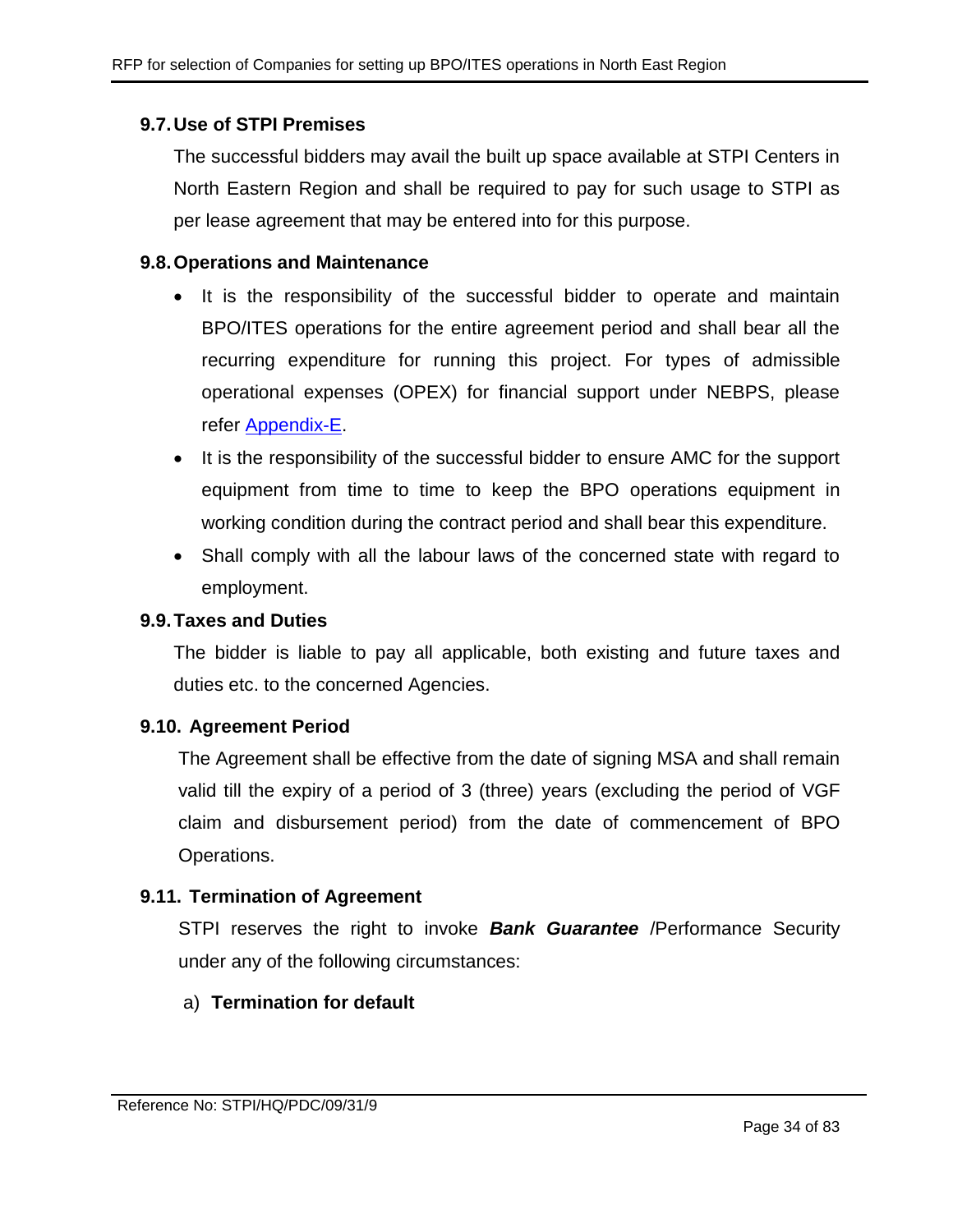STPI, without prejudice to any other remedy for breach of the Agreement, by written notice of default sent to the BPO unit, may terminate the Agreement in whole or in part:

If the BPO unit fails to deliver any or all of the good/services within the time period(s) specified in the Agreement, or within any extension thereof granted by STPI as per agreed terms & conditions with the BPO Unit.

Or

If the BPO Unit fails to perform any other obligation(s) under the Agreement.

Or

If the BPO Unit, in the judgment of STPI has engaged in corrupt or fraudulent practices in competing for or in executing the Agreement.

## b) **Termination for Insolvency**

STPI may at any time terminate the Agreement by giving written notice to the successful bidder without compensation, if the SUCCESSFUL BIDDER becomes bankrupt or otherwise insolvent, provided that such termination will not prejudice or affect any right of action or remedy which has accrued or will accrue thereafter to STPI.

## c) **Events of Default by the successful bidder**

The successful bidder has failed to conform with any of the Service/Facility Specifications/standards as set out in the scope of work of this RFP document or has failed to adhere to any amended direction, modification or clarification as issued by STPI during the term of this Agreement and which STPI deems proper and necessary for the execution of the scope of work under this Agreement.

The SUCCESSFUL BIDDER has failed to demonstrate or sustain any representation or warranty made by it in this Contract with respect to any of the terms of its Bid or the RFP and this Agreement.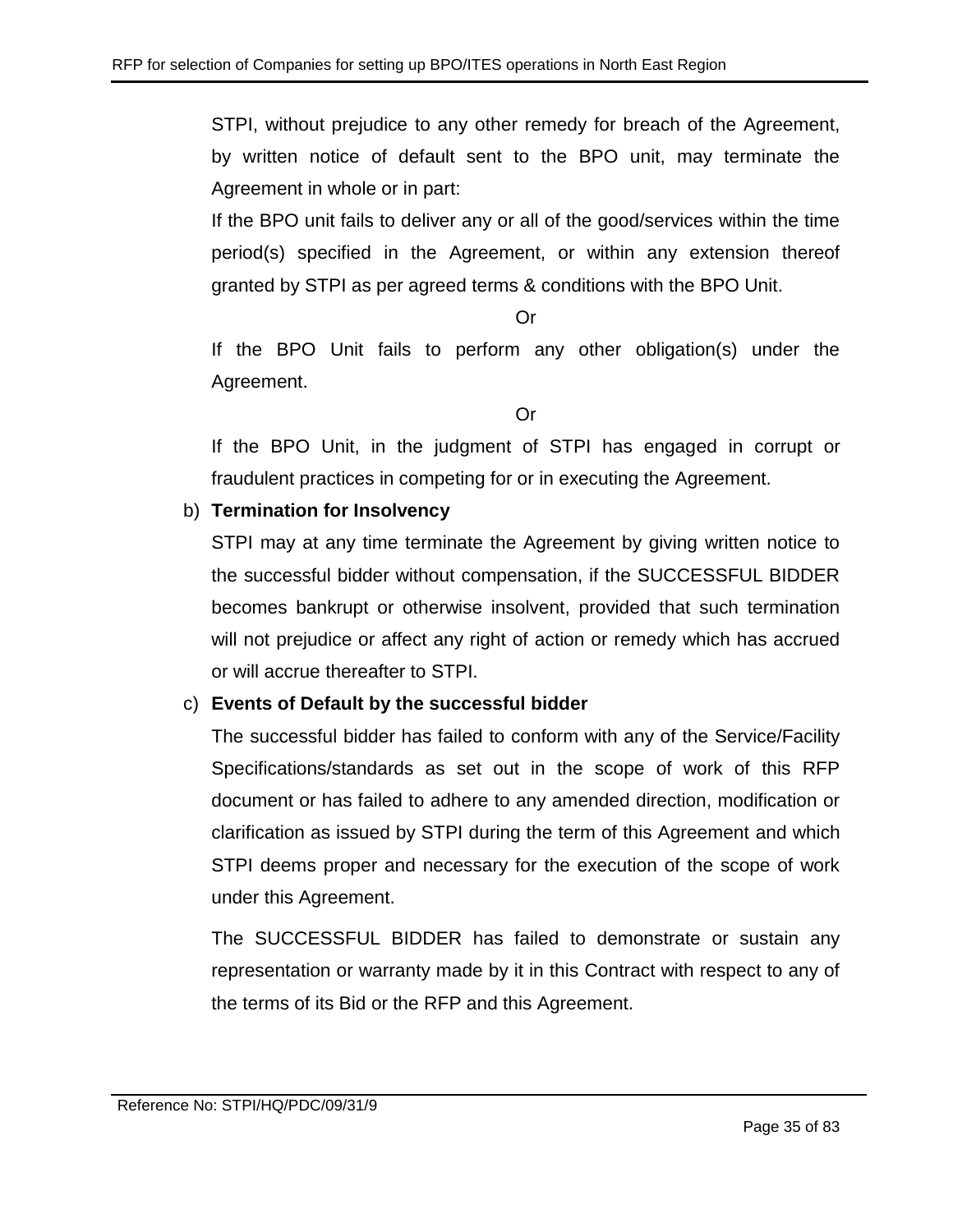There is a proceeding for bankruptcy, insolvency, winding up or there is an appointment of receiver, liquidator, assignee, or similar official against or in relation to the Agency.

The Successful Bidder has failed to comply with or is in breach or contravention of any applicable laws.

Where there has been an occurrence of such defaults inter alia as stated above, STPI shall issue a notice of default to the Agency, setting out specific defaults / deviances / omissions and providing a notice of Ninety (90) days to enable such defaulting party to remedy the default committed.

Where despite the issuance of a default notice to the SUCCESSFUL BIDDER by STPI the SUCCESSFUL BIDDER fails to remedy the default to the satisfaction of the Agency, STPI may, where it deems fit, issue to the defaulting party another default notice or proceed to adopt such remedies as may be available to STPI.

## **9.12. Rights of Cancellation of Bidding**

On the advice of NMC, STPI may cancel/postpone the bidding at any stage without assigning any reason.

## **9.13. Interpretation of Clauses of RFP**

In case of any ambiguity / dispute in the interpretation of any of the clauses in this RFP, **the interpretation of the clauses by the Director-General, STPI shall be final and binding on all parties.**

## **9.14. Confidentiality**

The bidder shall sign a Non-Disclosure Agreement (NDA) with the STPI. The successful bidder, its antecedents and the sub- Agency shall be bound by the NDA.

STPI reserves the right to adopt legal proceedings, civil or criminal, against the Document Control Officer (DCO) in relation to a dispute arising out of breach of obligation by the DCO under this clause.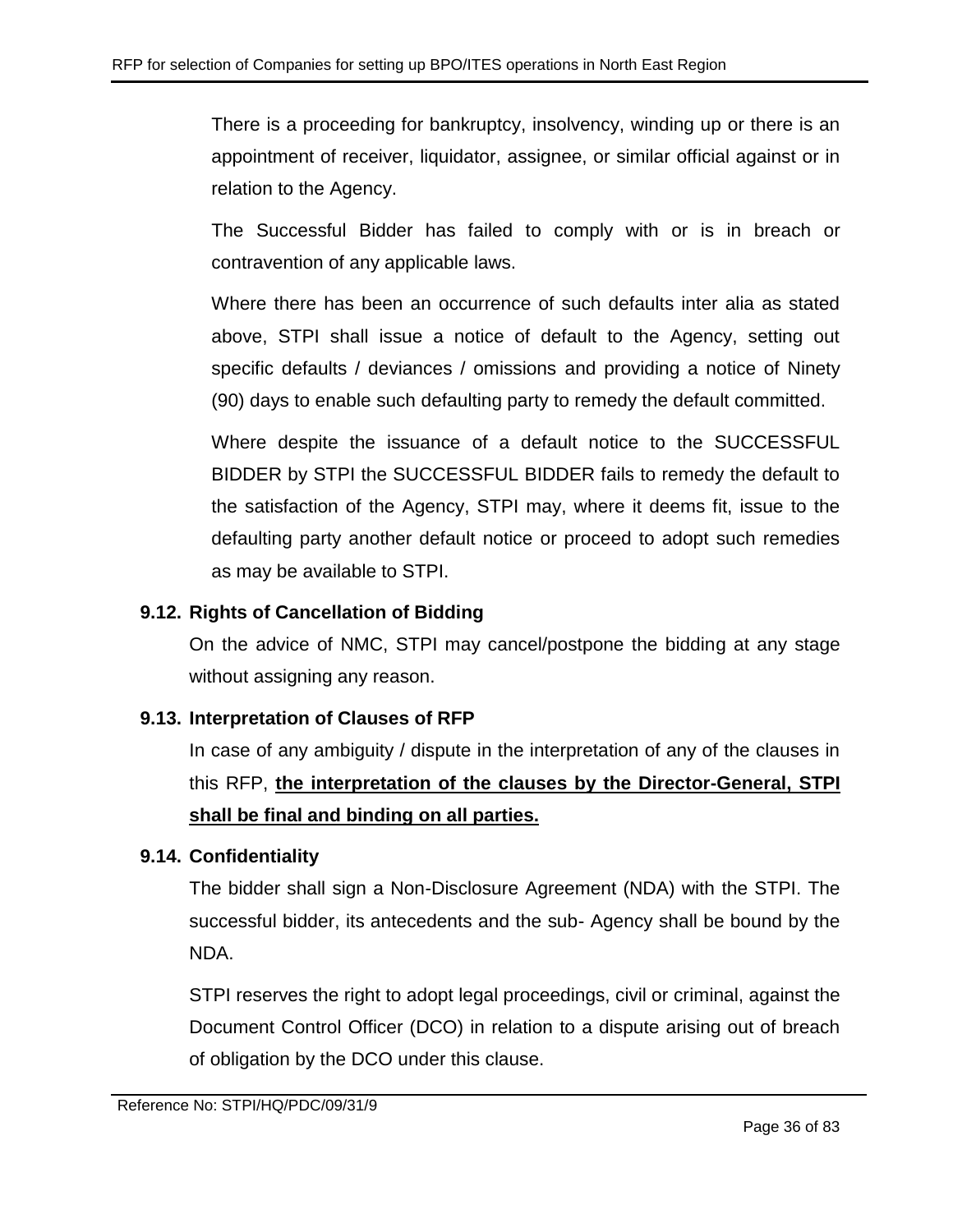The bidder shall not disclose any confidential information to any other party and keep confidential the terms and conditions of this Contract agreement, any amendment hereof, and any Attachment or Annexure hereof.

The obligation of confidentiality under this section shall be for a period of two years after the completion/termination of the contract.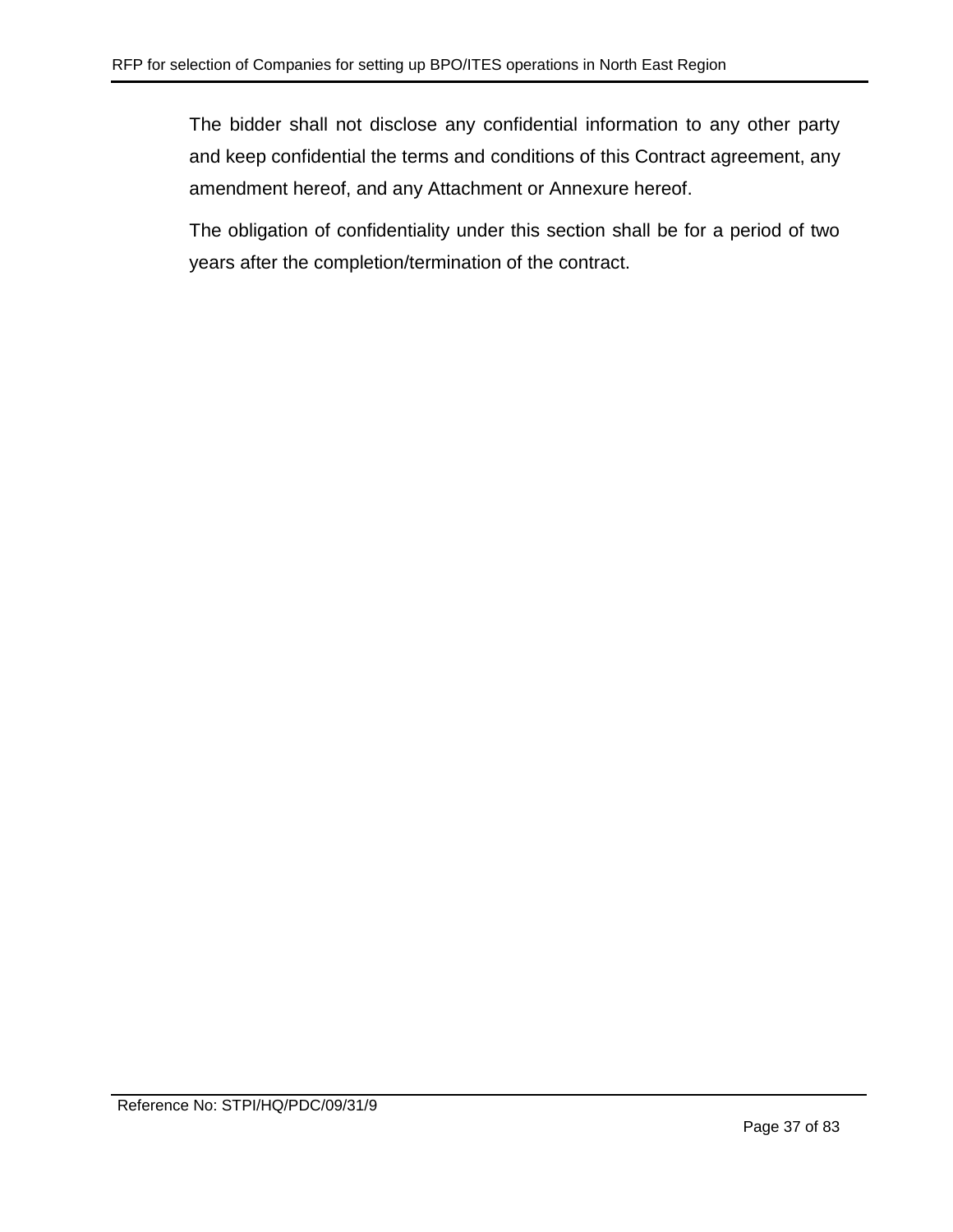#### **10.PERFORMANCE AND EXIT MANAGEMENT**

- (i) Upon completion of the agreement period or upon termination of the agreement for any reasons, the Successful bidder shall comply with the following:
	- a. In the event of the BPO Unit not being able to claim Financial support within stipulated timeline from the date of commencement of its operations, the BPO Unit will not be eligible for any support whatsoever and the IPA/Agreement shall be deemed to have been cancelled/ terminated.
	- b. In the event of the BPO Unit not being able to achieve minimum employment target of 50%, within stipulated timeline for VGF claim from the date of commencement of its operations, the Unit shall not be eligible for any support whatsoever and the IPA/Agreement shall be deemed to have been cancelled/ terminated. However, one time waiver up to first three months may be provided to the unit from commencement of operation in calculating average employment towards  $1<sup>st</sup> VGF claim. In the event of such wavier,  $2<sup>nd</sup>$  and  $3<sup>rd</sup> VGF$$ claim will be shifted by up to 3 months timeframe.
	- c. The BPO Unit will be obligated to furnish quarterly performance report, inter-alia, indicating the average monthly employment and GST returns for the Unit. At the stage of release of Bank Guarantee/Performance Security, average employment of last three years will be calculated. In the event of the BPO Unit not meeting the employment target (based on which the financial support was released), the STPI would be at liberty to invoke the Bank Guarantee/Performance Security.

### **Procedure to calculate Average Monthly Employment in the unit:**

### **Total Average Monthly Employment**, g= (M1+M2..+Mn )/n,

where M1, M2... Mn are monthly employments.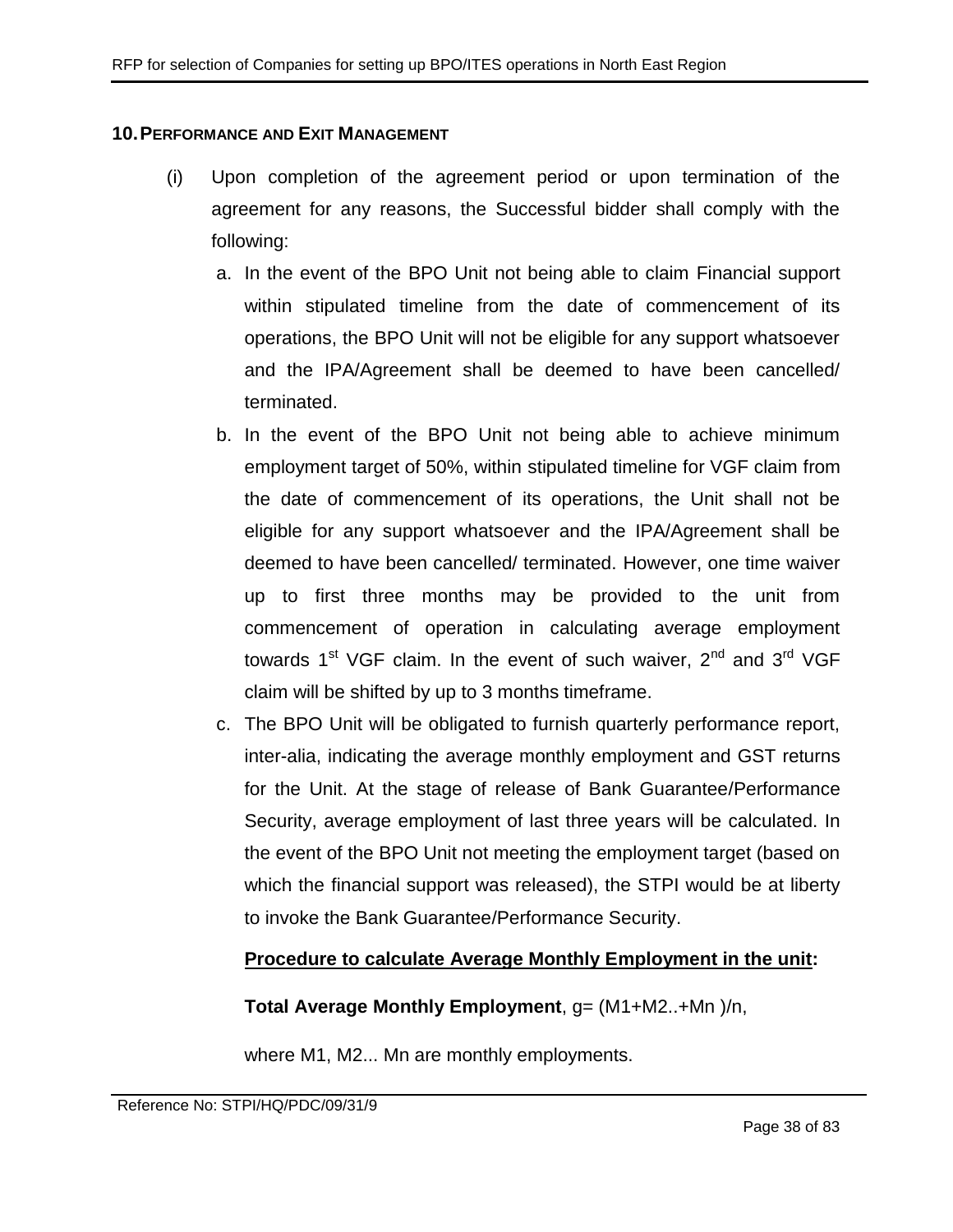**An example**: Assuming a unit setup for 100 seats BPO/ITES operations commenced form 1st day of the month. If the number of employees in the unit changed (Joined or relieved) at 2 instances

( In this example it is 11th and 16th day of the month) then monthly average employment will be calculated as under:

| Duration (D)                           | Number of employees (N)      |
|----------------------------------------|------------------------------|
| 1st to 10th day of the month (D1) 50   | (N1)                         |
| 11th to 15th day of the month (D2) 120 | (N2)(70 employees joined on  |
|                                        | 11th day of the month)       |
| 16th to 31st day of the month (D3) 225 | (N3)(105 employees joined on |
|                                        | 16th day of the month)       |

D= Number of days, N= number of employees

# **Average Monthly Employment =**

# **(N1 X D1 + N2 X D2 + N3 X D3)/Total Number of days in a Month**

$$
= (50 \times 10 + 120 \times 5 + 225 \times 16)/31 = 151.6
$$

- (ii) The BPO Unit shall be under obligation to furnish any information sought by an authorized representative of MeitY/ STPI, within a reasonable time frame and failure to do so may amount to forfeiture of Bid Security/ Encashment of Bank Guarantee, as the case may be.
- (iii) The MeitY shall be at liberty to relax any condition, for reasons to be recorded in writing, for achieving the larger objective of this Scheme and removal of difficulties.
- (iv) Time under force Majeure will not be considered in the 3 years period of operations, subject to the BPO Unit produce evidence of the date of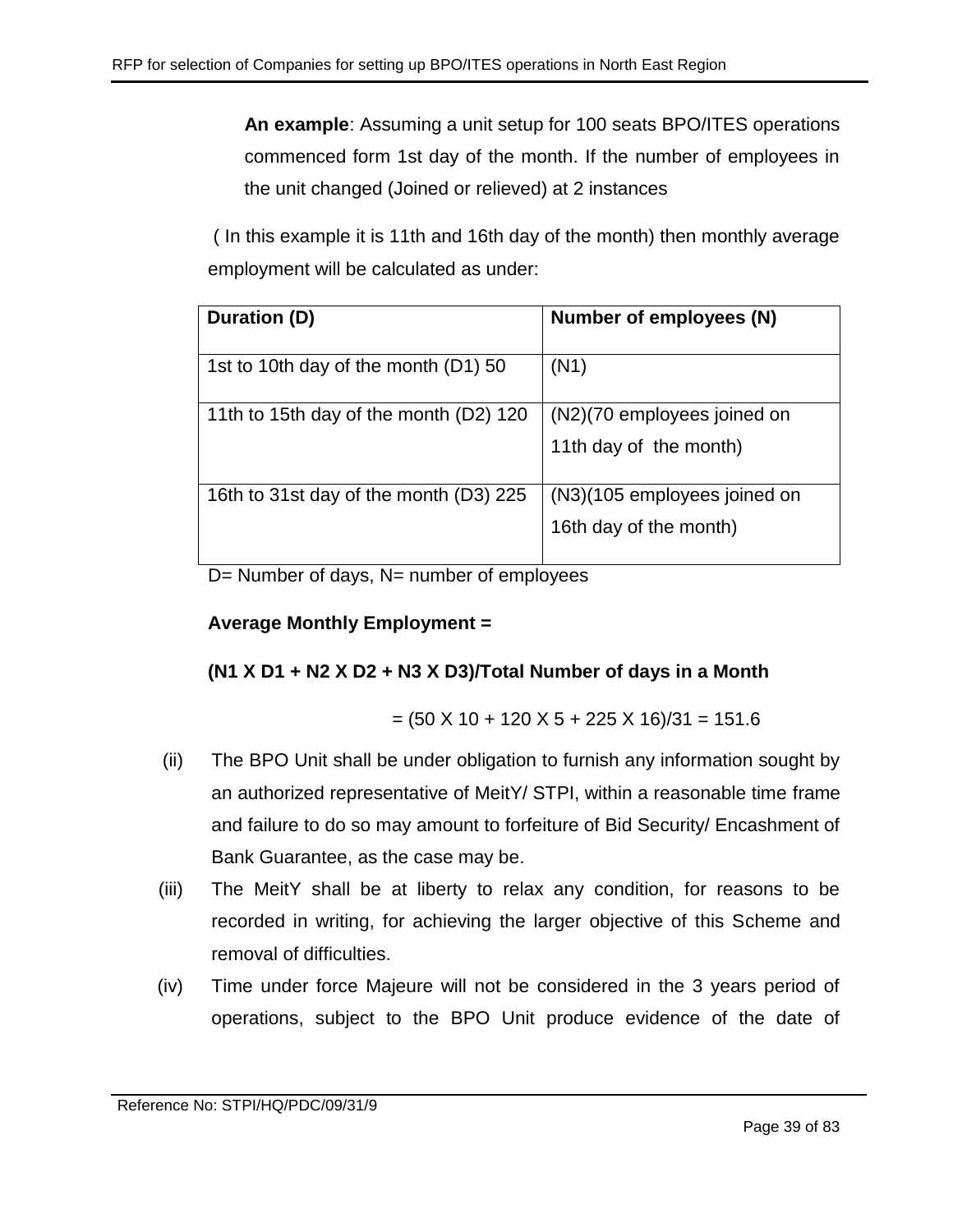occurrence and the duration of the force Majeure in an adequate manner by means of documents drawn up by responsible authorities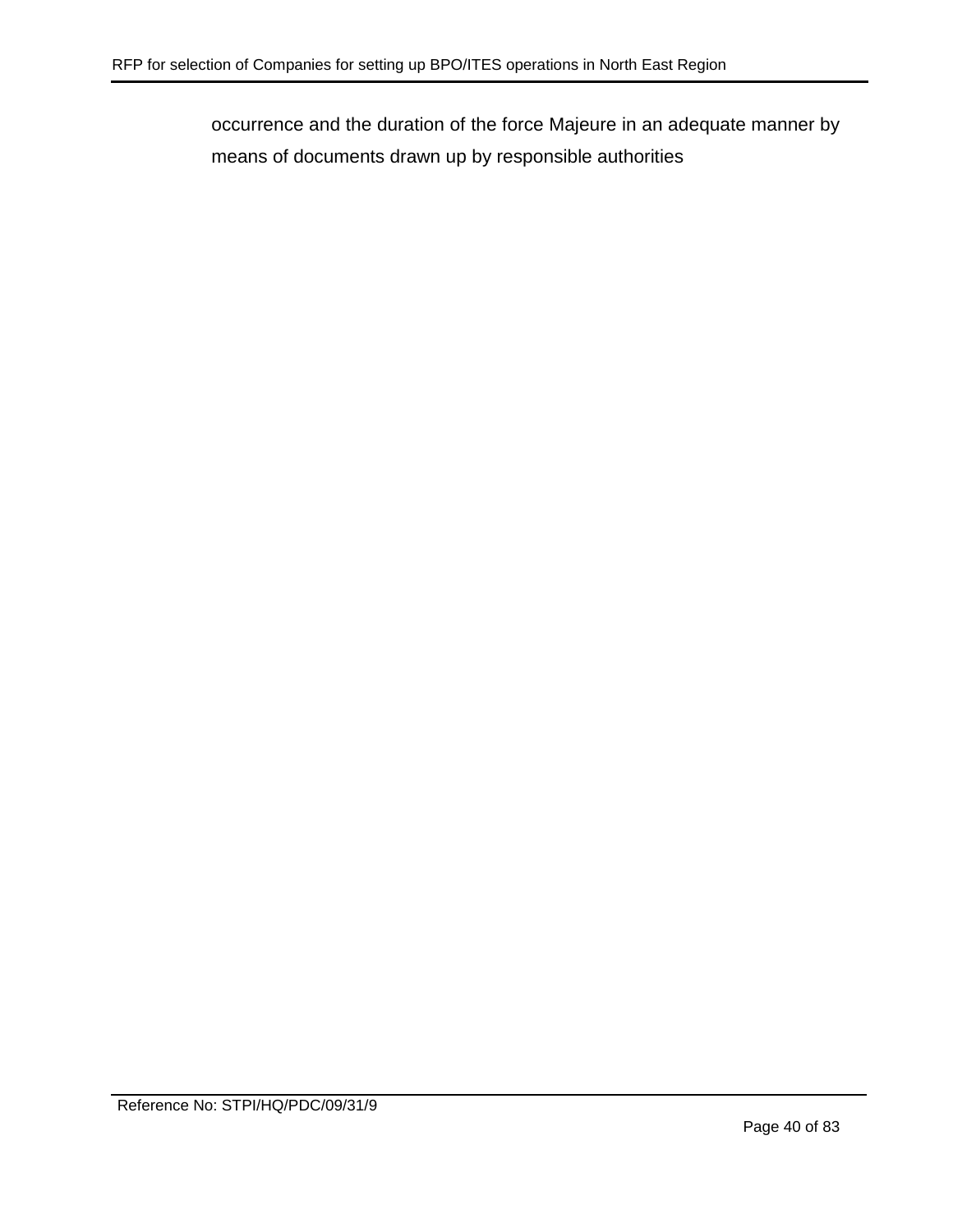### **11.SCOPE OF WORKS**

### **11.1. Setting Up BPO Operations**

Successful bidder shall set up BPO/ITES operations, as per IPA.

The successful bidder shall provision the following requirements (not limited to) to meet their business requirements:

- Creation of Interiors.
- Technical infrastructure such as Servers, Storage, Printers, Fax, EPABX etc.
- Network Connectivity: Internet, LAN, etc.
- BPO Hardware/Software as required.
- Support infrastructure: Air-conditioned, UPS etc as required.

### **11.2. Development of Required Facility/Support Infrastructure**

Successful bidder shall provision a fully-functional BPO/Call center set up with the following indicative infrastructure in order to perform its activities effectively in the acquired/leased /rented space. List of admissible items for financial support [\(Appendix-E\)](#page-54-0) should be purchased/hired/leased in the name of Applicant bidder (or service provider, if applicable as per the provisions of RFP).

- Air-conditioning (AC), UPS, DG
- Interiors: Portioning, Cabins, Meeting Rooms, Cafeteria, Furniture, etc.
- Electrical Wiring & fittings
- Power back-up facility
- Workstations, Headphones, CRM, IVRS, Dialer etc
- Servers, Networking & Storage equipment as required
- Network Cabling, CCTV
- Other misc. goods not exceeding 5 % of the total cost of above items including Tools, kits and spares.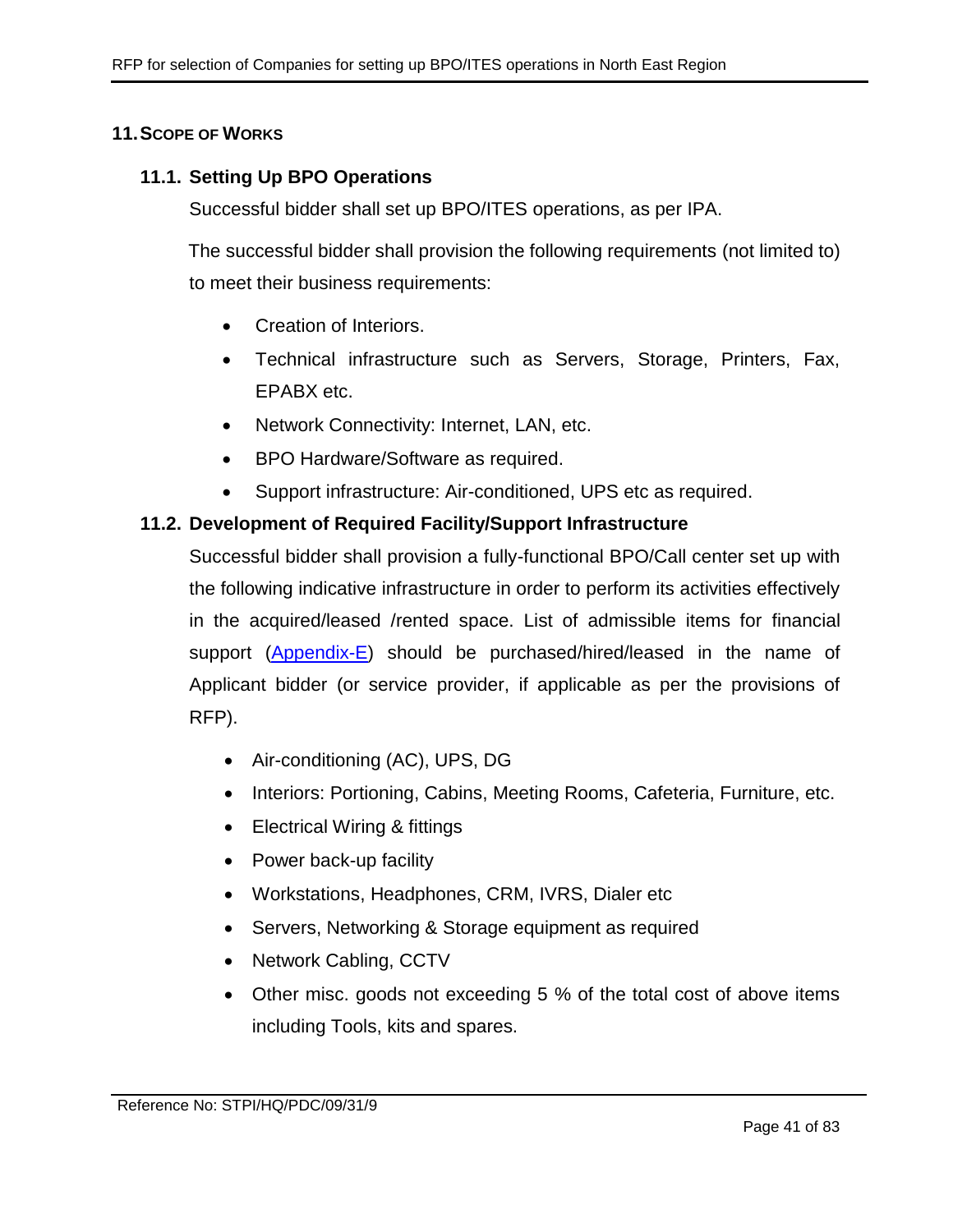# **11.3. Recruitment of Manpower and Training**

The Successful bidder shall employ local youth of NER. The bidder shall also create, train, manage, motivate and retain the manpower with adequate training as per the business requirements

# **11.4. Operation & Maintenance of The Facility**

The bidder shall be responsible for Operation & Maintenance of the BPO operations but not limited to the following:

- Remuneration/Salary: The bidder shall have sufficient funds to meet the remuneration/salary requirements of the manpower for three years.
- Support Infrastructure: The bidder shall renew the AMC regularly for AC, UPS, DG, Building Management System etc. uninterrupted operations of the business.
- Technical Infrastructure: The bidder shall form O&M team consists of Project Manager, BPO Expert, System Administrator, Network Administrator, etc.
- The successful bidder shall ensure the safety and security for the BPO/ Call Center equipment and the building facilities.

### **11.5. Marketing of BPO Services**

The successful bidder shall be required to Market their Services for generation of revenues.

### **11.6. Optimal Usage of The Capacity**

The bidder shall make all the efforts to employ at least 1.5 times the number of seats to achieve the employment Target.

### **11.7. Review and Audit of Operations**

- To support and facilitate STPI during its periodical review of the operation.
- To conduct the system audit periodically.
- To extend support and provide all the documentation during audit of STPI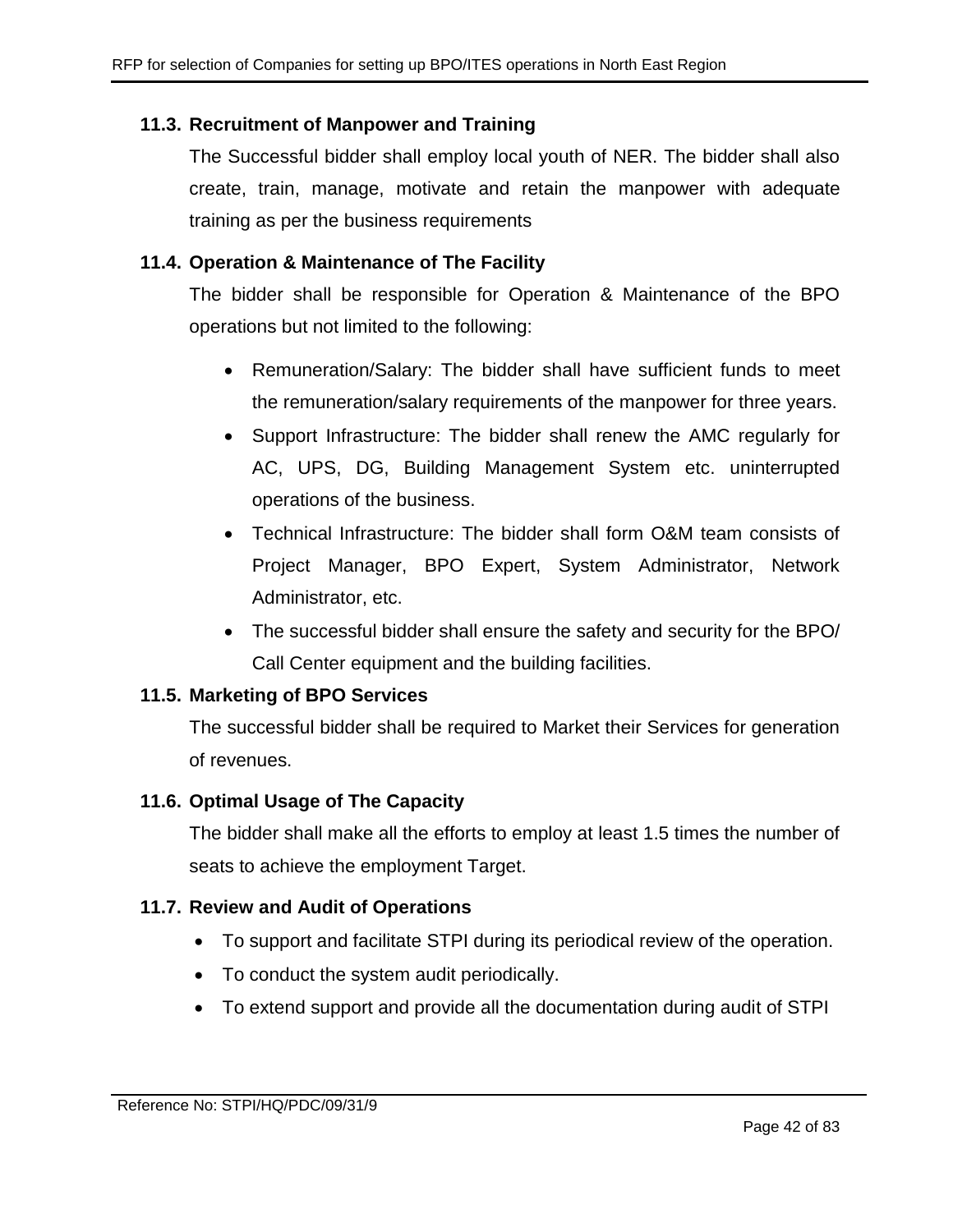## **11.8. Manage Risks**

- The successful bidder shall identify and bear all the risk associated with Implementation and Operations& Maintenance of the BPO for the entire contract period at his own expense.
- The successful bidder shall identify and bear all the risks involved with Sales, Service Quality and Standards, Revenue collections and sustainability of the operations at his own expense.
- STPI shall not compensate for any losses if any incurred by the Successful Bidder during entire contract period.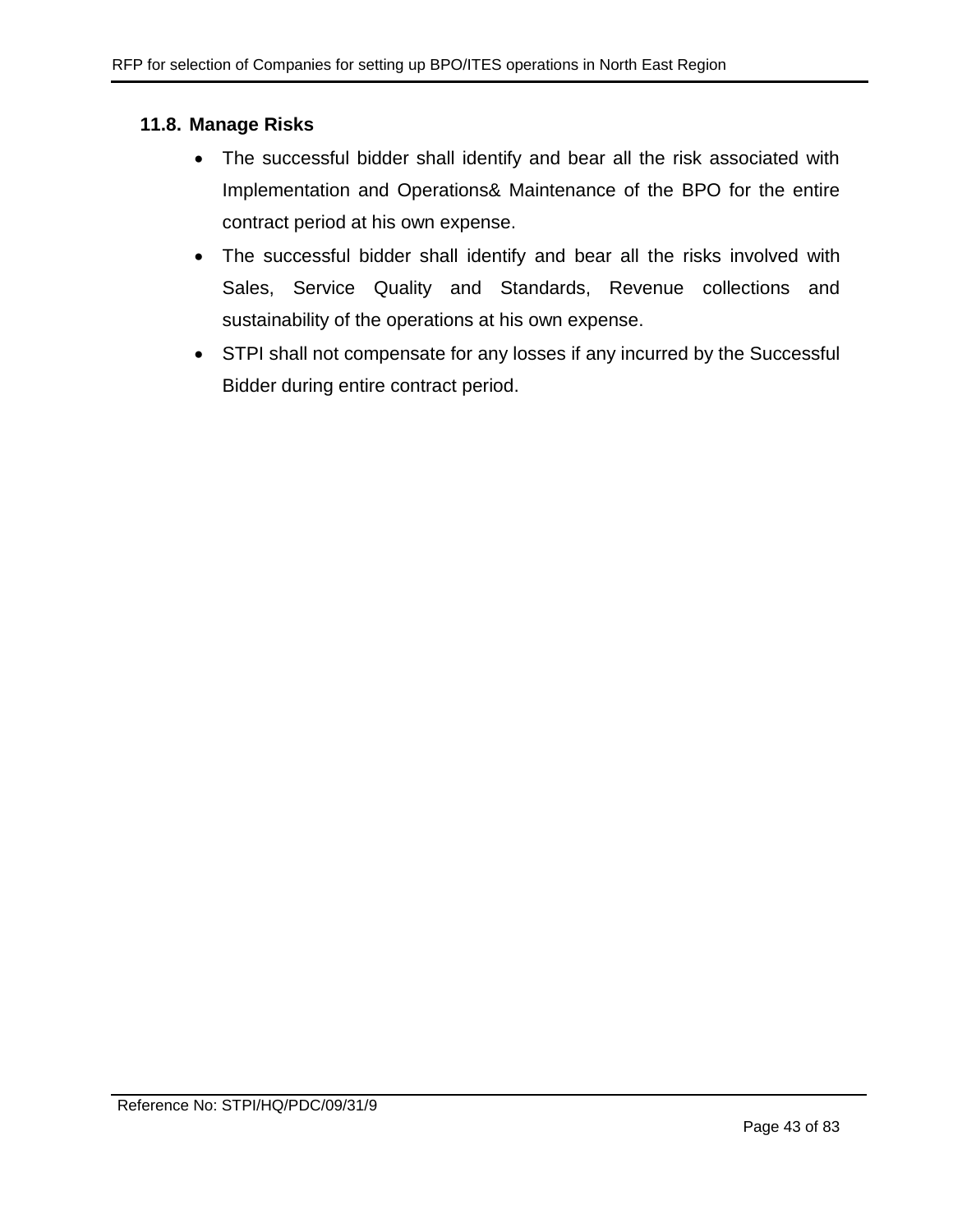# **12.LIST OF APPENDICES**

| Appendix - A. | <b>A:Covering Letter</b>                       |
|---------------|------------------------------------------------|
| Appendix - B. | <b>Format For Technical Eligibility</b>        |
| Appendix - C. | <b>Bidder's Client Reference</b>               |
| Appendix - D. | Declaration Regarding Clean Track Record       |
| Appendix - E. | List Of Admissible Items For Financial support |
| Appendix - F. | <b>Format For Financial Bid</b>                |
| Appendix - G. | <b>Implementation Timelines</b>                |
| Appendix - H. | Form Of Performance Bank Guarantee             |
| Appendix - I. | In-Principle Approval Format                   |
| Appendix - J. | <b>MSA Format</b>                              |
| Appendix - K. | <b>Instructions for Online Bid Submission</b>  |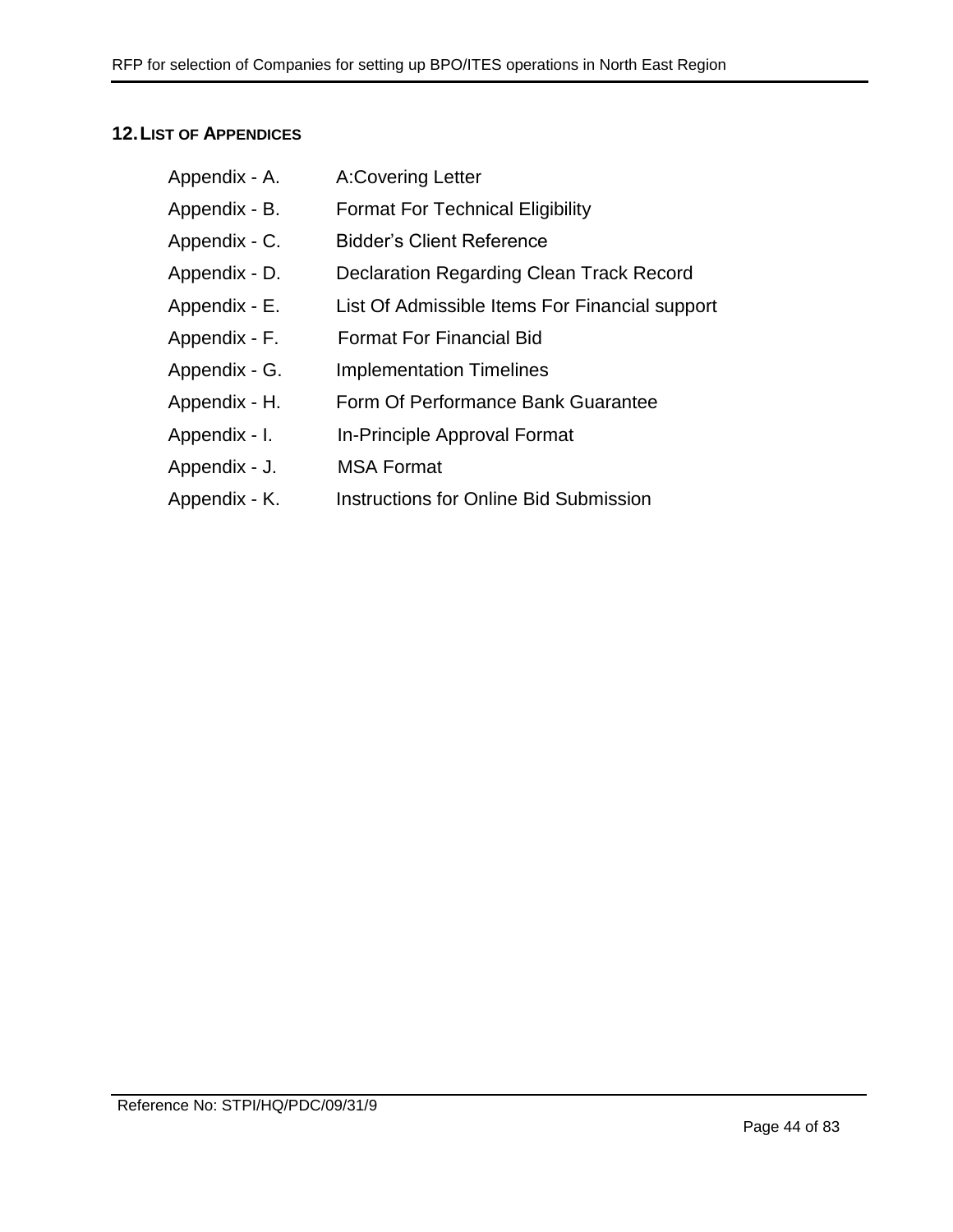**APPENDIX – A: COVERING LETTER**

To,

The Chief Administrative Officer, Software Technology Parks of India, 9th Floor, NDCC-II Building, Jai Singh Road (Opp. Jantar Mantar), New Delhi-110 001

# **Sub: Setting up of BPO/ITES operations under the "North East BPO Promotion Scheme (NEBPS)"**

Ref: RFP No.

Sir,

This has reference to the RFP document [No. ………………………………….Dated.....] regarding Setting up of the BPO/ITES operations under the **NEBPS.**

All the provisions of this RFP Document and corrigendum(s) are acceptable to *M/s ABC Company* .The undersigned is authorized signatory on behalf of *M/s ABC Company* and is, therefore, competent Authority to submit this Bid (Power of Attorney Enclosed). The proof of online submission of Tender fee of Rs. 5000/- and Bid Security Deposit is enclosed with the Technical Bid.

Yours faithfully,

(Signature of the Bidder)

Printed Name

**Designation** 

Seal

Date:

Business Address, Email & Contact Number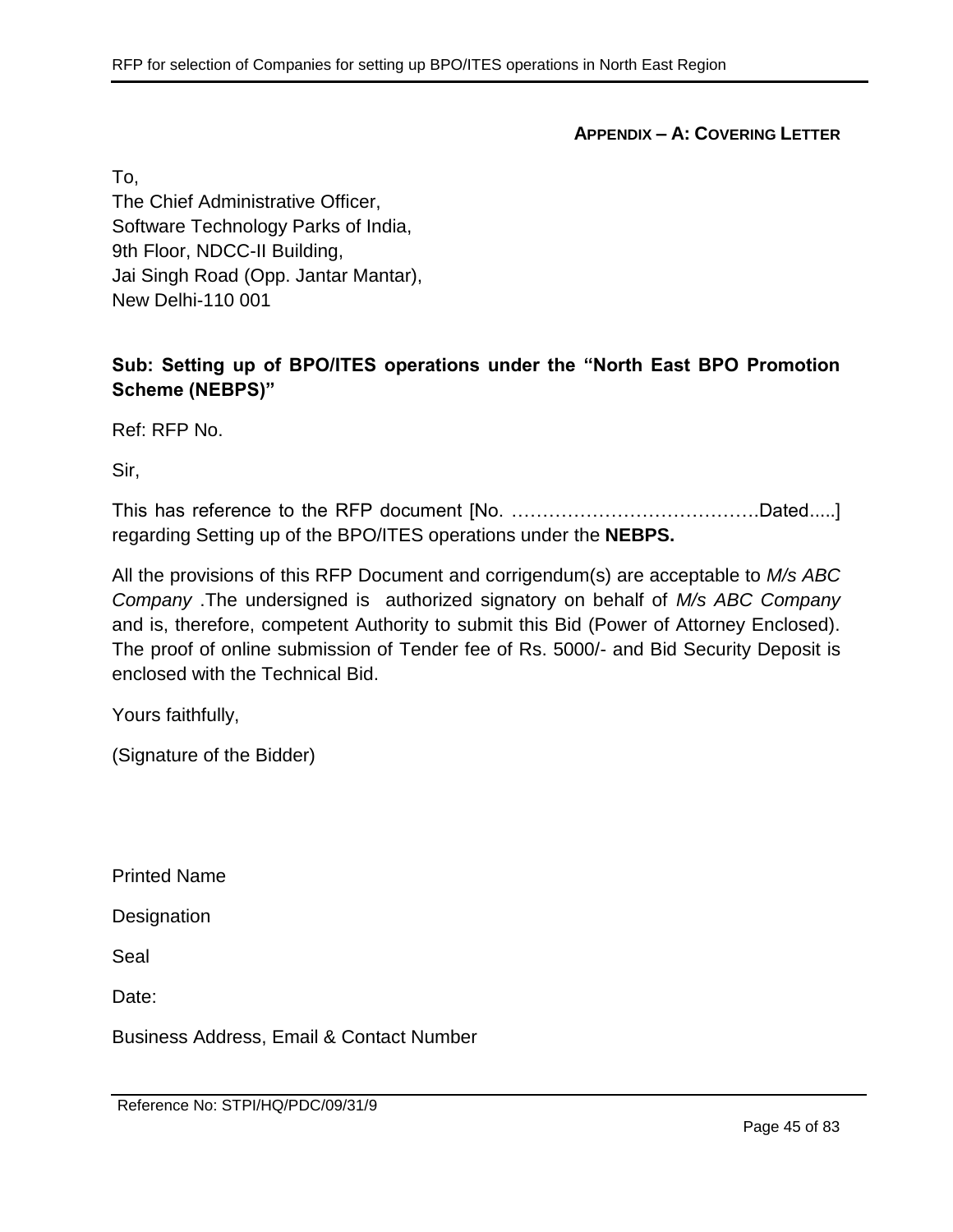| S.<br>No. | <b>Criteria</b>                                                                                                                                                                                                                              | <b>Proof of</b><br><b>Documents</b>                          | <b>Bidder's</b><br><b>Response</b><br>(Yes/No) | <b>Document</b><br><b>Evidence</b><br>(Page<br><b>Number</b><br>references) |
|-----------|----------------------------------------------------------------------------------------------------------------------------------------------------------------------------------------------------------------------------------------------|--------------------------------------------------------------|------------------------------------------------|-----------------------------------------------------------------------------|
| 1.        | Registered in India under<br>Companies Act 1956/2013<br>Limited<br>Liability<br><b>or</b><br>Partnership Act 2008                                                                                                                            | Copy of Certificate<br>of Incorporation                      |                                                |                                                                             |
| 2.        | Undertaking to operate for<br>a minimum period of 3<br>years and commitment to<br>employ at least 1.5 times<br>the number of seats, for<br>which the bid is submitted.                                                                       | Certification<br>Self<br>by the Authorized<br>Representative |                                                |                                                                             |
| 3.        | Proof of Ownership of the<br>premise for<br>setting<br><b>up</b><br><b>BPO/ITES</b><br>operations<br>(provide<br>documentary<br>evidence).                                                                                                   | As applicable                                                |                                                |                                                                             |
|           | <b>OR</b><br><b>Details</b><br><b>of</b><br>lease<br><b>of</b><br>premises for at least 3<br>with<br>years<br>area<br>and<br>location along with copy of<br>lease agreement for<br><b>BPO/ITES</b><br>setting up<br>operations.<br><b>OR</b> |                                                              |                                                |                                                                             |

# **APPENDIX – B: FORMAT FOR TECHNICAL ELIGIBILITY**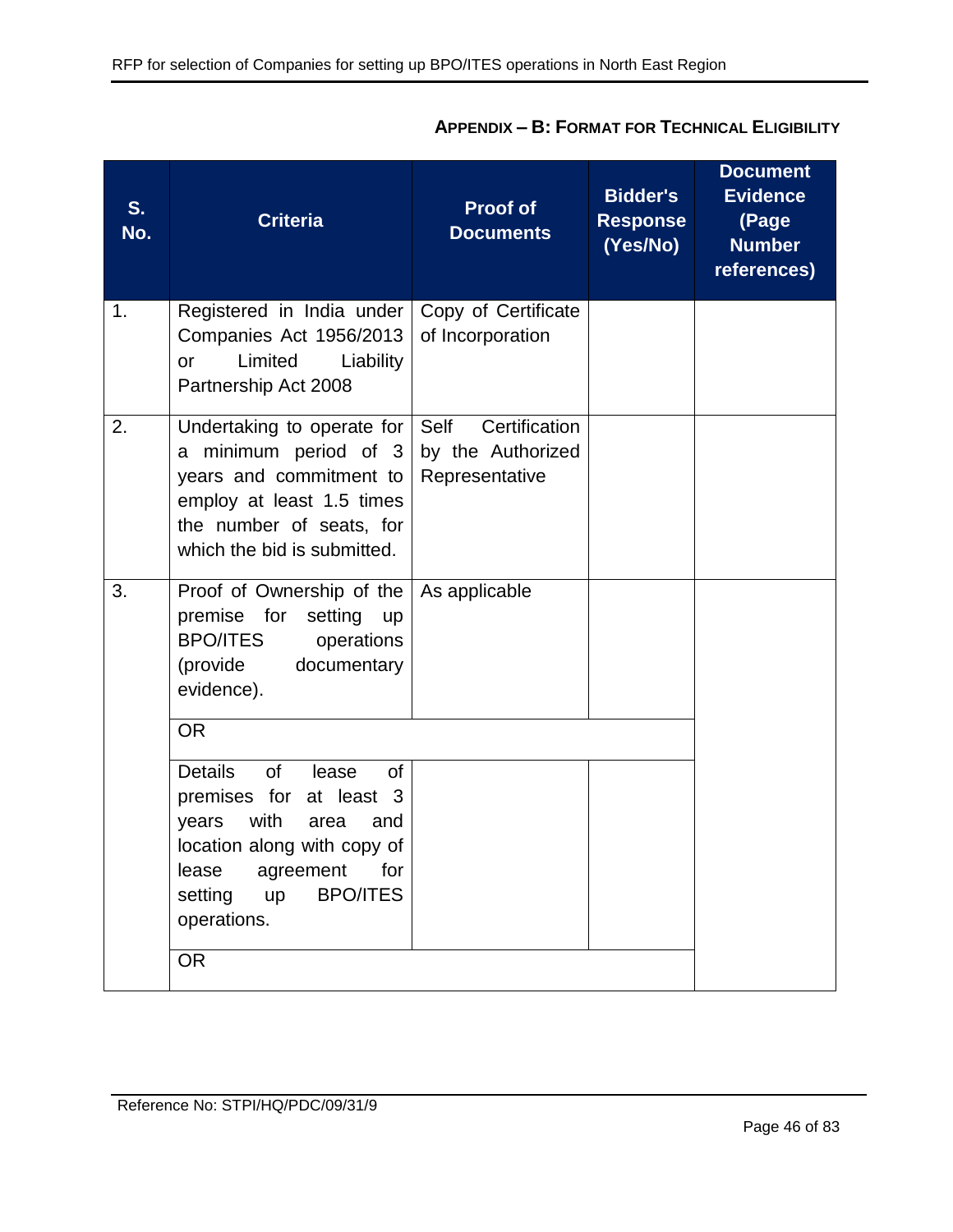|    | Undertaking<br>take<br>to<br>appropriate<br>premise<br>(@40sq.ft./seat) on lease<br>for at least 3 years for<br><b>BPO/ITES</b><br>setting<br><b>up</b><br>operations. |                                                                                                                          |  |
|----|------------------------------------------------------------------------------------------------------------------------------------------------------------------------|--------------------------------------------------------------------------------------------------------------------------|--|
| 4. | Annual turnover of the<br>eligible Indian company as<br>laid down in the eligibility<br>criteria.<br>Please provide details as<br>Table-A below.                       | Copy of Balance<br>Sheet/Chartered<br>Accountant<br>Certificate.<br>Copy of IT Returns<br>for immediate past<br>3 years. |  |
|    | of Consortium<br>In.<br>case<br>please provide details as<br>Table-B below.                                                                                            |                                                                                                                          |  |
| 5. | Positive Net worth of the<br>eligible Indian company as<br>on last audited FY, CA<br>certified.                                                                        | Chartered<br>Accountant<br>Certificate.                                                                                  |  |
| 6. | Technical<br>resource<br>availability                                                                                                                                  | Attach copy of CVs<br>of 5 key resources.                                                                                |  |
| 7. | Should<br>under<br>not<br>be<br>declaration of ineligibility<br>for corrupt or fraudulent<br>practices or blacklisted by<br>any of the Government<br>agencies          | Furnish<br>Undertaking as per<br><b>Appendix-D</b>                                                                       |  |
| 8. | <b>The</b><br>necessary<br>permissions<br>and<br>registration required as per<br>the DoT guidelines w.r.t.                                                             | Furnish necessary<br>supporting<br>documents/<br>registration                                                            |  |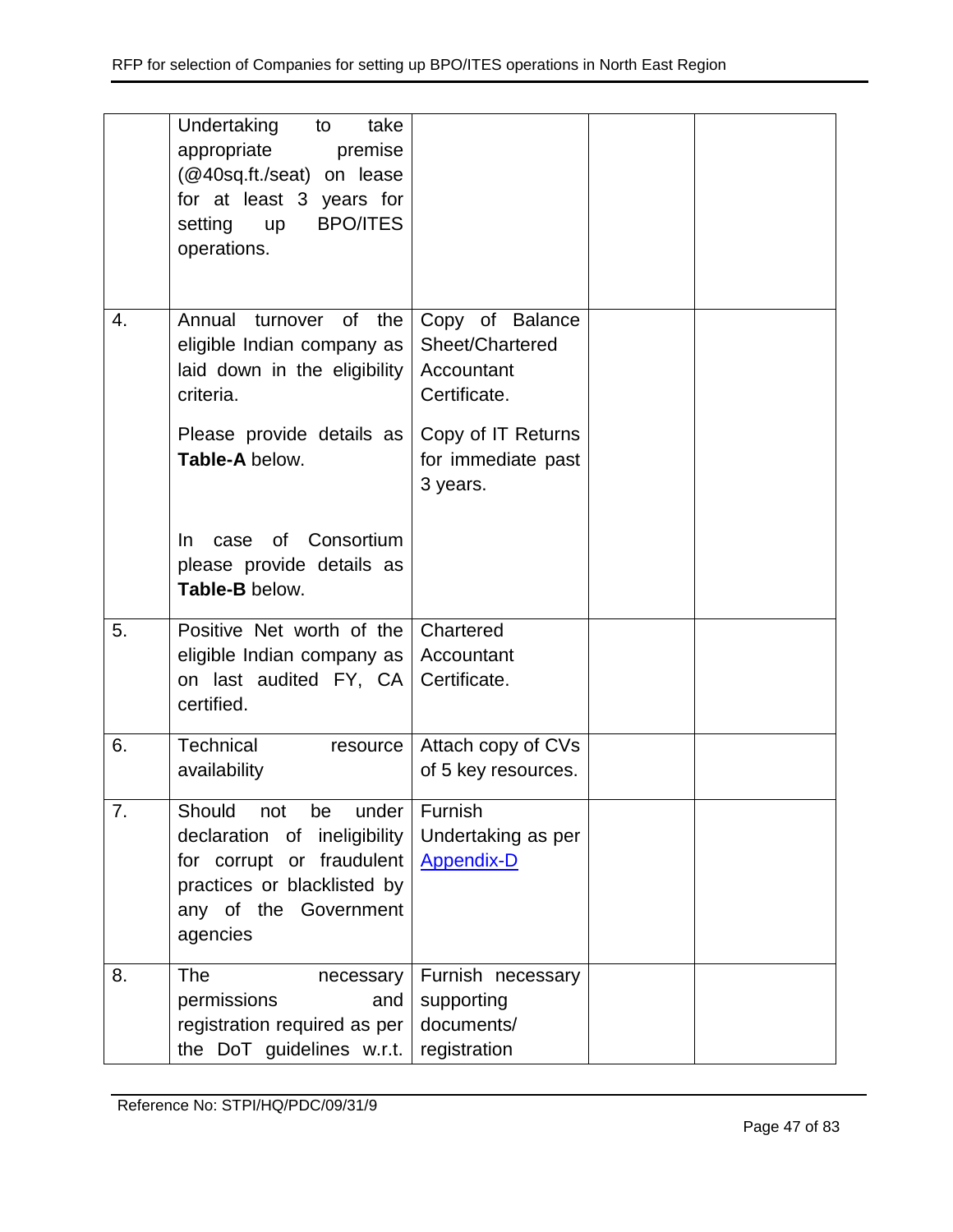|     | BPO operations.                                                                                                                                                                                                                                                                       | certificates.                                                      |  |
|-----|---------------------------------------------------------------------------------------------------------------------------------------------------------------------------------------------------------------------------------------------------------------------------------------|--------------------------------------------------------------------|--|
| 9.  | <b>The</b><br>and other<br>certificate(s)<br>applicable documents such<br>as PAN, Service tax, VAT, documents.<br>Labour department, GST<br>etc., and any other<br>statutory requirements to<br>operate in the region<br>where willing to setup<br>Operations, to<br>be<br>submitted. | registration   Furnish applicable<br>registration<br>certificates/ |  |
| 10. | Details of Seats applied in<br>each State along with<br>location<br>wise<br>seats<br>distribution as per Table-C                                                                                                                                                                      |                                                                    |  |
| 11  | Contact details<br>as<br>per<br><b>Table-D</b>                                                                                                                                                                                                                                        |                                                                    |  |
| 12  | <b>Bidder Bank Account detail</b><br>as per Table-E                                                                                                                                                                                                                                   |                                                                    |  |
| 13  | Detail if investment started<br>for the operation after<br>previous round of NEBPS<br>bidding (Table-F)                                                                                                                                                                               |                                                                    |  |

*Note: Please enclose the supporting documents in the same sequence as mentioned in above table*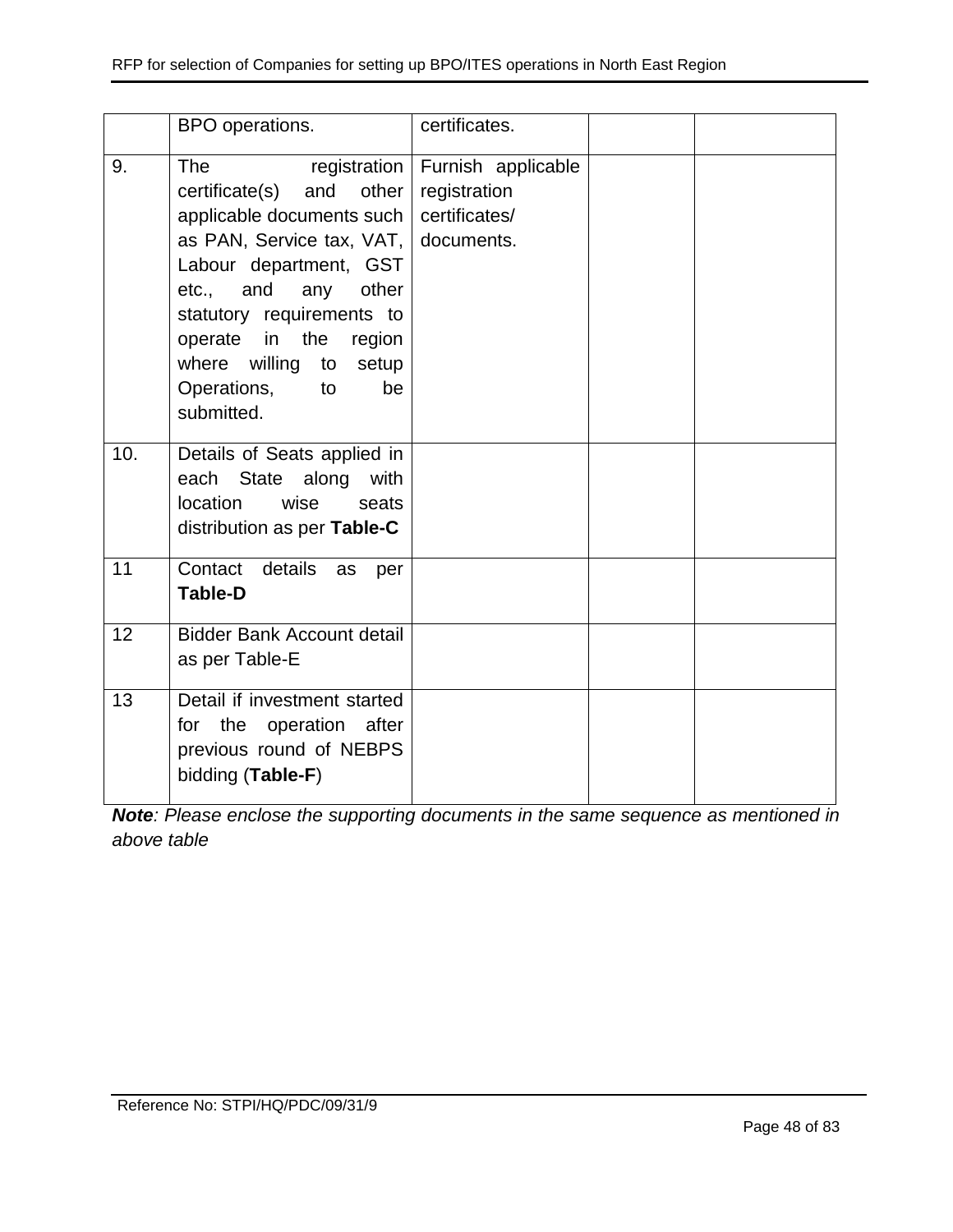| Name of Bidder | <b>Annual turnover - in Rs Lakhs</b> |                   |            |                |  |
|----------------|--------------------------------------|-------------------|------------|----------------|--|
|                | FY 2014-15                           | <b>FY 2015-16</b> | FY 2016-17 | <b>Average</b> |  |
|                |                                      |                   |            |                |  |

*Table A: Annual Turnover of Bidder*

# *Table B: Equity Share Holding Pattern of Consortium*

| S.<br>No.     | Name of the<br><b>Consortium</b><br><b>Member</b> | <b>Status- eligible Indian Co./</b><br><b>Entrepreneur/ Local</b><br><b>Entrepreneur/Society</b> | <b>Equity share holding</b><br>percentage |
|---------------|---------------------------------------------------|--------------------------------------------------------------------------------------------------|-------------------------------------------|
|               |                                                   |                                                                                                  |                                           |
| $\mathcal{P}$ |                                                   |                                                                                                  |                                           |
| 3             |                                                   |                                                                                                  |                                           |

*Note: Please furnish the following:*

- *1) Copy of Balance Sheet, IT returns of Consortium Partners with CA Certificate.*
- *2) Copy of the agreement indicating responsibility of each consortium partner.*
- *3) Copy of the Domicile of the State in case of Local Entrepreneur as Consortium Partner*

### *Table C: Details of Seats applied across States*

| <b>State/UT</b>                  | Name of<br><b>City/District</b> | <b>Number of seats</b> | <b>Total Seats in a</b><br><b>State</b> |
|----------------------------------|---------------------------------|------------------------|-----------------------------------------|
|                                  | (i)                             |                        |                                         |
|                                  | (ii)                            |                        |                                         |
|                                  |                                 |                        |                                         |
| <b>Total seats across States</b> |                                 |                        |                                         |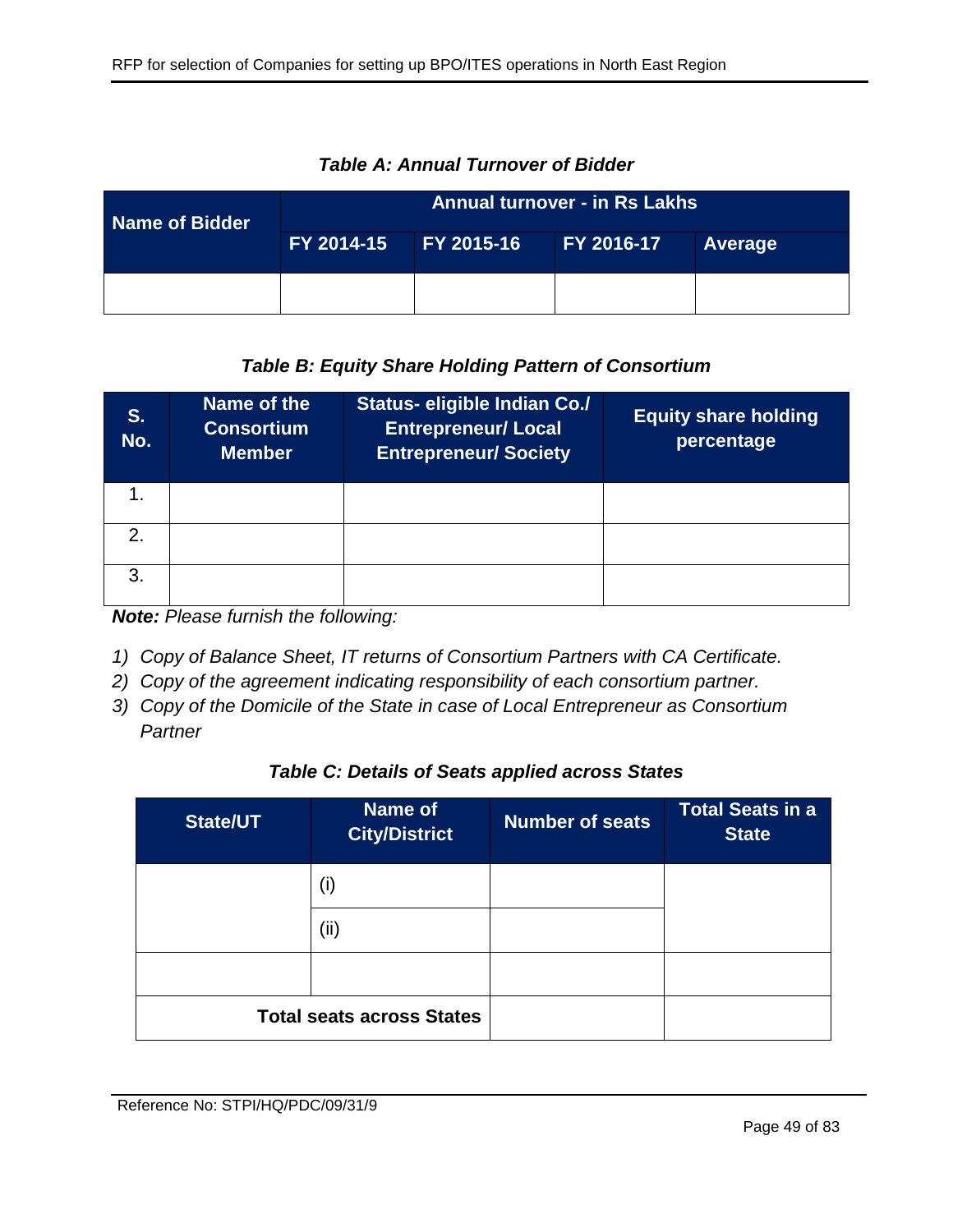| <b>Contact Person Name</b>       |                       |             |              |                 |
|----------------------------------|-----------------------|-------------|--------------|-----------------|
| <b>Registered Office Address</b> |                       |             |              |                 |
| <b>Address Line1</b>             | <b>Address Line 2</b> | <b>City</b> | <b>State</b> | <b>Pin Code</b> |
|                                  |                       |             |              |                 |
| <b>Communication Address</b>     |                       |             |              |                 |
| <b>Address Line1</b>             | <b>Address Line 2</b> | <b>City</b> | <b>State</b> | <b>Pin Code</b> |
|                                  |                       |             |              |                 |
| <b>Contact No.1(Mobile)</b>      |                       |             |              |                 |
| <b>Contact No. 2</b>             |                       |             |              |                 |
| <b>Email ID 1</b>                |                       |             |              |                 |
| <b>Email ID 2</b>                |                       |             |              |                 |
| Fax No.                          |                       |             |              |                 |

# **Table D: Contact details of bidder**

*Note: In case of consortium, contact detail as per Table - D above should be provided for all consortium partners.*

(Authorized Signatory for the Bidder)

Name:

Date:

Contact Number:

E-mail:

Reference No: STPI/HQ/PDC/09/31/9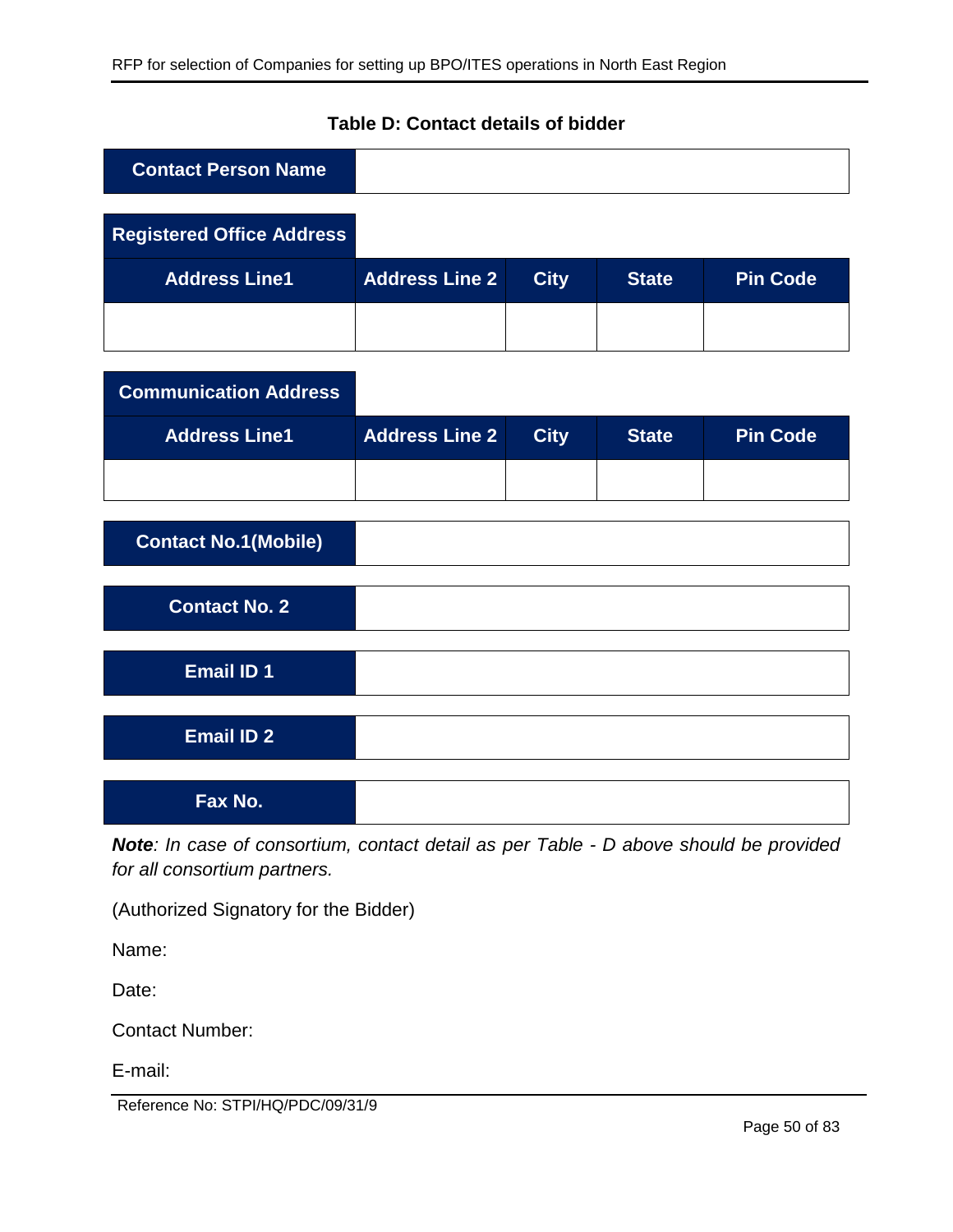#### **Table–E: Bidder Bank Account Details**

| <b>Name of Account Holder</b> |  |
|-------------------------------|--|
| <b>Account No.</b>            |  |
| <b>Bank</b>                   |  |
| <b>IFSC Code</b>              |  |
| <b>Bank Branch Address</b>    |  |

Note: If applicable, the EMD/Bid Security will be released to the above mentioned account.

(Authorized Signatory for the Bidder)

Name:

Date:

Contact Number:

E-mail: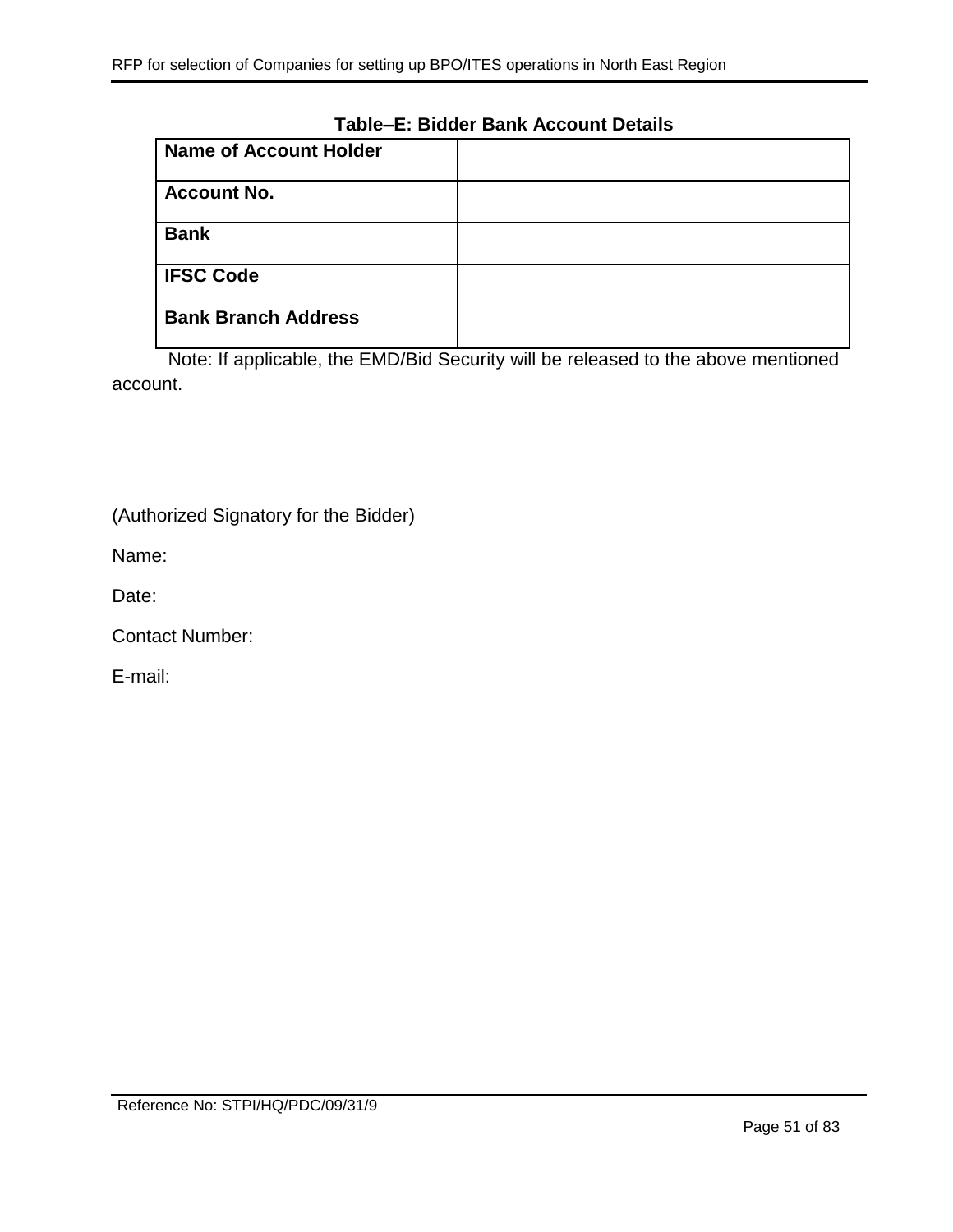# **Table–F: Detail of the BPO/ITES unit, if eligible investment started after previous round of NEBPS bidding**

| SI No. | Location   | <b>State</b> | Date on    | <b>Complete Address of the</b>     | No. of      |
|--------|------------|--------------|------------|------------------------------------|-------------|
|        | (City/Town |              | which      | <b>BPO/ITES unit, if available</b> | regular     |
|        |            |              | eligible   |                                    | employees   |
|        |            |              | capital    |                                    | at present, |
|        |            |              | investment |                                    | if employed |
|        |            |              | started    |                                    |             |
|        |            |              |            |                                    |             |
| 1      |            |              |            |                                    |             |
|        |            |              |            |                                    |             |

**Note:** Fill details for each applicable location/setup

(Authorized Signatory for the Bidder)

Name:

Date:

Contact Number:

E-mail: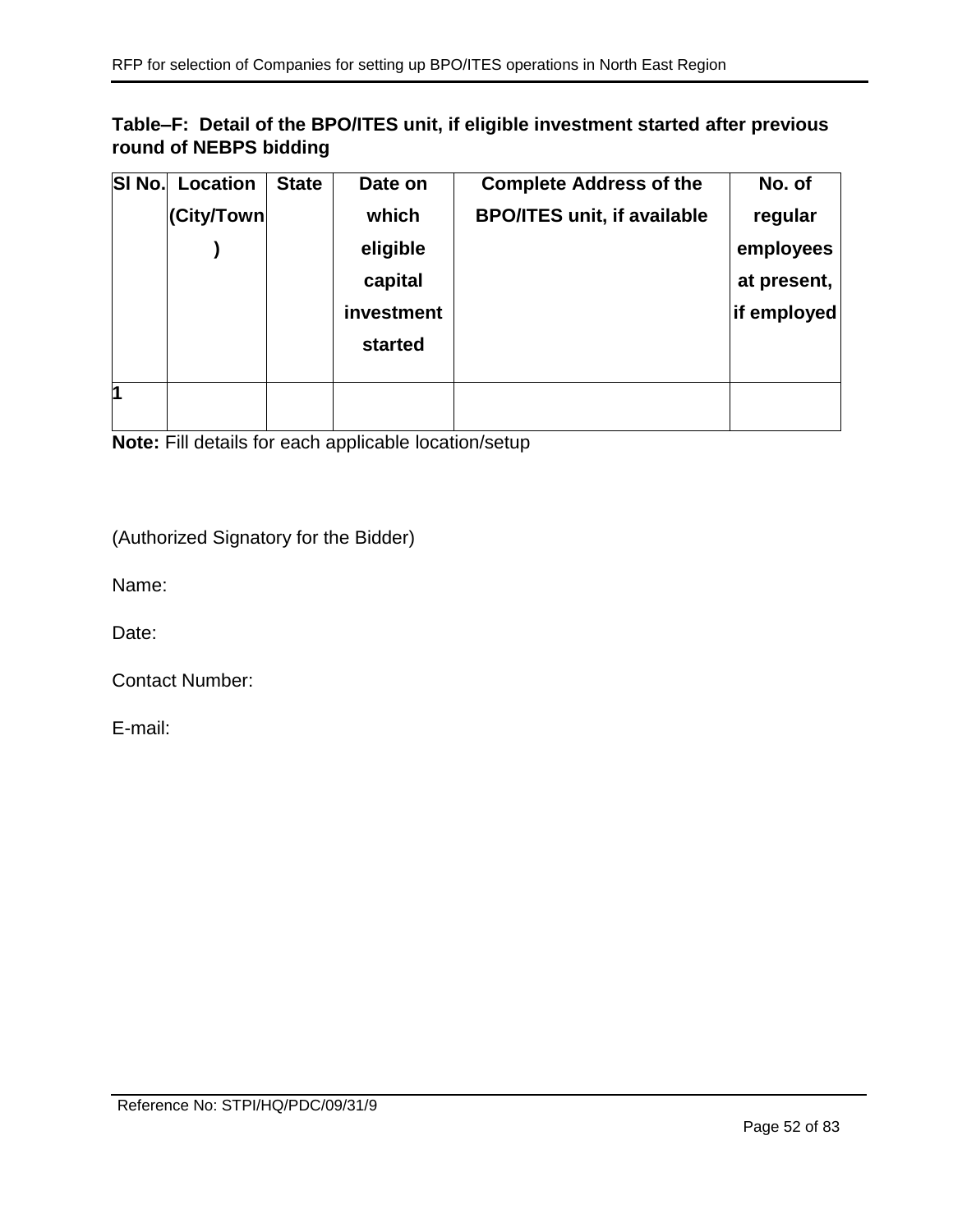| <b>Location</b> | Name of the<br><b>Customer/</b><br>organization | <b>Projects</b><br><b>Executed</b> | <b>Contact</b><br><b>Name</b> | <b>Contact</b><br>number (Phone Mail ID<br>/ mobile) |  |
|-----------------|-------------------------------------------------|------------------------------------|-------------------------------|------------------------------------------------------|--|
|                 |                                                 |                                    |                               |                                                      |  |
|                 |                                                 |                                    |                               |                                                      |  |
|                 |                                                 |                                    |                               |                                                      |  |
|                 |                                                 |                                    |                               |                                                      |  |
|                 |                                                 |                                    |                               |                                                      |  |
|                 |                                                 |                                    |                               |                                                      |  |
|                 |                                                 |                                    |                               |                                                      |  |
|                 |                                                 |                                    |                               |                                                      |  |

**APPENDIX – C: BIDDER'S CLIENT REFERENCE**

Bidders should highlight their expertise in executing such projects.

(Authorized Signatory for the Bidder)

**Name:** 

**Date:** 

**Contact Number:** 

**e-Mail ID:**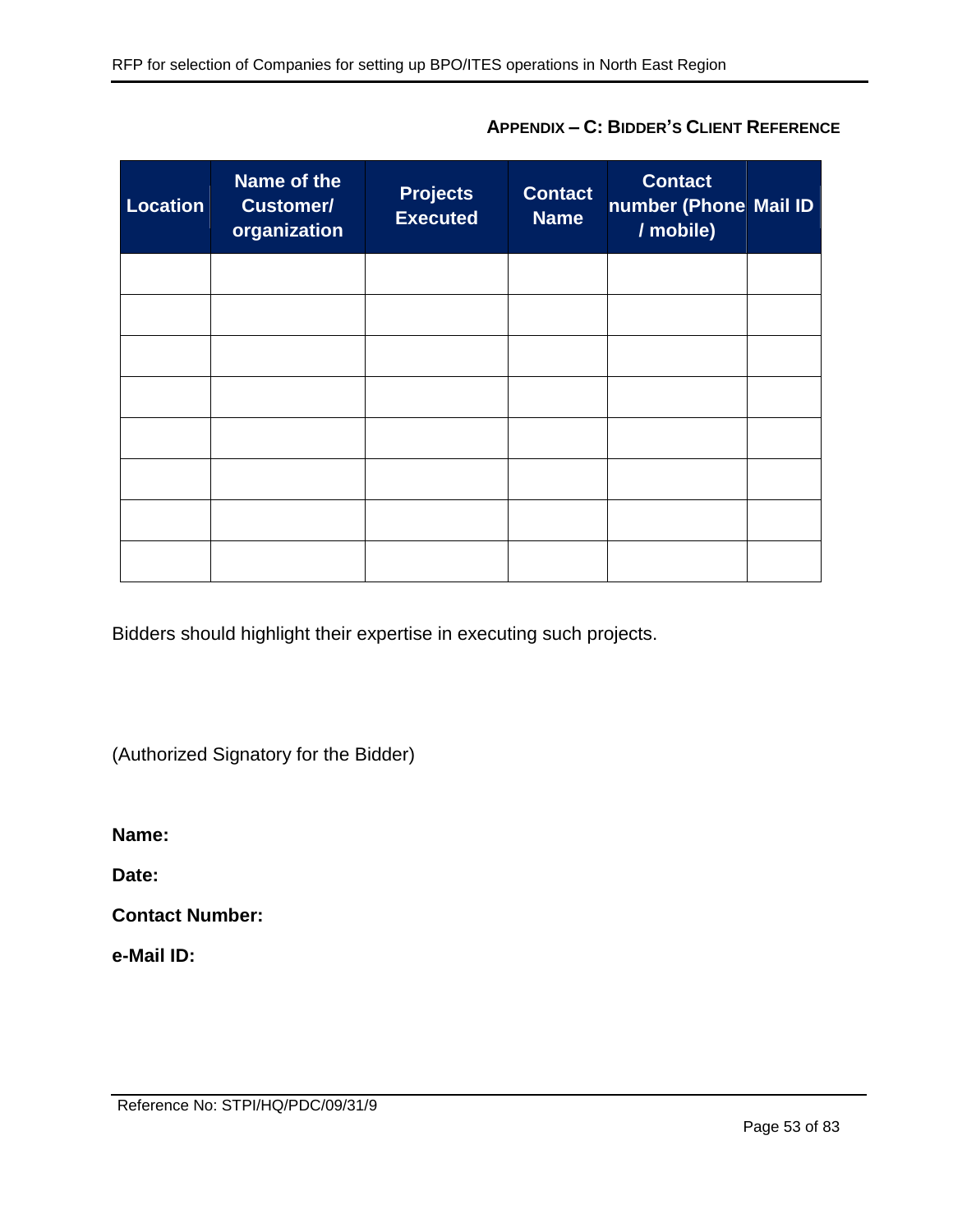#### **APPENDIX – D: DECLARATION REGARDING CLEAN TRACK RECORD**

#### <span id="page-53-0"></span>**To**,

The Chief Administrative Officer, Software Technology Parks of India 9th Floor, NDCC-II Building, Jai Singh Road (Opp. Jantar Mantar), New Delhi-110 001

Sir,

This has reference to the RFP document [No. ………………………………….Dated.] regarding Setting up of the BPO/ITES operations under the **NEBPS**.

I hereby declare that M/s (Company Name) and has not been debarred/black listed by any Government / Semi Government organizations in India. I also certify that I am competent to make this declaration on behalf of the Company.

Yours faithfully,

(Signature of the Bidder)

Printed Name

**Designation** 

Seal

Date:

Business Address, Email & Contact Number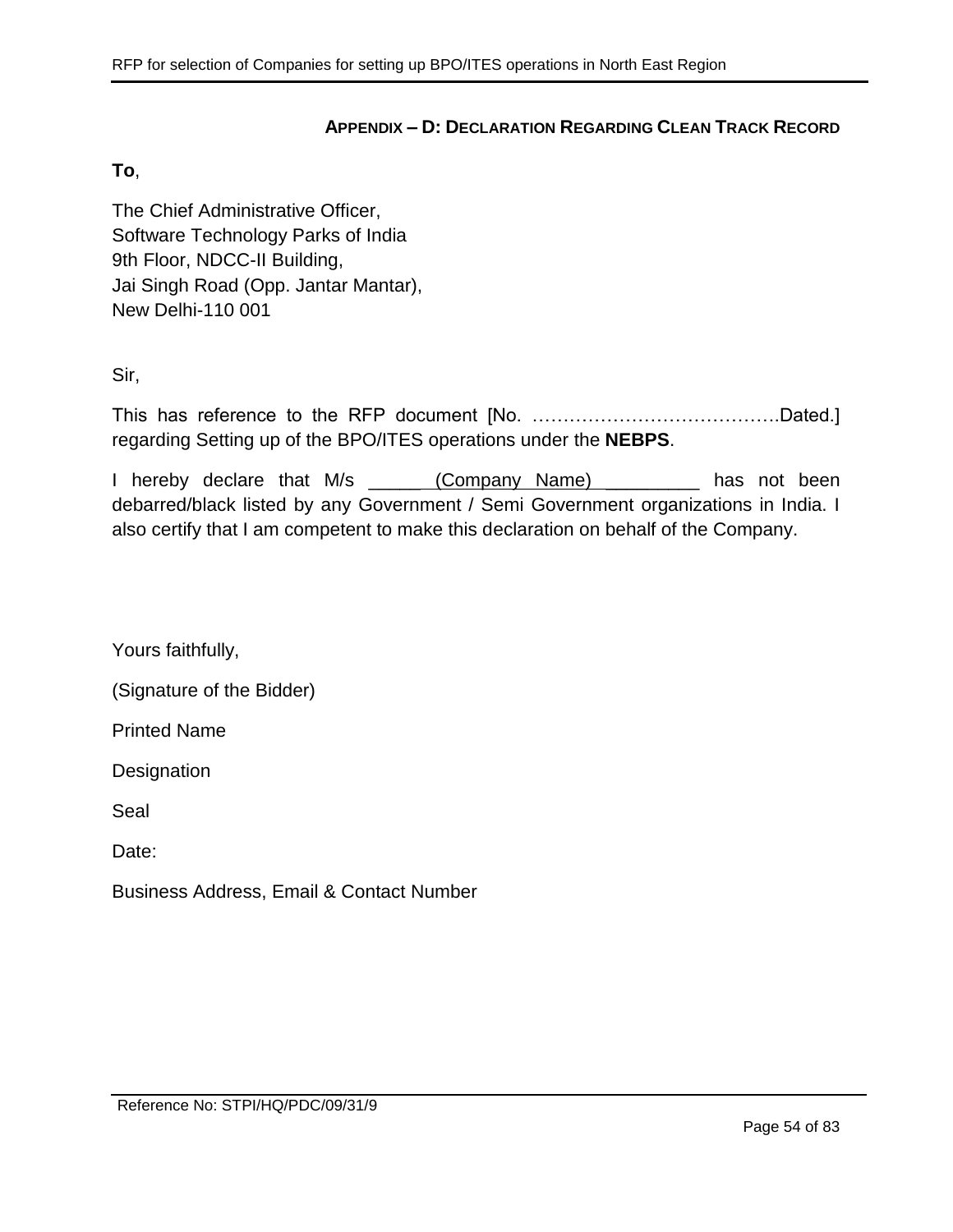<span id="page-54-0"></span>

| S.No.          | <b>Item Description</b>                                                                                                                                                                |  |  |
|----------------|----------------------------------------------------------------------------------------------------------------------------------------------------------------------------------------|--|--|
| 1              | Servers with OS                                                                                                                                                                        |  |  |
| 2              | Software and Hardware per license cost for BPO/ITES operations                                                                                                                         |  |  |
| 3              | Networking Equipments (Switches, Routers, Firewalls, Voice/Video<br><b>Conferencing Gateways)</b>                                                                                      |  |  |
| $\overline{4}$ | Workstations (Desktop, Laptop, Tablets, IP phones, Headsets)                                                                                                                           |  |  |
| 5              | Data Storage                                                                                                                                                                           |  |  |
| 6              | <b>Structured Cabling</b>                                                                                                                                                              |  |  |
| $\overline{7}$ | <b>UPS</b>                                                                                                                                                                             |  |  |
| 8              | Printer, Copier, Scanner & Projector                                                                                                                                                   |  |  |
| 9              | Refrigerator & Water Purifier                                                                                                                                                          |  |  |
| 10             | Fire & Security systems                                                                                                                                                                |  |  |
| 11             | <b>Computer Furniture</b>                                                                                                                                                              |  |  |
| 12             | Central Air-conditioning equipment, air-conditioning System                                                                                                                            |  |  |
| 13             | Captive Diesel Generating Set and transformer of capacity commensurate with<br>the actual requirement of the unit, solar power / Non conventional Energy<br>Generation Set (OPTIONAL)* |  |  |
| 14             | <b>Fax Machine</b>                                                                                                                                                                     |  |  |
| 15             | Private automatic branch exchange                                                                                                                                                      |  |  |
| 16             | <b>Data Communication</b>                                                                                                                                                              |  |  |
| 17             | <b>Premise Rental</b>                                                                                                                                                                  |  |  |
| 18             | <b>Electricity Charges</b>                                                                                                                                                             |  |  |
| 19             | <b>Travelling Allowances for employees</b>                                                                                                                                             |  |  |
| 20             | Research and Innovation                                                                                                                                                                |  |  |
| 21             | Other misc. goods and services not exceeding 5 % of the total cost of above<br>items including canteen setup, tools, kits and spares etc.                                              |  |  |

### **APPENDIX – E: LIST OF ADMISSIBLE ITEMS FOR FINANCIAL SUPPORT**

<sup>\*</sup> The unit may avail incentive on Generating Set from the State Govt., if needed.

**Note**: Any item not covered above shall be decided by and permitted by IBPS Management Committee (IMC).

Only new items purchased/hired/leased as per above list are admissible under NEBPS.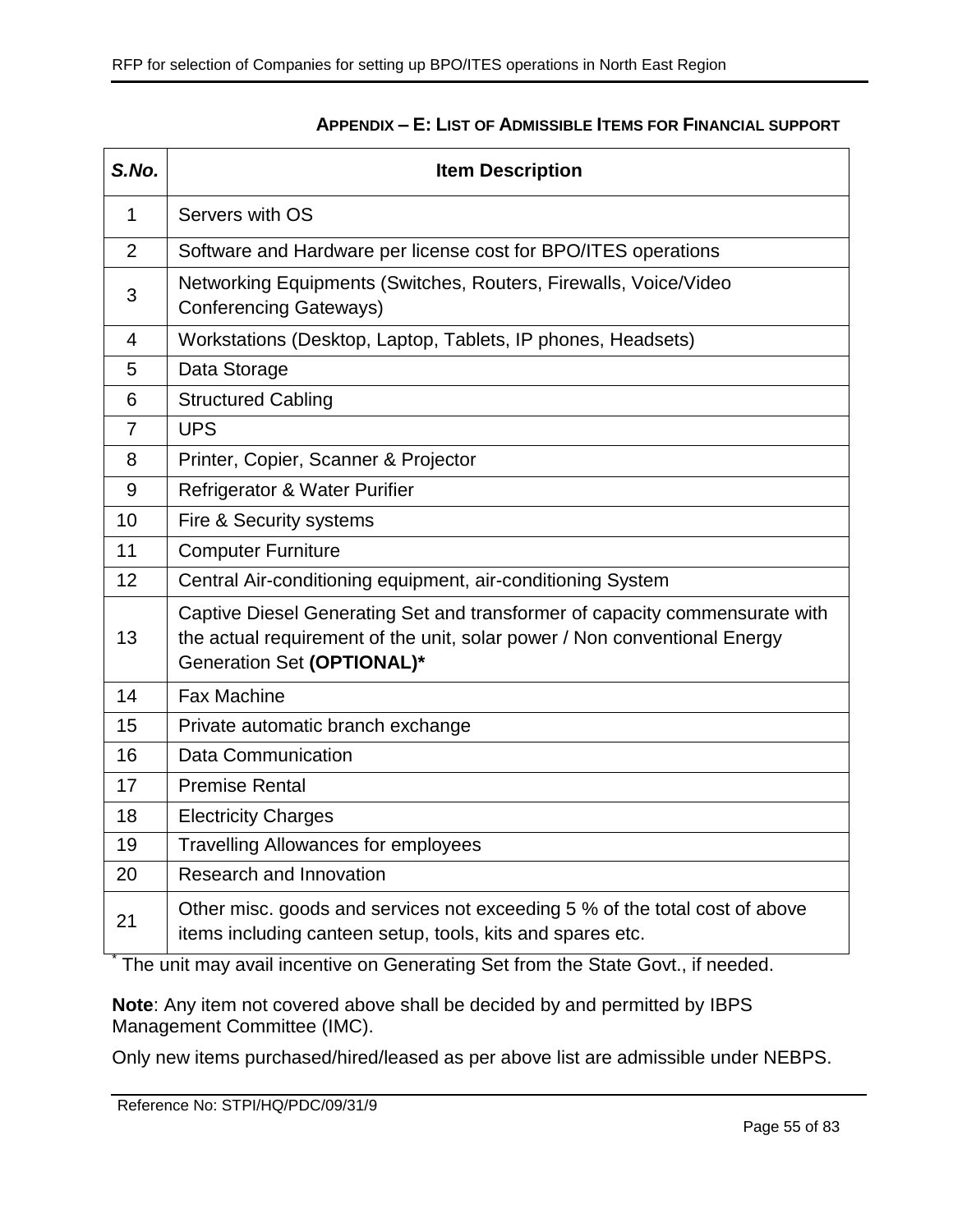## **APPENDIX – F: FORMAT FOR FINANCIAL BID**

Note: **BOQ\_XXXX.xls** is provided along with the tender document in eProcurement portal. Bidder has to download the same, fill it and upload it on to the portal (in Financial bid section). Bidder may refer to the following table while putting the quote:

| Sr. No. | <b>Particulars</b>                                                                                             | <b>INR</b> |
|---------|----------------------------------------------------------------------------------------------------------------|------------|
| a)      | Total estimated financial expenditure per seat                                                                 | x          |
| b)      | Viability Gap Funding(VGF) support per seat<br>under the scheme i.e. 50% of estimated financial<br>expenditure | x/2        |

Bidder's quote should reflect (b). List of admissible items for Financial Support is mentioned in [Appendix-E](#page-54-0)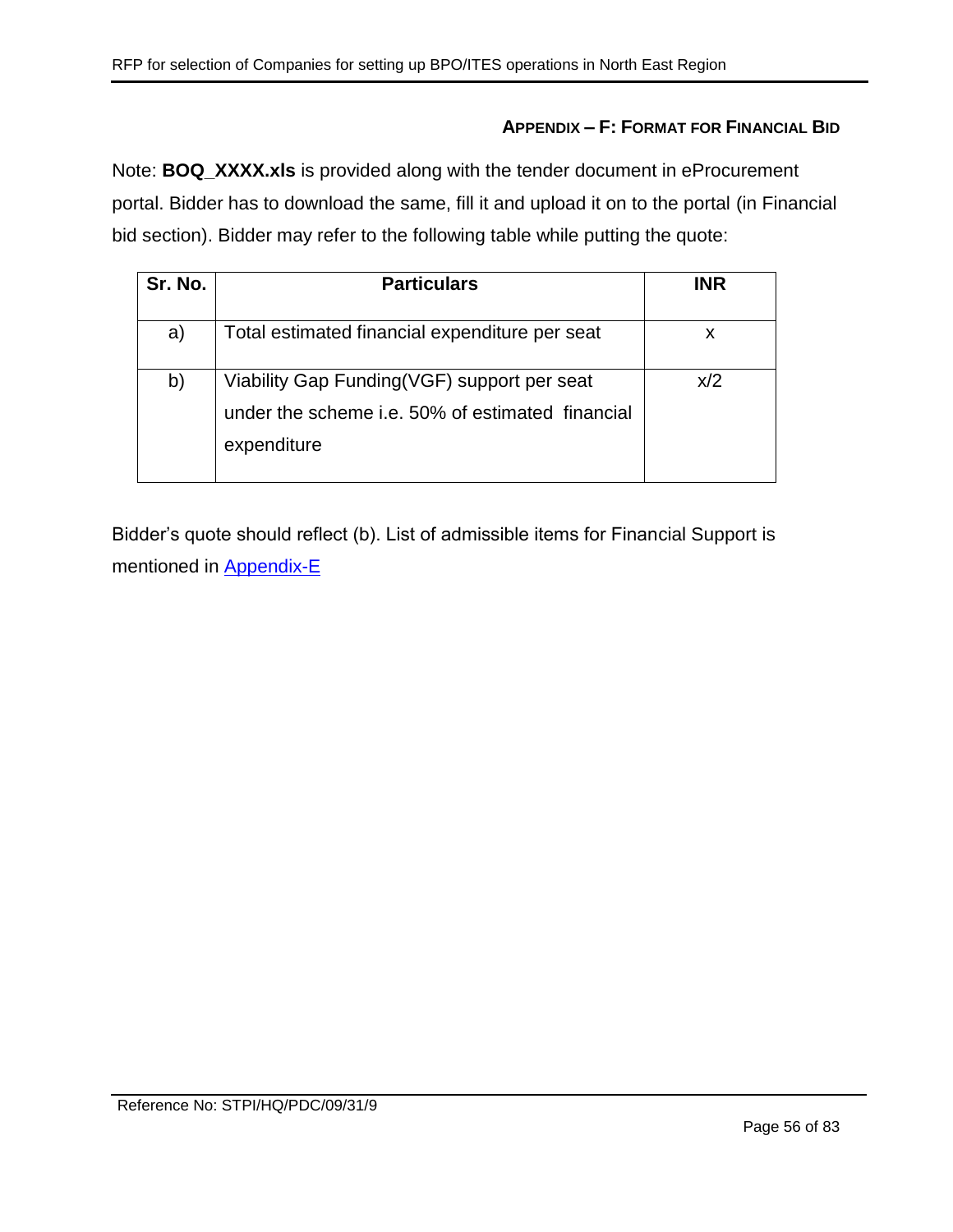| SI.       | <b>Activity</b>                             | <b>Time Periods</b>                 |  |
|-----------|---------------------------------------------|-------------------------------------|--|
| <b>No</b> |                                             |                                     |  |
| 1.        | Award of In-Principle Approval (IPA) to the | T <sub>0</sub>                      |  |
|           | successful bidder                           |                                     |  |
| 2.        | Signing of Master Service Agreement (MSA)   | T1 : T0 to T0+02 weeks              |  |
| 3.        | Commencement of BPO/ITES operations         | T2: T0 to $T0 + 06$ months          |  |
|           |                                             | T2: T0 to $T0 + 09$ months          |  |
|           |                                             | [with penalty                       |  |
|           |                                             | as per para 8.(i)]                  |  |
| 4.        | Report to STPI about commencement of        | $T3: T2$ to $T2 + 02$ weeks         |  |
|           | operation (COO)                             |                                     |  |
| 5.        | Verification of COO by STPI                 | T4: $T3 + 02$ weeks                 |  |
| 6.        | Grant of advance                            | T5: $T4 + 04$ weeks, after          |  |
|           |                                             | furnishing Bank Guarantee for       |  |
|           |                                             | 10% of eligible bid amount and      |  |
|           |                                             | its verification by STPI.           |  |
| 7.        | <b>Release of Bid Security Deposit</b>      | T6: T5                              |  |
|           | (BSD)/Earnest Money Deposit (EMD)           |                                     |  |
| 8.        | Request for release of VGF1 and special     | $T7: T2 + 1$ year to T2+ 1 year     |  |
|           | incentives                                  | and 3 months                        |  |
| 9.        | Request for release of VGF2                 | T8 : T2 + 2 year to T2+ 2 year      |  |
|           |                                             | and 3 months                        |  |
| 10.       | Request for release of VGF3                 | T9 : $T2 + 3$ year to $T2 + 3$ year |  |
|           |                                             | and 1 months                        |  |
| 11.       | Release of BG                               | On disbursement of VGF3             |  |

## **Note:**

- The Time line shown above is the maximum allowable time frames for each activity.
- The timelines are as per English calendar days.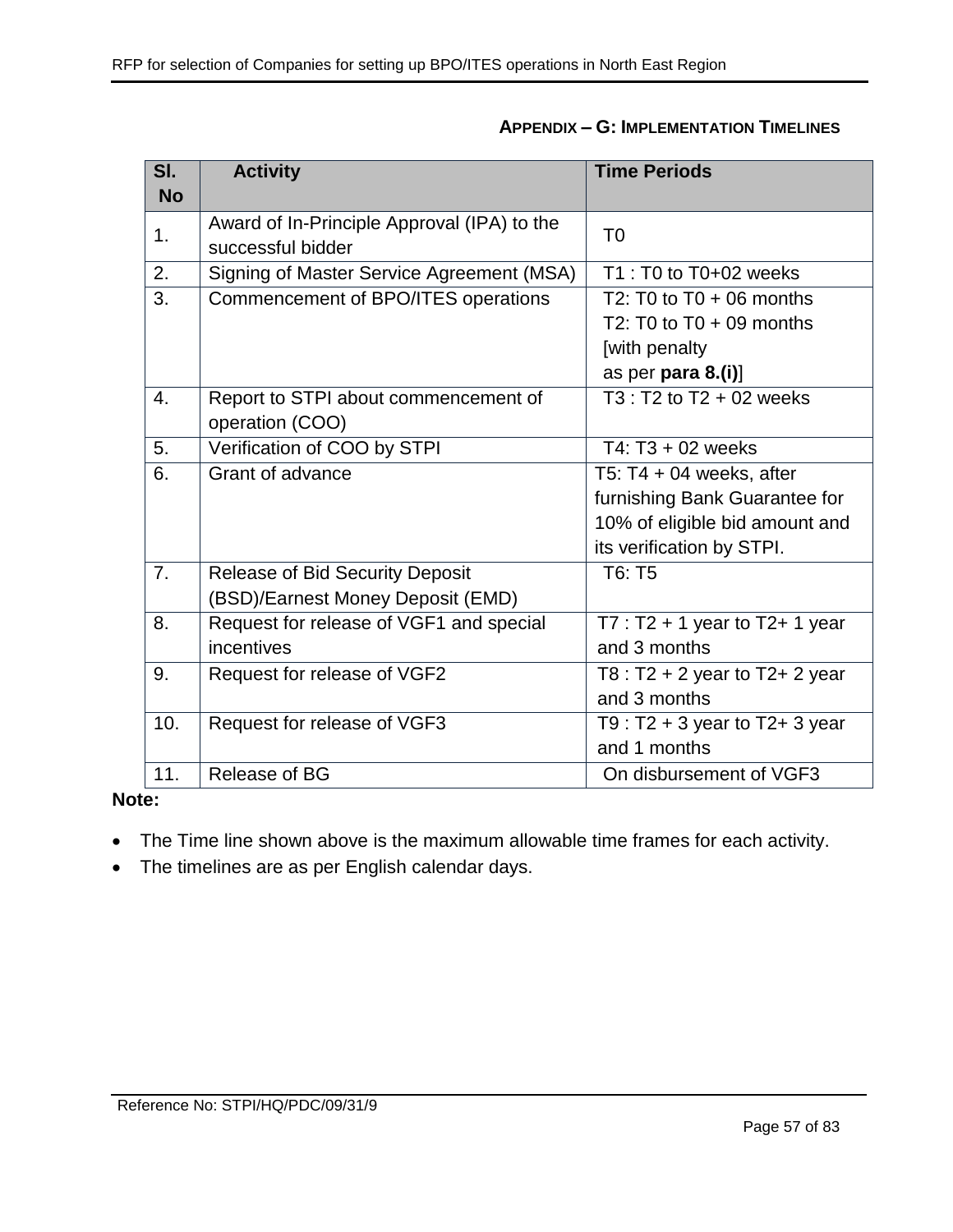### **APPENDIX – H: FORM OF PERFORMANCE BANK GUARANTEE**

#### **Form of Financial/Performance Bank Guarantee**

In consideration of the Software Technology Parks of India (hereinafter called "STPI") having agreed to allow M/s. ……………………….. (Hereinafter called "the said BIDDER") from the demand under the terms and conditions of the RFP floated by STPI vide no. .................................... Dt. .................................... along with subsequent corrigendum(if any) under NEBPS and the Master Service Agreement (MSA) signed between STPI & M/s .................................... on .............................. for the work of setting up of BPO/ITES operations at "................" under NEBPS (hereinafter called "the said Agreement" for furnishing Performance Bond for the due fulfillment by the said Contractor(s) of the terms and conditions in the said Agreement, by production of a BANK GUARANTEE for Indian Rs . . . . . . . (Indian Rs . . . . . . . . . . only).

We .................................... (Name of the Bank) having our Head Office at .................................... and having branch at .................................... referred to as "the Bank" at the request of BIDDER do hereby undertake to pay to STPI an amount not exceeding Indian Rs ................................(Indian Rs ..................................only).

We the Bank do hereby undertake to pay the amounts due and payable under this guarantee without and demure, merely on a demand from STPI stating that the amount claimed is required to meet the recoveries due or likely to be due from the BIDDER. Any such demand made on the Bank shall be conclusive as regards the amount due and payable by the Bank under this guarantee. However, our liability under this guarantee shall be restricted to an amount not exceeding Rs . . . . . . . (Rs . . . . . . . . . . only).

We undertake to pay to the STPI, the amount due under this Guarantee so demanded notwithstanding any dispute to disputes raised by the BIDDER in any suit or proceeding pending before any Court or Tribunal relating thereto, our liability under this present being absolute and unequivocal.

The payment so made by us under this bond shall be a valid discharge of our liability for payment thereunder.

We the Bank further agree that the guarantee herein contained shall remain in full force and effect during the period that would be taken for the performance of the said agreement and that it shall continue to be enforceable till the dues of STPI under or by virtue of the said agreement have been fully paid and its claims satisfied or discharged or till the Project Coordinator on behalf of STPI certifies that the terms and conditions of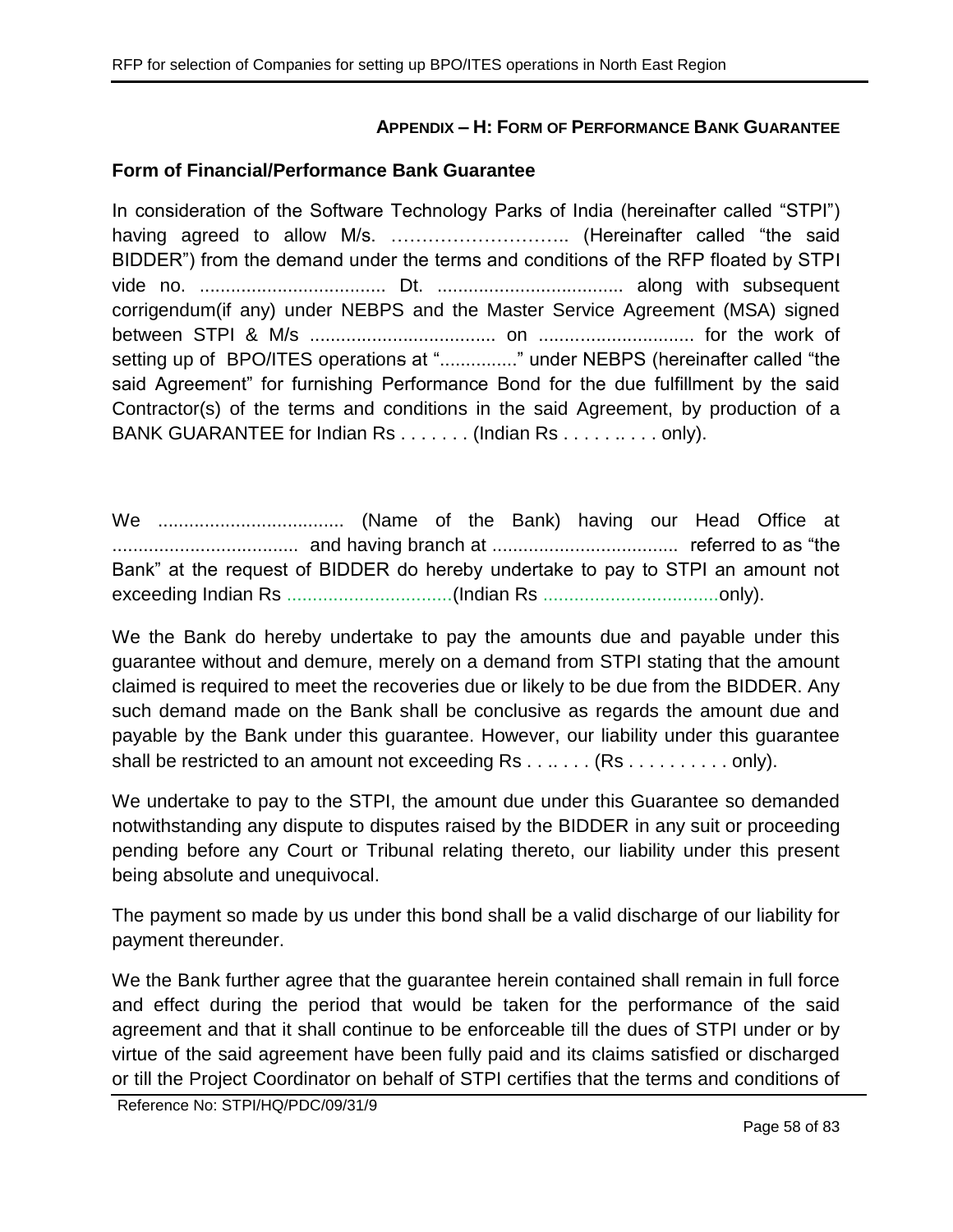the said Agreement have been fully and properly carried out by the said BIDDER accordingly discharges this guarantee.

We the Bank further agree with STPI, that STPI shall have the fullest liberty without our consent and without affecting in any manner our obligations hereunder to vary any of the terms and conditions of the said Agreement or to extend time of performance by the said BIDDER from time to time or to postpone for any time or from time to time any of the powers exercisable by STPI against the said BIDDER and to forbear or enforce any of terms and conditions relating to the said agreement and we shall not be relieved from our liability by reason of any such variation or extension being granted to the said BIDDER or for any forbearance act or omission on the part of the STPI or any indulgence by the STPI to the said BIDDER or by any such matter or thing whatsoever which under the law relating to sureties would but for this provision have effect of so relieving us.

This guarantee will not be discharged due to the change in the constitution of the Bank or the BIDDER.

We hereby waive the necessity of your demanding the Successful Bidder before presenting us with the demand.

We the Bank lastly undertake not to revoke this guarantee except with the previous consent of the STPI in writing.

This guarantee shall be valid up to . . . . …… unless extended on demand by STPI. Notwithstanding anything contained herein before our liability against this guarantee is restricted to Indian Rs . . . . . . . (Indian Rs . . . . . . . . . . only). and it will remain in force till . . . . . . . . . . . . . . . . unless a claim or demand in writing is made against us under this guarantee before the expiry of six months from the aforesaid date that is before . . . . . . . of . . . .

……….. …. ( . . ………………..) all your rights under the said guarantee shall be forfeited and we shall be relieved and discharged from all liability hereunder.

Dated the day of ...........for (Name of the Bank) Branch.

WITNESS 1 WITNESS 2

……… (Signature)……………… …………… (Signature)

Attorney as per Power of Attorney:

Attorney Number & Date :

Reference No: STPI/HQ/PDC/09/31/9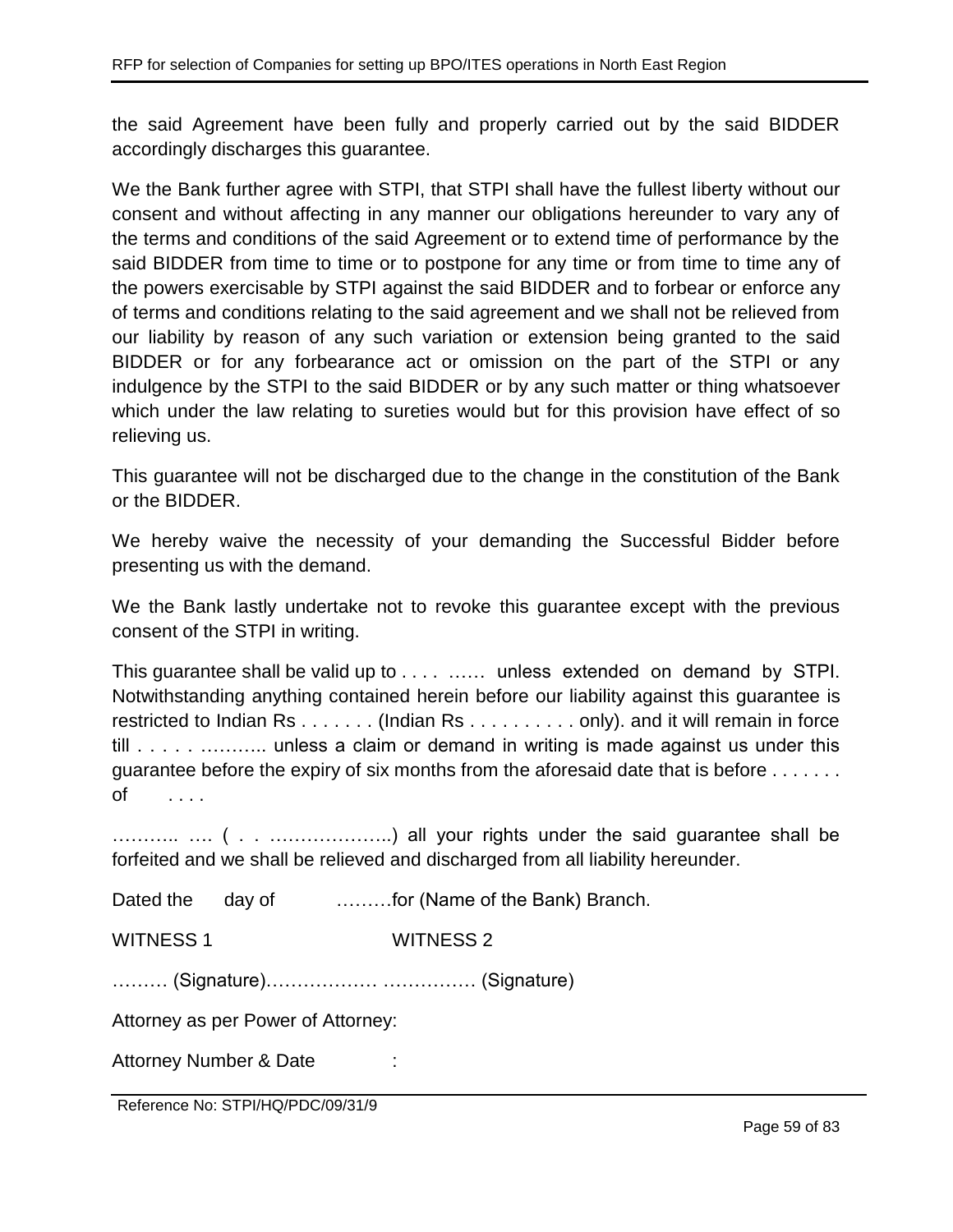#### **APPENDIX – I: IN-PRINCIPLE APPROVAL FORMAT**

M/s ........

................

# **Subject: In-Principle Approval (IPA) to setup BPO/ITES operations under North East BPO Promotion Scheme (NEBPS)-reg.**

This has reference to your bid dated …….., pursuant to the RFP issued by STPI vide ........ dated ...... and subsequent correspondence/discussions (wherever applicable).

2. In the above context, the undersigned is directed to convey the In-Principle Approval (IPA) to M/s ABC Company to setup BPO/ITES operations under NEBPS as per the details given below:-

| Location[State, | <b>Number of</b>      | <b>Financial support per seat</b> |
|-----------------|-----------------------|-----------------------------------|
| City/Town(s)]   | <b>Seats/Location</b> | $(VGF)^*$                         |
| (1)             | (2)                   | (3)                               |
|                 |                       |                                   |

Upto 50% of expenditure incurred on admissible items at each of the location(city/town) subject to above financial support per seat, whichever is lower.

3. M/s ABC has /hasn't bid as consortium.

| <b>Consortium Detail</b> |                             |                    |                             |  |
|--------------------------|-----------------------------|--------------------|-----------------------------|--|
|                          | SI No.   Consortium partner | <b>Entity type</b> | <b>Equity in consortium</b> |  |
|                          |                             |                    |                             |  |

- 4. M/s ABC Company shall be under obligation to commence its BPO operations within 6 months, from the date of issue of this IPA.
- 5. Please convey your acceptance of the IPA and submit the Master Service Agreement (MSA) separately for each of the location (city/town), duly signed and stamped by the Authorized Signatory within a period of 2 weeks from the date of issue of this IPA.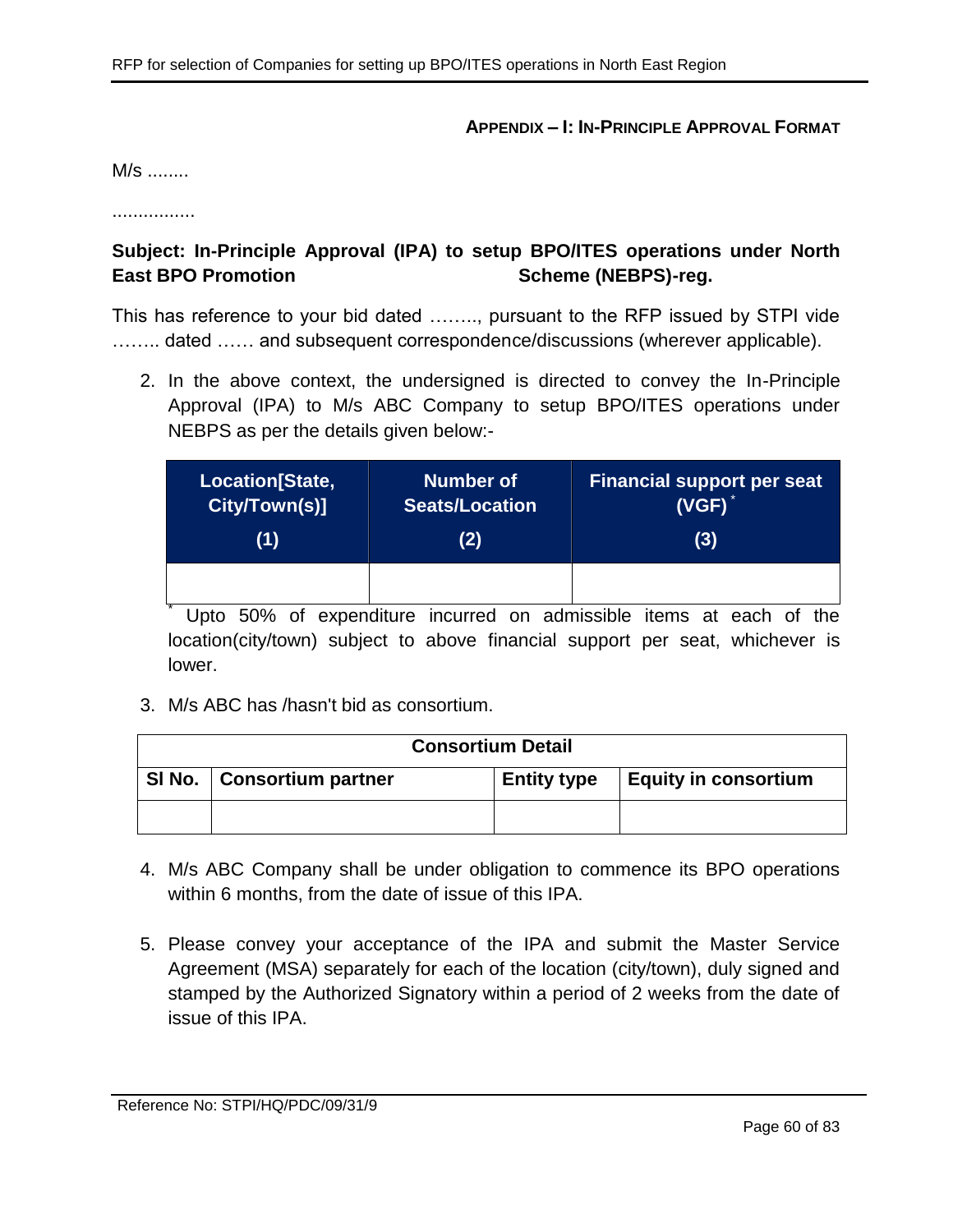Sr. Director, STPI

Copy to:

- (1) IP:S&ITS Division, MeitY
- (2) Secretary (IT) of the concerned State in NER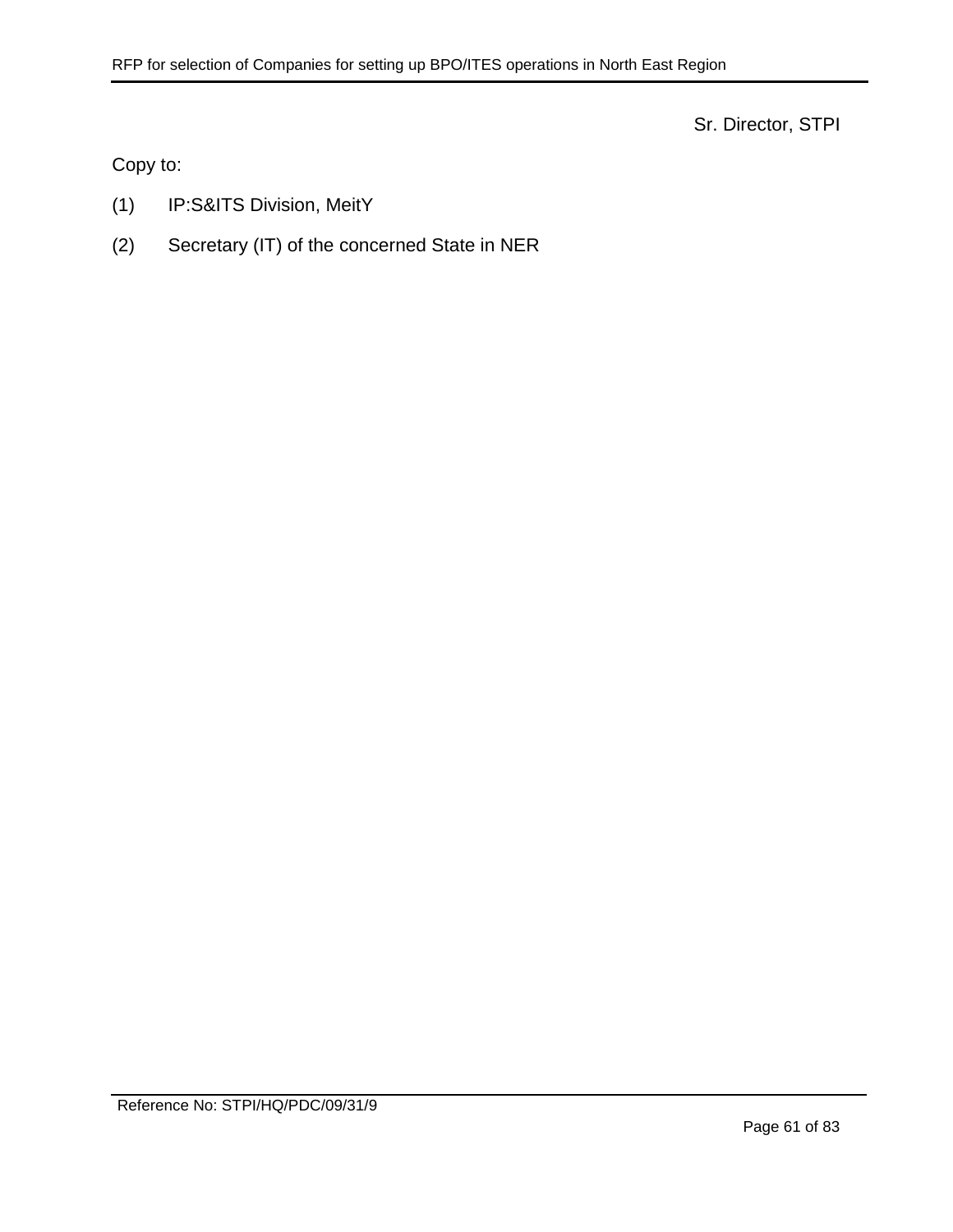**APPENDIX –J: MSA FORMAT**

# Master Service Agreement(MSA) for Setting up of BPO/ITES operation at **"XYZ city/town**" under NEBPS

This **MASTER SERVICE AGREEMENT (MSA)** is made on this day \_\_\_\_\_\_\_\_\_ between **Software Technology Parks of India (STPI),** an autonomous society of Ministry of Electronics and IT, Govt of India, located 9th Floor, NDCC-II Building, Jai Singh Road (Opp. Jantar Mantar), New Delhi-110 001 hereinafter called "FIRST PARTY" which expression shall include its successors-in-interest, legal representatives and permitted assigns, if any;

### **AND**

**M/s \_\_\_\_\_\_\_\_\_\_\_\_Bidder\_\_\_\_\_\_\_\_\_\_\_\_**, **\_\_\_\_\_\_\_\_\_\_\_\_Bidder**  Address **Address** , India hereinafter called "SECOND PARTY" which expression shall include its successors-in-interest, legal representatives and permitted assigns, if any.

#### WITNESSTH

# **NOW THEREFORE THE PARTIES HERETO HEREBY AGREE AND THIS AGREEMENT WITNESSETH AS FOLLOWS**

#### **Definitions**

**First Party:** STPI, 9th Floor, NDCC-II Building, Jai Singh Road (Opp. Jantar Mantar), New Delhi-110 001, Implementation Agency of the North East BPO Promotion Scheme (NEBPS).

**Second Party:** M/s **\_\_\_\_\_\_\_\_\_\_\_\_Bidder\_\_\_\_\_\_\_\_\_\_\_\_**, **\_\_\_\_\_\_\_\_\_\_\_\_Bidder Address\_\_\_\_\_\_\_\_\_\_\_\_** Represented by its authorized signatory.

**Bid Response:** The bid submitted by the SECOND PARTY accepting the terms of the RFP & Corrigendum if any published by the FIRST PARTY.

**Scheme:** The North East BPO Promotion Scheme proposes to provide the following financial support in the form of Viability Gap Funding (VGF) to eligible Companies, to encourage the growth of the IT Industry in the North Eastern Region (NER) through BPO operations.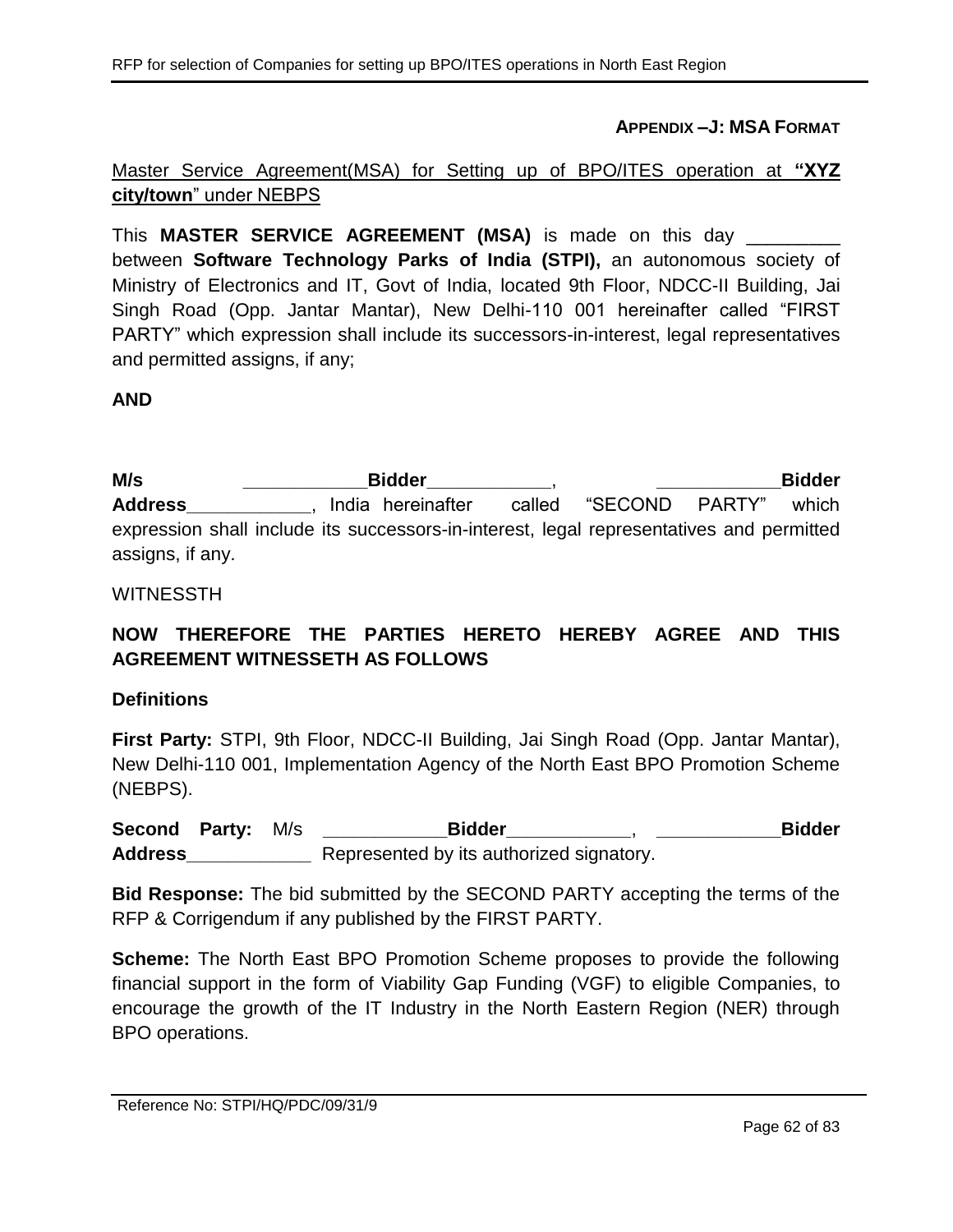**Financial support:** Upto 50% of expenditure incurred on BPO/ITES operations towards capital expenditure (CAPEX) and/or operational expenditure (OPEX) on admissible items (Annexure-II) or Rs. \_\_\_\_Bid Amount\_\_\_\_/- per seat as per IPA, whichever is lower.

**RFP:** The Request for Proposal (RFP) published by the FIRST PARTY for the selection of the companies willing to setup BPO operations and to meet the obligations of the RFP. The RFP document refers to the RFP document …………………………. dated

**BPO:** The facility setup and operated by the selected bidders in the North East Region.

**1. The terms and conditions contained in RFP issued vide STPI's No. …….. dated …… and IPA issued vide ….. no. …….. dated …….., which may not have been exclusively mentioned in this Agreement, shall however form part of this Agreement.**

## **2 Agreement Period**

This Agreement shall be effective from the date of signing MSA and shall remain valid till the expiry of a period of 3 (three) years from the date of commencement of BPO Operations, excluding the period of VGF claim and disbursement.

### **3. Financial support**

- 3.1Upto 50% of one time expenditure incurred on BPO/ITES operations towards capital expenditure (CAPEX) and/or operational expenditure (OPEX) on admissible items (Annexure-II) or Rs. \_\_\_\_\_Bid Amount\_\_\_\_/- per seat as per IPA, whichever is lower.
- 3.2A Company, seeking to avail financial support under this scheme, shall be under obligation not to claim the similar financial support under any other Scheme of the Central/State Government concerned. However, other supports not claimed under NEBPS may be availed from other Schemes of Central/State Government

# **4. Commitment of the Second Party**

- 4.1Must commit itself to employ at least 1.5 times the number of seats quoted i.e. employment target.
- 4.2The Second Party shall: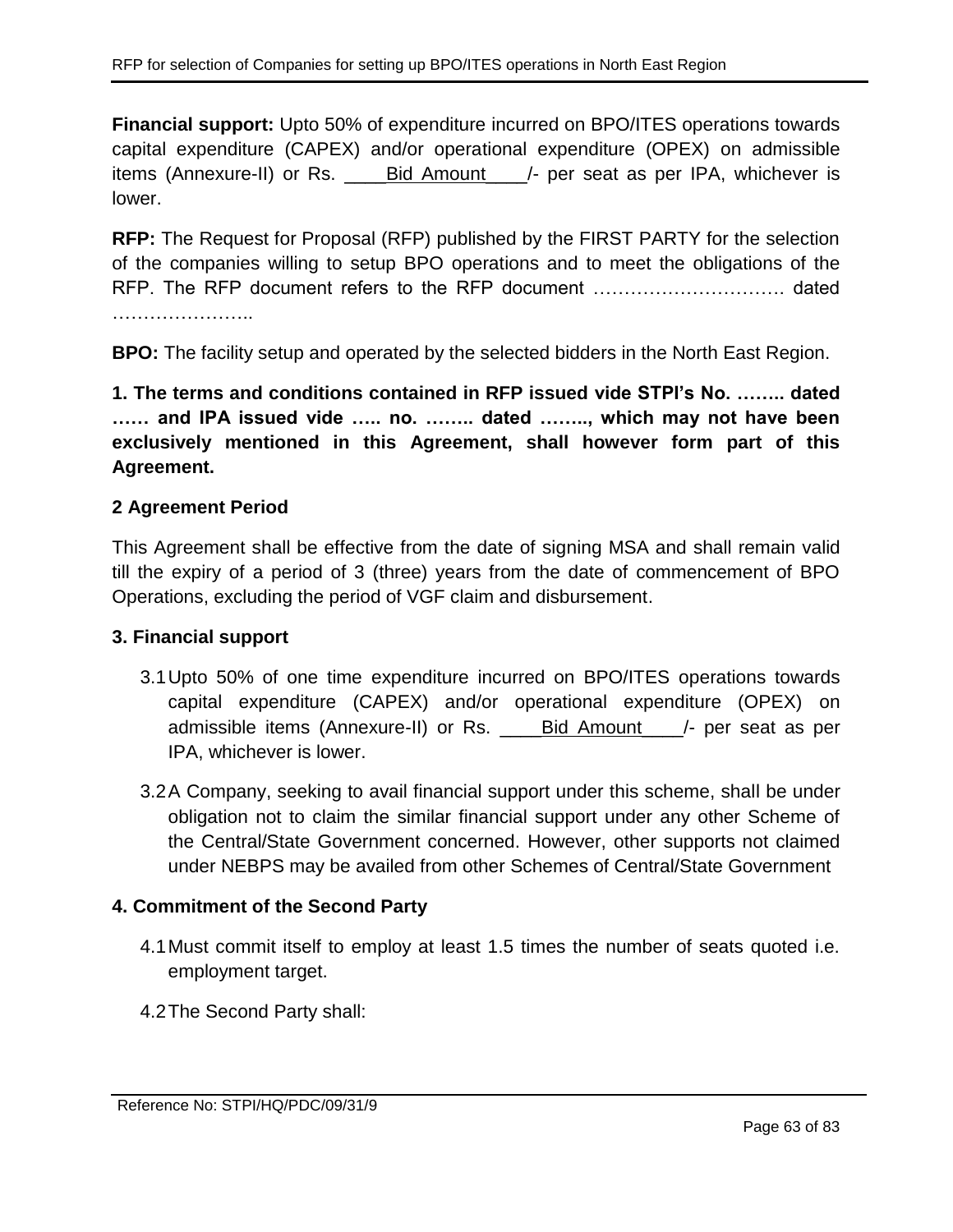- (i) Commit to set-up BPO/ITES operations for '........' number of seats and operate it for a minimum period of Three Years from the date of commencement of the BPO operations.
- (ii) Start operations within 6 months from the date of issue of In-Principle Approval (IPA).

# **5. General Terms and Conditions**

- 5.1The Second Party (BPO Unit) shall be under obligation to commence its BPO/ITES operations within 6 months, from the date of issue of In-Principle Approval (IPA) referred above. If the BPO Unit not able to commence its BPO/ITES operations within the 6 months from issuance of IPA, it can request to give extension not more than 3 months with penalty of 2% per month (for each completed month) of eligible financial support (on pro-rata basis for both installments) after expiry of 6 months duration. Failure to do so shall automatically result in cancellation/termination of IPA/Agreement and Bid Security Deposit (BSD)/Earnest Money Deposit (EMD) will be forfeited.
- <span id="page-63-0"></span>5.2Soon after the commencement of BPO/ITES Operations, the BPO unit shall report the fact of commencement of its operations to STPI within a period of two weeks. The BPO Unit can request for release of advance of 10% of approved financial support as per IPA, after verification of COO by STPI, subject to furnishing Bank Guarantee of 10 *%* of approved financial support as per IPA valid for 3 years from commencement of operation and its verification by STPI. The eligible support as per the agreed amount shall be released in 3 yearly installments, subject to fulfillment of all formalities and compliance with various conditions laid down in RFP and submission of following documents:
	- (a) AADHAAR number of all the regular employees recruited/joined the unit after the issuance of In Principle Approval (IPA).
	- (b) PAN of regular employees recruited/joined the unit after the issuance of In-Principle Approval (IPA).
	- (c) Provident fund account number and Aadhaar linked Universal Account Number (UAN) for the regular employees recruited/joined the unit after the issuance of In Principle Approval (IPA).
	- (d) Proof of Employee State Insurance (ESI) contribution for the regular employees eligible under this scheme and recruited/joined the unit after the issuance of IPA.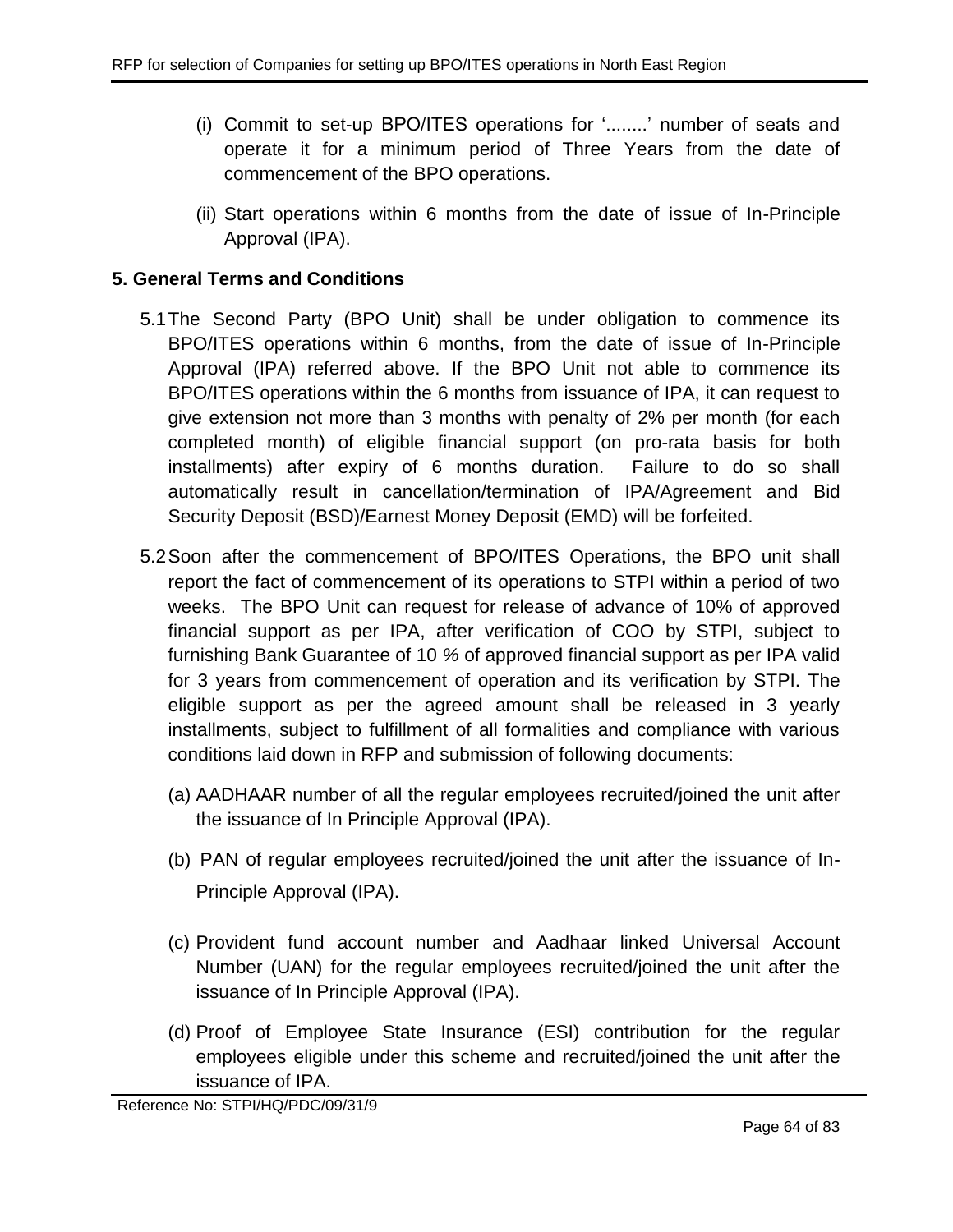- (e) Proof of State Professional Tax, as applicable.
- (f) Certificate of disability issued by a medical authority (Notified by State Govt), if applicable.
- (g) Any other relevant documents.
- 5.3**Disbursement of Financial support:** The successful bidder needs to submit proof of expenditure at the time of claiming VGF. The approved amount of financial support will be disbursed in three installments as under:
	- a) **The first installment shall** be upto 40% of the total eligible VGF, to be calculated on pro-rata basis, subject to at least 50% of employment target from commencement of operation and further subject to verification of required proofs/documents and site inspection by STPI. This installment shall be claimed anytime after one year from commencement of operation but not later than fifteen months from commencement of operation.
	- b) **The Second installment** shall be upto 70% of total eligible VGF, to be calculated on pro-rata basis, subject to meeting at least 50% of employment target from commencement of operation and further subject to verification of required proofs/documents and site inspection by STPI. This installment shall be claimed anytime after twenty four months from commencement of operation, but not later than twenty seven months from commencement of operation.
	- c) **The Third installment** shall be upto 100% of total eligible VGF, to be calculated on pro-rata basis, subject to meeting at least 50% of employment target from commencement of operation and further subject to verification of required proofs/documents and site inspection by STPI. This installment shall be claimed anytime after thirty six months from commencement of operation, but not later than thirty seven months from commencement of operation.

**Procedure to calculate employment target for disbursement of financial support:** Average monthly employment for the duration from commencement of operation till the time of request for release of financial support will be considered to calculate the eligible financial support for each installment.

*e.g. Assuming the estimated per seat expenditure for setting up BPO/ITES operations is Rs. 1,60,000/seat then the bid amount of the Unit shall be Rs. 80,000/seat. If the unit wins the bid for 100 seats BPO/ITES operation @ f 80,000/seat and the actual expenditure by the unit is Rs. 1,60,000/seat or more,*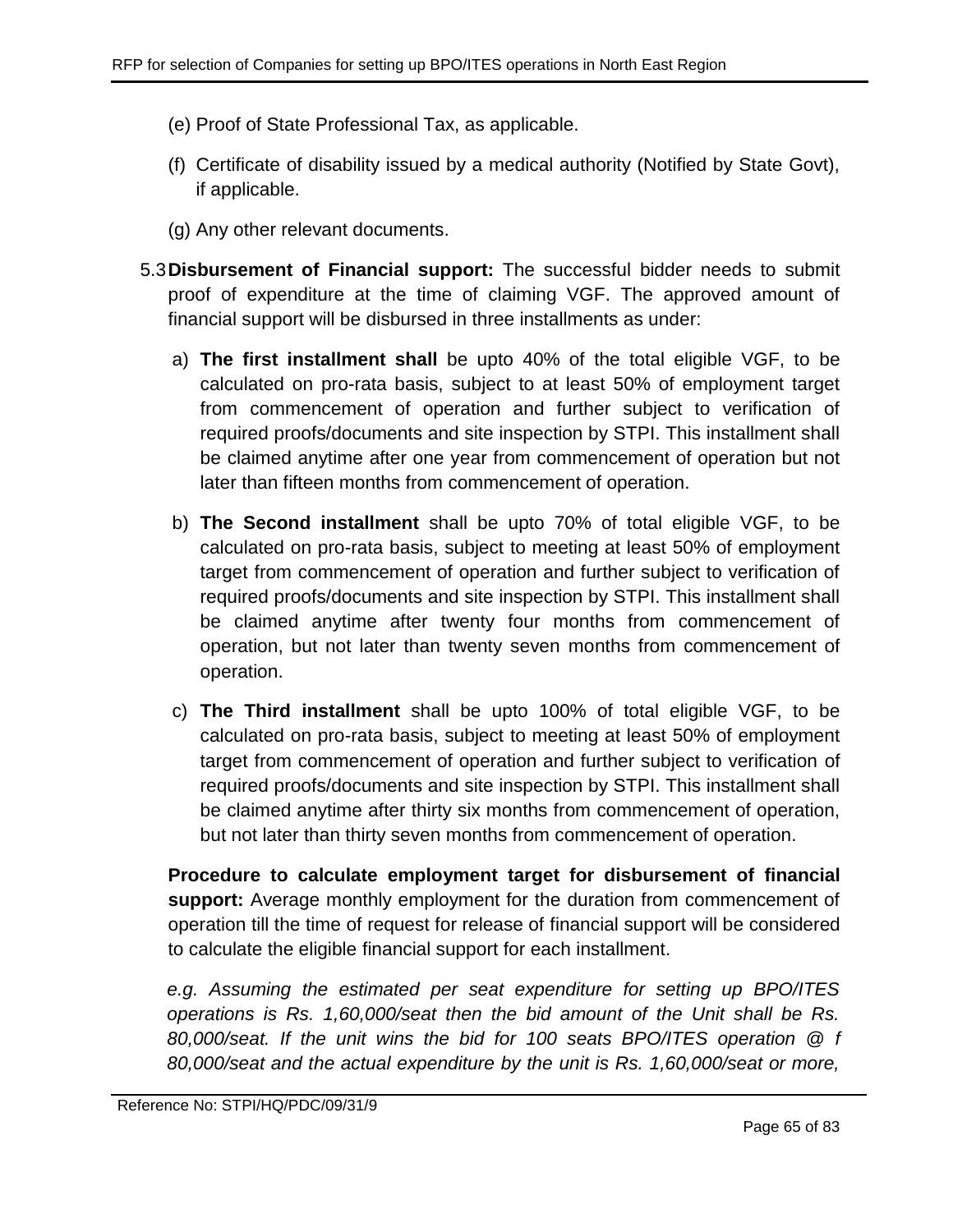| S.<br>N<br>$\mathbf{o}$ | <b>Achieved</b><br>average<br>monthly<br><b>Employment</b><br>Target (E.T.) at<br>the time of<br>claiming 1 <sup>st</sup><br>installment<br>from<br>commenceme<br>nt t of<br>operation | <b>Disbursed</b><br>amount of<br>financial<br>support in<br>1 <sup>st</sup><br>installmen<br>$t$ (X% of<br>E.T.<br>40% of<br><b>Total</b><br>financial<br>support -<br>advance<br>amount) | <b>Achieved</b><br>average<br>monthly<br><b>Employment</b><br>Target (E.T.)<br>at the time<br>of claiming<br>2 <sup>nd</sup><br>installment<br>from<br>commencem<br>ent t of<br>operation | <b>Disbursed</b><br>amount of<br>financial<br>support in<br>2 <sup>n</sup> d<br>installment<br>(remarks)<br>$[(X\%$ of<br>E.T. * 70% of<br><b>Total</b><br>financial<br>support) -<br>disbursed<br>amount till<br>1 <sup>st</sup><br>installment | <b>Achieved</b><br>average<br>monthly<br><b>Employment</b><br>Target (E.T.)<br>at the time of<br>claiming 3rd<br>installment<br>from<br>commencem<br>ent t of<br>operation | <b>Disbursed</b><br>amount of<br>financial<br>support in<br>3 <sup>rd</sup><br>installment<br>(remarks)<br>$[(X\%$ of<br>*<br>E.T.<br><b>Total</b><br>financial<br>support) -<br>(disbursed<br>amount till<br>2 <sup>nd</sup><br>installment |
|-------------------------|----------------------------------------------------------------------------------------------------------------------------------------------------------------------------------------|-------------------------------------------------------------------------------------------------------------------------------------------------------------------------------------------|-------------------------------------------------------------------------------------------------------------------------------------------------------------------------------------------|--------------------------------------------------------------------------------------------------------------------------------------------------------------------------------------------------------------------------------------------------|----------------------------------------------------------------------------------------------------------------------------------------------------------------------------|----------------------------------------------------------------------------------------------------------------------------------------------------------------------------------------------------------------------------------------------|
| L                       | (135)<br>90%<br>persons against<br>E.T. of 150)                                                                                                                                        | Rs. 20.8<br>Lakh [Rs.<br>28.8Lakh -<br><b>Rs. 8</b><br>Lakh]                                                                                                                              | 80%<br>(120)<br>persons<br>against<br>E.T.<br>of 150)                                                                                                                                     | Rs. 16 Lakh<br>[Rs.<br>44.8Lakh<br>$\blacksquare$<br>28.8<br>Rs.<br>Lakh]                                                                                                                                                                        | 70%<br>(105)<br>persons<br>against<br>the<br>target of 150)                                                                                                                | 11.2<br>Rs.<br>Lakh<br>[Rs.<br>56Lakh<br>(Rs.<br>28.8<br>Lakh+Rs.<br>16 Lakh)]                                                                                                                                                               |
| Ш                       | (135)<br>90%<br>persons against<br>E.T. of 150)                                                                                                                                        | Rs. 20.8<br>Lakh [Rs.<br>28.8Lakh -<br>* 8 Lakh]                                                                                                                                          | 90%<br>(135)<br>persons<br>against E.T.<br>of 150)                                                                                                                                        | Rs. 21.6<br>Lakh<br>50.4Lakh -<br>Rs. 28.8<br>Lakh]                                                                                                                                                                                              | 90%<br>(135)<br>persons<br>against E.T. of<br>150)                                                                                                                         | 21.6<br>Rs.<br>Lakh<br>[Rs.<br>72Lakh<br>28.8<br>(Rs.<br>Lakh+Rs.<br>21.6 Lakh)]                                                                                                                                                             |
| III                     | (90)<br>60%<br>persons against<br>E.T. of 150)                                                                                                                                         | Rs. 11.2<br>Lakh [Rs.<br>19.2Lakh -<br><b>Rs. 8</b><br>Lakh]                                                                                                                              | 90%<br>(135)<br>persons<br>against E.T.<br>of 150)                                                                                                                                        | Rs. 31.2Lakh<br>[Rs.<br>50.4<br>lakh - Rs.<br>19.2<br>Lakh)                                                                                                                                                                                      | 80%<br>(120)<br>persons<br>against E.T. of<br>150)                                                                                                                         | Rs.13.6<br>Lakh<br>[Rs.<br>lakh<br>64<br>(Rs. 19.2)<br>Lakh + $(Rs.$<br>31.2 Lakh)                                                                                                                                                           |
| IV                      | 60%<br>(90)<br>persons against<br>E.T. of 150)                                                                                                                                         | Rs. 11.2<br>Lakh [Rs.<br>19.2Lakh -<br>8 Lakh]                                                                                                                                            | (135)<br>90%<br>persons<br>against E.T.<br>of 150)                                                                                                                                        | Rs. 31.2Lakh<br>50.4<br>[Rs.<br>lakh - Rs.<br>19.2<br>Lakh)                                                                                                                                                                                      | 100%<br>(150)<br>persons<br>against E.T. of<br>150)                                                                                                                        | 29.6<br>Rs.<br>Lakh<br>[Rs.<br>80<br>lakh<br>(Rs. 19.2)<br>Lakh + $(Rs.$<br>31.2 Lakh)                                                                                                                                                       |

*then the disbursement of financial support in different scenarios will be as under:*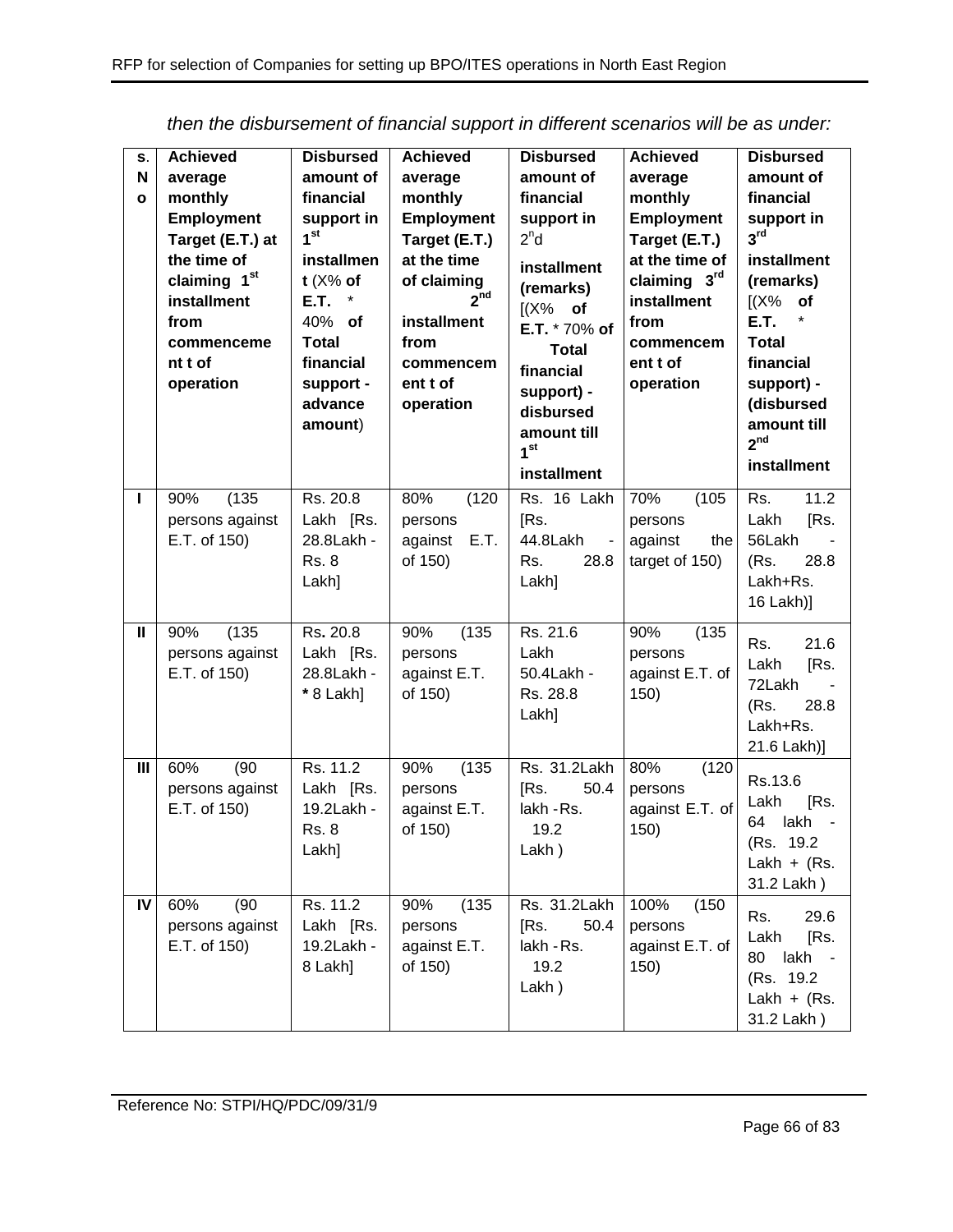**Disbursement of Special Incentives**: The special incentives as mentioned in RFP Para [2.3](#page-6-0) are subject to meeting at least 50% of employment target from commencement of operation. These incentives are to be provided on claim with/after the disbursement of  $1<sup>st</sup>$  installment of VGF on production of documentary proofs of employment as per Para [5.2](#page-63-0) above and further subject to fulfillment of following conditions:

- **a) Training Incentive:** As per condition mentioned in RFP Para [2.3.](#page-6-0)
- **b) Incentive for diversity & inclusion:** As per condition mentioned in RFP Para [2.3](#page-6-0)
- **c) Incentive for providing employment beyond target**: This incentive will be provided to the units providing employment beyond employment target i.e. 1.5 times the number of seats as stated above..
- **d) Incentive for promoting local entrepreneur:** As per condition mentioned in RFP Para [2.3.](#page-6-0)

**Note:** The special incentive(s) may be claimed/disbursed on pro-rata basis along with each VGF disbursement (if applicable). However, disbursements towards these special incentive(s) would be adjusted in final VGF disbursement, if the overall eligibility condition changes from the condition at which the special incentive(s) were disbursed.

5.4The Second party would be required to furnish a Bank Guarantee of 10% of the approved financial support as per IPA from a Public Sector bank or Scheduled Commercial Bank, valid for a period of 3 years before the release of 10% advance of the approved financial support as per IPA (excluding period of claim). If the unit doesn't claim the 10% advance, then the Bid Security deposited by the unit will be retained as Performance Security and will be released after completion of 3 years from commencement of operation (excluding the period of VGF claim and disbursement).

# **6 Stakeholder and their responsibilities**

# **6.1Role of First Party**

 To monitor the implementation of the Project, review its performance and provide regular feedback to NMC.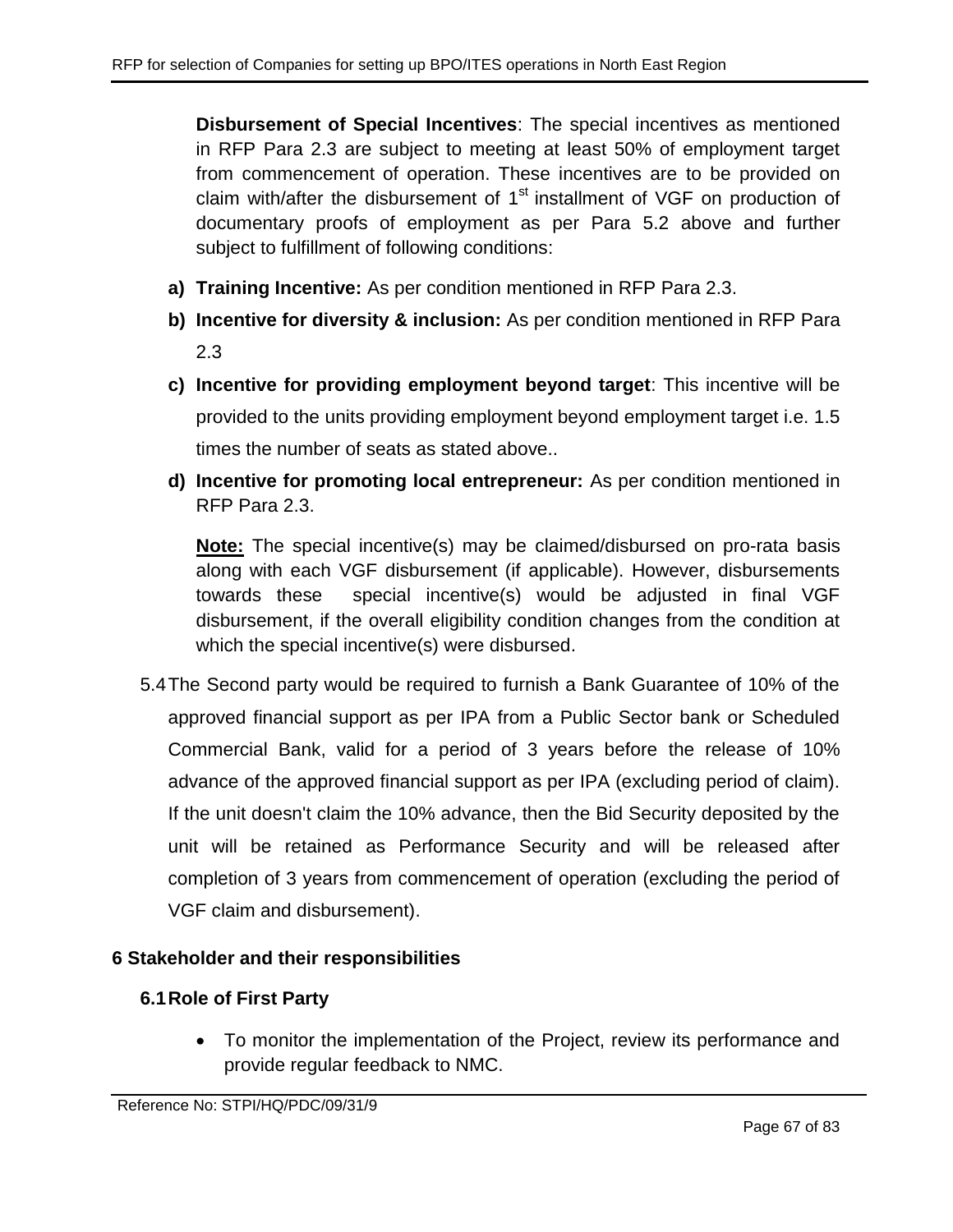- To release appropriate financial support to the eligible companies after verification of the documents and other checks & balances.
- To maintain separate accounts for this scheme and the same be covered under the internal audit of STPI.

## **6.2Role of Second Party: The Second Party shall:**

- Setup BPO/ITES operations in North Eastern Region, at the approved location.
- Generate business from the Open Market.
- Operate & Maintain the facility at least during the entire contract period.
- Absorb all the risk and costs associated with setting up and O&M phases of the BPO operations.
- Encourage employment of local youth of NER for the BPO operations.
- Employ at least 1.5 times the number of seats (employment target), of the total quoted seats.
- Make efforts to employ 3 times the number of seats to fulfill the vision of the scheme.

### **6.3 Responsibility Matrix**

| SI.<br><b>No</b> | <b>Activity</b>                                        | <b>STPI</b> | <b>Successfu</b><br>I Bidder |
|------------------|--------------------------------------------------------|-------------|------------------------------|
| 1.               | Procurement and installation of Capital Equipment      |             | ٦                            |
|                  | (Hardware, Software etc) that are required for setting |             |                              |
|                  | up of BPO operations.                                  |             |                              |
| 2.               | Recruitment of manpower and Training                   |             | انه                          |
| 3.               | Confirmation of commencement of<br><b>BPO/ITES</b>     |             | ٦                            |
|                  |                                                        | $\sqrt{ }$  |                              |
|                  | <b>Operations</b>                                      |             |                              |
| 4.               | Operations and Maintenance of BPO for the entire       |             | $\mathcal{N}$                |
|                  | agreement period.                                      |             |                              |
|                  |                                                        |             |                              |
| 5.               | Payment towards financial support (3 Installments)     | V           |                              |
|                  |                                                        |             |                              |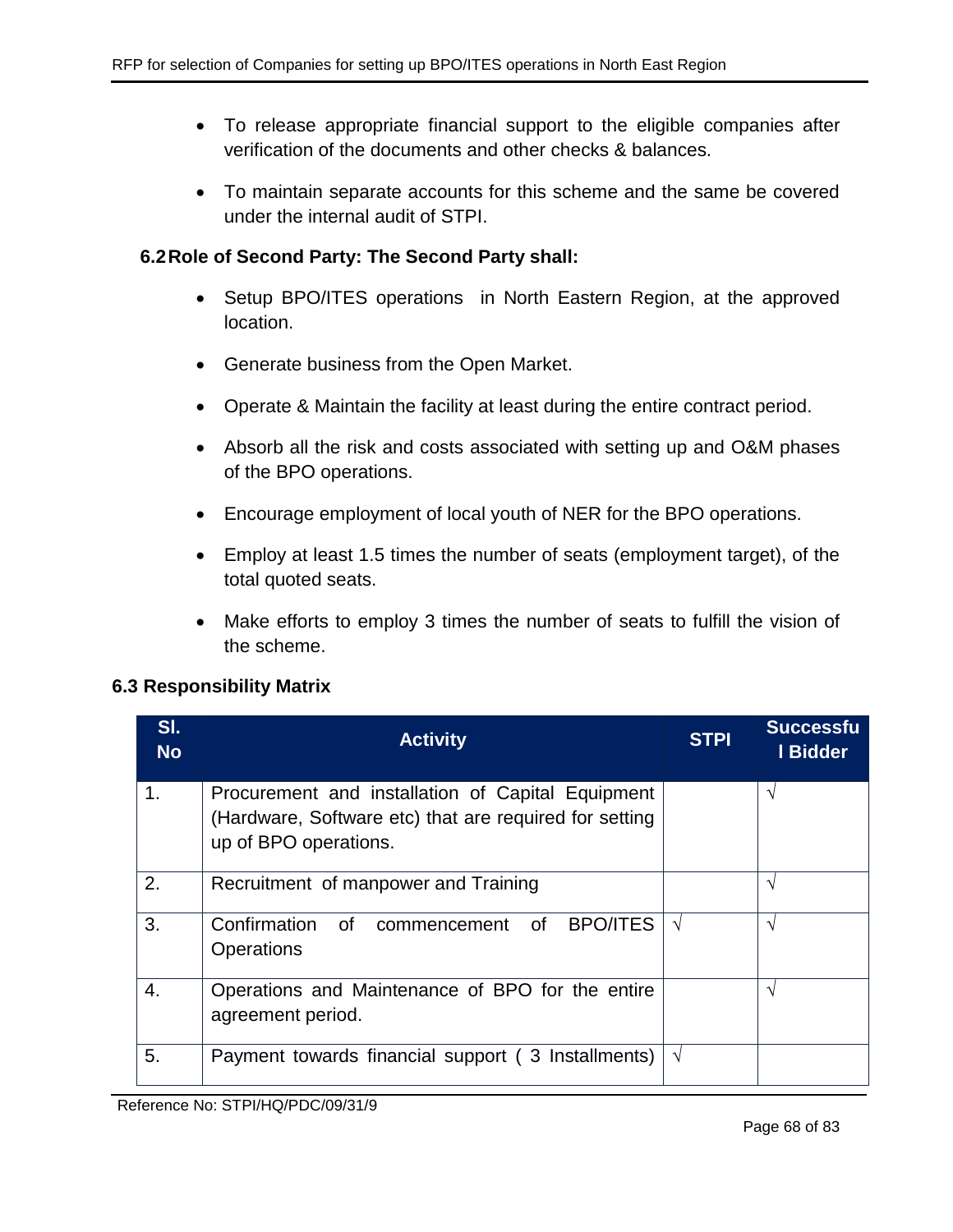| SI.<br><b>No</b> | <b>Activity</b>                                                                                                                                     | <b>STPI</b> | <b>Successfu</b><br>I Bidder |
|------------------|-----------------------------------------------------------------------------------------------------------------------------------------------------|-------------|------------------------------|
|                  | subject to fulfillment of all conditions by<br>the<br>successful bidder                                                                             |             |                              |
| 6.               | Absorb all the risks and costs associated with O & M,<br>Marketing, Sales and Providing Service to the<br>customer for the entire agreement period. |             | ٦                            |
| 7.               | <b>Performance Review</b>                                                                                                                           |             |                              |

# **7. Second Party's Employees (Implementation and Operations Team)**

- 7.1SECOND PARTY at its own expenses shall deploy skilled & experienced professionals in the area of BPO, operations, maintenance etc both during implementation and operations of the BPO. Such skilled resources are necessary for the proper and timely execution and commencement operations of BPO. The overall project works shall be monitored by the experienced project manager designated by the SECOND PARTY.
- 7.2SECOND PARTY is expected to have adequate resources working in tandem with the professionals during implementation of the project for timely completion & commencement of the BPO project.
- 7.3During O&M Period, SECOND PARTY is expected to deploy adequate O&M Team to take care of both Technical and Business operations.
- 7.4The Second Party shall meet all the Operational Expenses.

# **8. Second Party's Co-ordination**

The SECOND PARTY shall work in overall interest of the Project / Work in consultation with FIRST PARTY or its representatives to meet the set objectives of NEBPS).

# **9. Statutory and Other Obligations regarding workmen**

The SECOND PARTY shall comply with all applicable Government Regulations and Enactments pertaining to its employees, workmen and labor and FIRST PARTY shall be indemnified from and against any and all loss arising from SECOND PARTY'S non-compliance with such laws and regulations.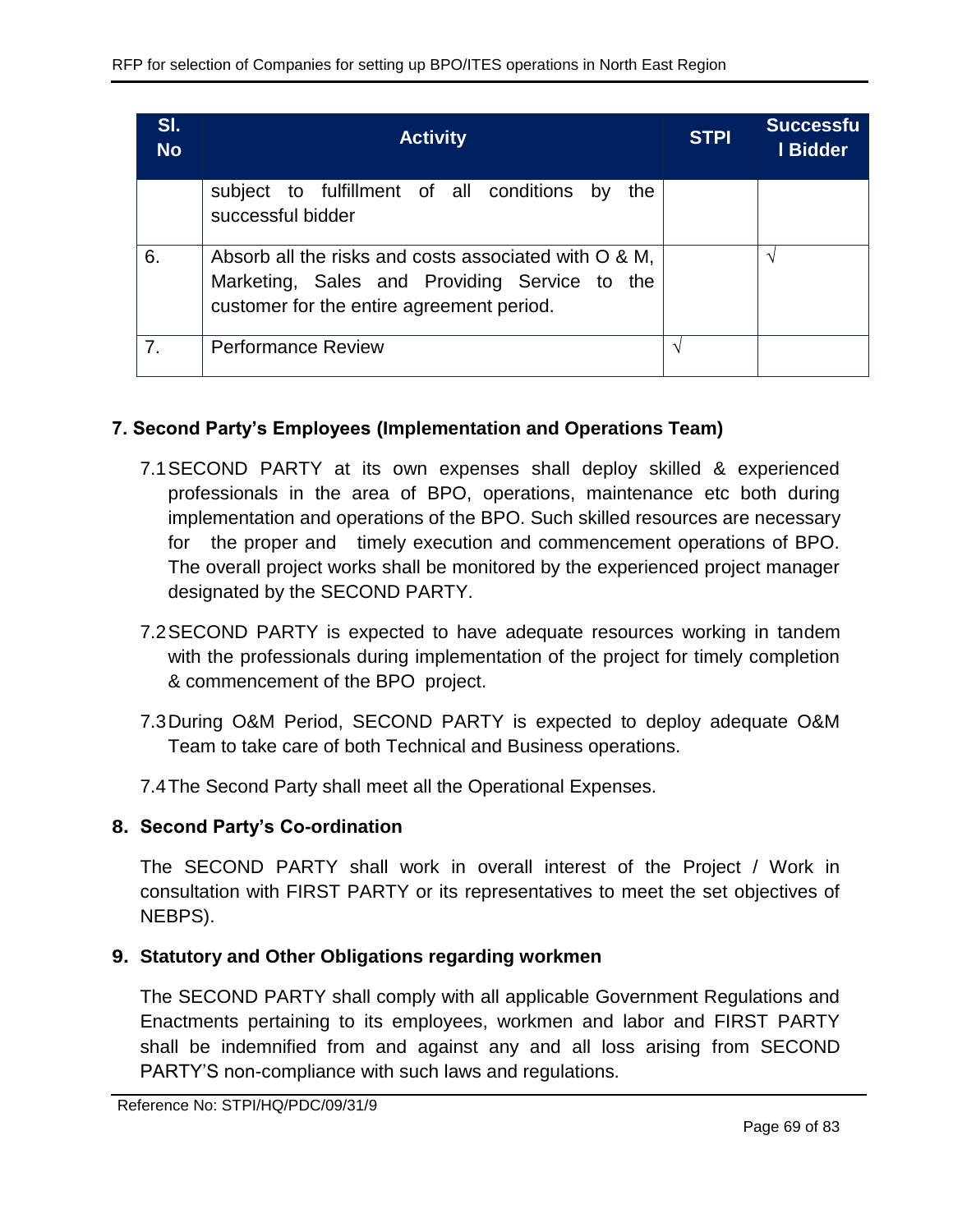### **10 Safety Regulations**

The SECOND PARTY shall be responsible to take all precautions to ensure the safety of the person or property of the User while performing its obligations hereunder.

The SECOND PARTY undertakes to comply with all sorts of safety measures under the applicable law in regards to men and material deployed for the project.

### **11 Confirmation of Commencement of BPO Operations**

SECOND PARTY must demonstrate to the FIRST PARTY the BPO unit Setup and its operations.

The FIRST PARTY reserves the right to randomly inspect the setup and its operations at any time during the Agreement period.

The Second Party should provide necessary documents regarding recruitment of the manpower for BPO.

Submission of documents such as Client list, Client Purchase/Work Orders, Agreement, Business Plan etc as and when required by the First Party.

### **12 Performance and Exit Management**

- 12.1 Upon completion of the contract period or upon termination of the agreement for any reasons, the Second Party shall comply with the following:
	- *a.* In the event of second party not being able to claim Financial support within stipulated timeline from the date of commencement of its operations, the BPO Unit will not be eligible for any support whatsoever and the IPA/Agreement shall be deemed to have been cancelled/ terminated.
	- *b.* In the event of the second party not being able to achieve minimum employment target of 50%, within stipulated timeline for VGF claim from the date of commencement of its operations, the Unit shall not be eligible for any support whatsoever and the IPA/Agreement shall be deemed to have been cancelled/ terminated. However, one time waiver up to first three months may be provided to the unit from commencement of operation in calculating average employment towards  $1<sup>st</sup> VGF$  claim. In the event of such waiver,  $2^{nd}$  and  $3^{rd}$  VGF claim will be shifted by up to 3 months timeframe.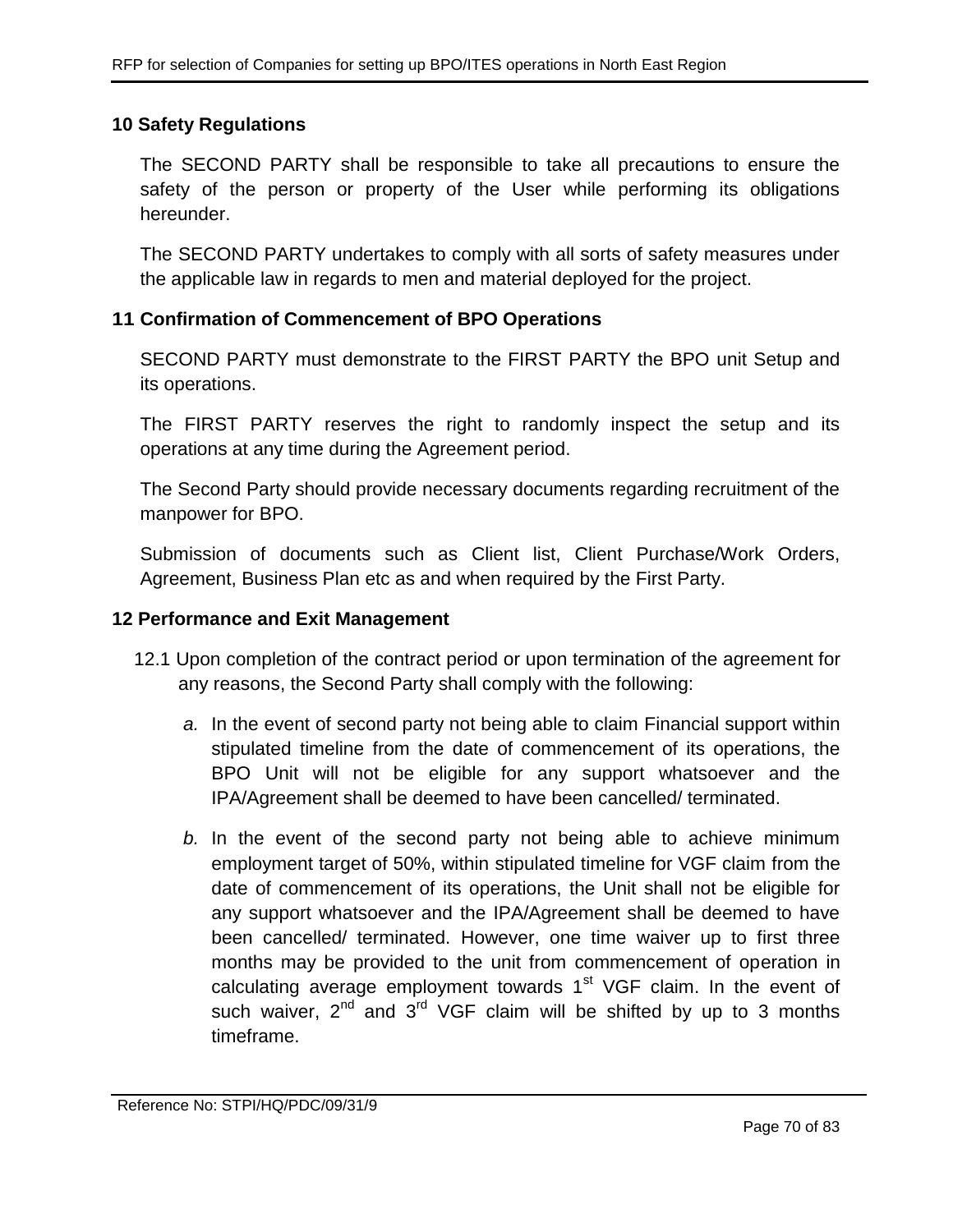- c. The second party will be obligated to furnish quarterly performance report, inter-alia, indicating the average monthly employment and GST returns for the Unit. At the stage of release of Bank Guarantee, average employment of last three years will be calculated. In the event of the BPO Unit not meeting the employment target (based on which the financial support was released), the STPI would be at liberty to invoke the Bank Guarantee/Performance Security.
- *In case the average employment is less than 50% of the employment target, Performance Bank Guarantee would be invoked by STPI & the Second Party will not be eligible for any refund.*
- 12.2 The Second Party shall be under obligation to furnish any information sought by an authorized representative of MeitY/ STPI, within a reasonable time frame and failure to do so may amount to forfeiture of Bid Security/ Encashment of Bank Guarantee, as the case may be.
- 12.3 The MeitY shall be at liberty to relax any condition, for reasons to be recorded in writing, for achieving the larger objective of this Scheme and removal of difficulties.
- 12.4Time under Force Majeure will not be considered in the *3* years period of operations, subject to the *Second Party produce* evidence of the date of occurrence and the duration of the Force Majeure in an adequate manner by means of documents drawn up by responsible authorities.

# **13. SCOPE OF WORKS**

# **13.1 SETTING UP BPO OPERATIONS**

Second Party shall set up a BPO/ITES operations as per IPA.

The Second Party shall provision the following requirements to meet their business requirements:

- Creation of Interiors
- Technical infrastructure such as Servers, Storage, Printers, Fax, EPABX etc.
- Network Connectivity: Internet, LAN, etc.
- Call Center/BPO Hardware/Software as required
- Support infrastructure: Air-conditioned, UPS as required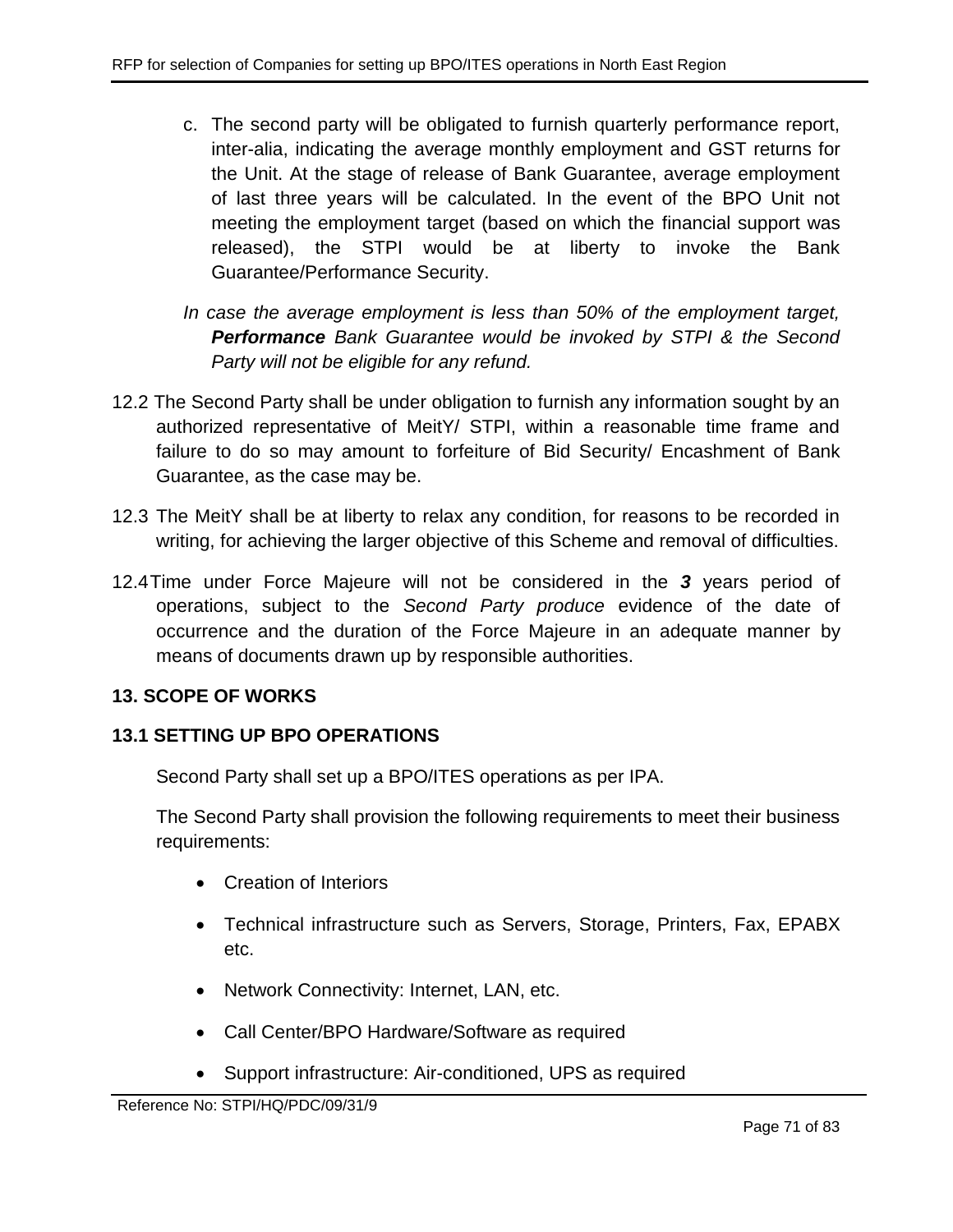# **13.2 DEVELOPMENT OF REQUIRED FACILITY/SUPPORT INFRASTRUCTURE**

Second Party shall provision a fully-functional BPO set up with the following indicative infrastructure in order to perform its activities effectively in the acquired/leased /rented space. **List of admissible items for financial support (Annexure-II) should have been purchased in the name of the** *Second Party***.**

- Air-conditioning (AC), UPS, DG
- Interiors: Portioning, Cabins, Meeting Rooms, Cafeteria, Furniture, etc.
- Electrical Wiring & fittings
- Power back-up facility
- Workstations, Headphones, CRM, IVRS, Dialer etc
- Servers, Networking & Storage equipment as required
- Network Cabling, CCTV
- Any other item i.e. tools, kits and spares as required

### **13.3 RECRUITMENT OF MANPOWER AND TRAINING**

The *Second Party* shall also create, train, manage, motivate and retain the manpower with adequate training as per the business requirements.

# **13.4 OPERATION & MAINTENANCE OF THE FACILITY**

The *Second Party* shall be responsible for Operation & Maintenance of the BPO but not limited to the following:

- Remuneration/Salary: The *Second Party* shall have sufficient funds to meet the remuneration/salary requirements of the manpower.
- Support Infrastructure: The *Second Party* shall renew the AMC regularly for AC, UPS, DG, Building Management System etc. uninterrupted operations of the business.
- Technical Infrastructure: The *Second Party* shall form O&M team consists of Project Manager, Call Center/BPO Expert, System Administrator, Network Administrator, etc.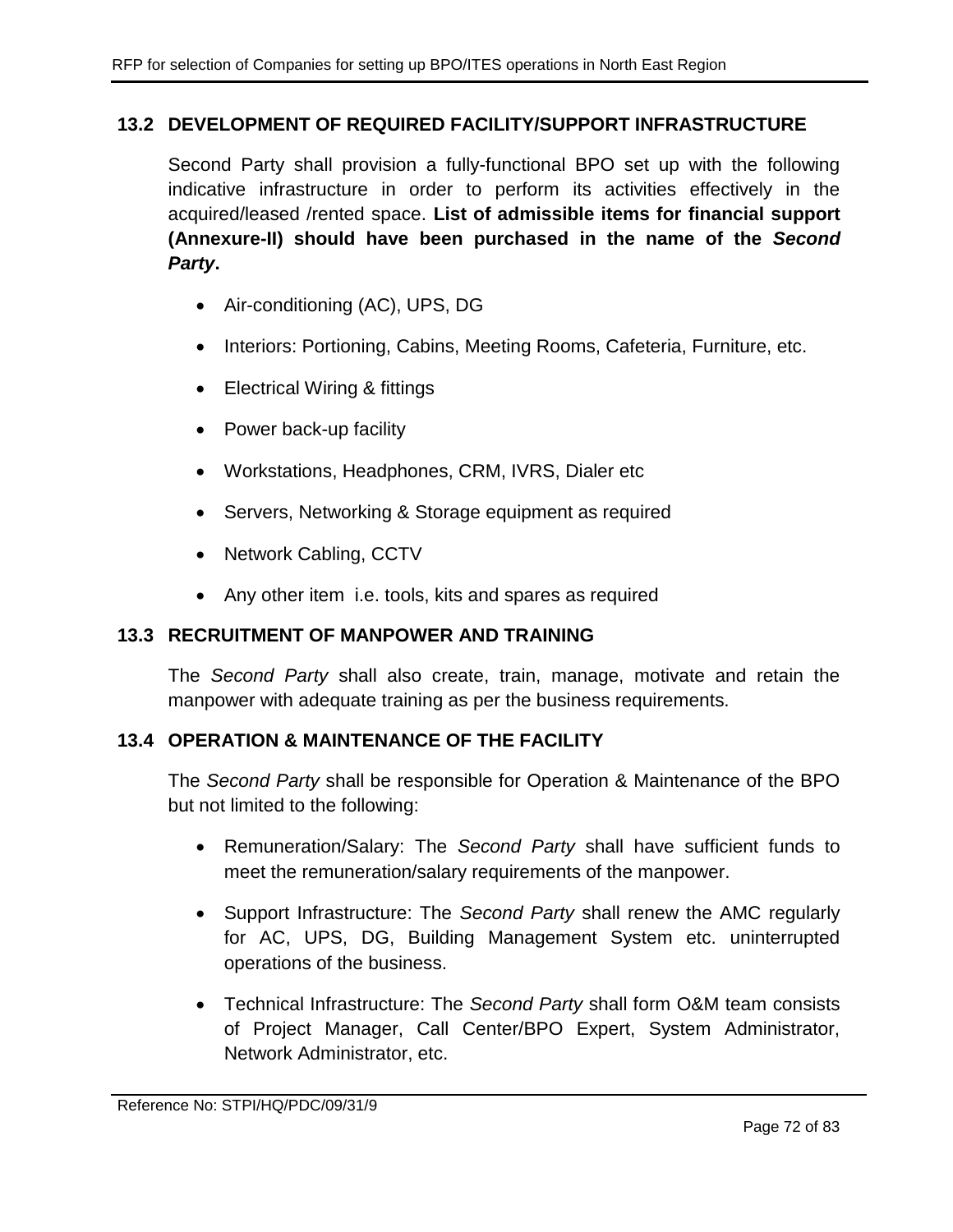The Second Party shall ensure the safety and security for the BPO equipment and the building facilities.

#### **13.5 MARKETING OF BPO SERVICES**

The Second Party shall be required to Market their Services for generation of revenues.

#### **13.6 OPTIMAL USAGE OF THE CAPACITY**

The Second Party shall make all the efforts to employ at least 1.5 times the number of seats to achieve the employment Target.

#### **13.7 REVIEW AND AUDIT OF OPERATIONS**

- To support and facilitate STPI during its periodical review of the operation.
- To conduct the system audit periodically as per the advice of STPI.
- To extend support and provide all the documentation during statutory audit and the auditors would be appointed by STPI.

#### **13.8 MANAGE RISKS**

- The Second Party shall identify and bear all the risk associated with Implementation and Operations & Maintenance of the BPO for the entire Agreement period at his own expense.
- The Second Party shall identify and bear all the risks involved with Sales, Service Quality and Standards, Revenue collections and sustainability of the operations at his own expense.
- STPI shall not compensate for any losses if any incurred by the Second Party during entire contract period.

#### **14 PROJECT TIMELINES**

The estimated timeline shall be as laid down in **Annexure-I.** The start date of the project shall be from the date of issue of IPA.

### **15 DELAY AND NON-CONFORMANCE**

The Second Party (BPO Unit) shall be under obligation to commence its BPO operations within 6 months, from the date of issue of In-Principle Approval (IPA)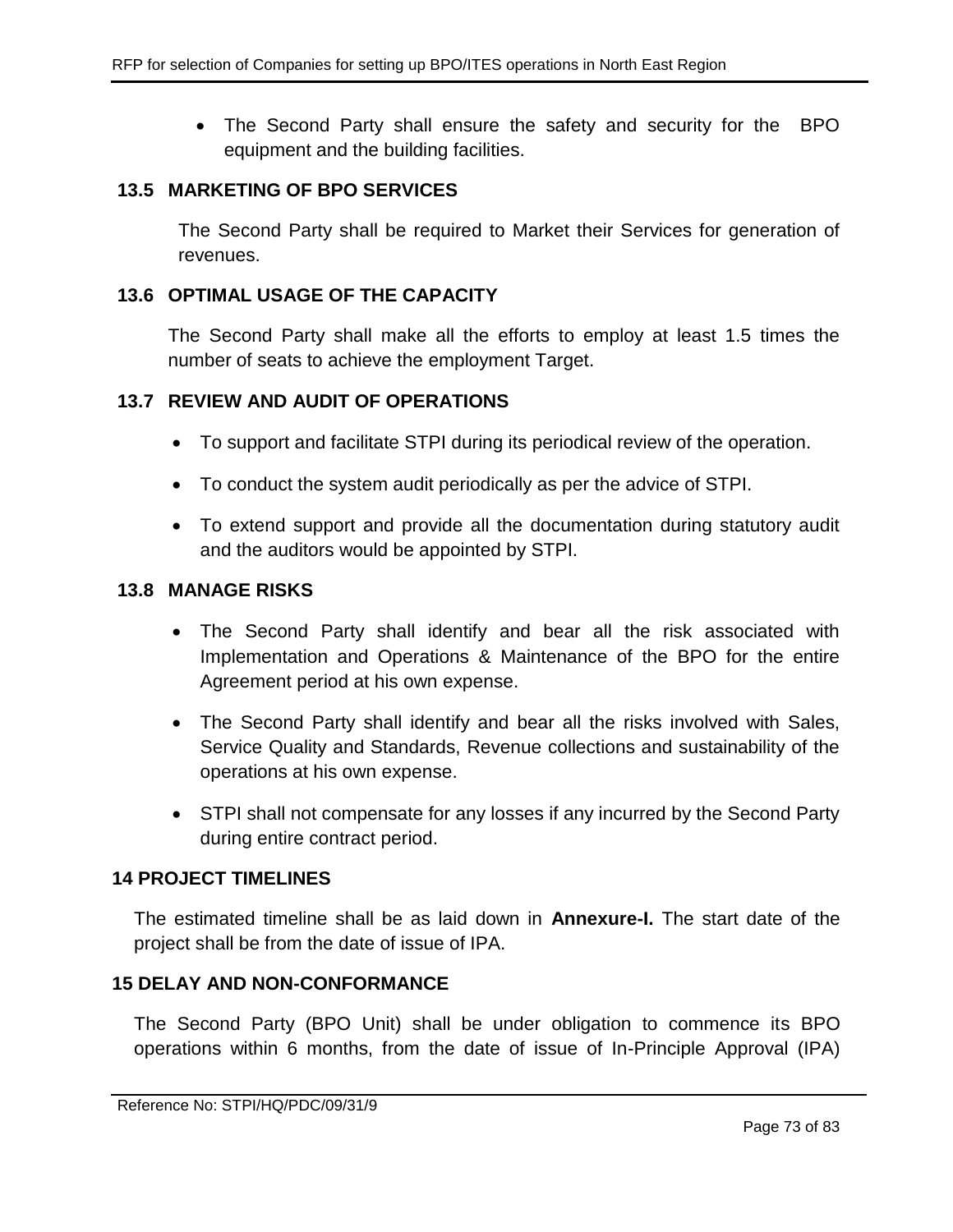referred above. Failure to do so shall automatically result in forfeiture of the Bid Security and cancellation/termination of this MSA/IPA.

# **16 LIQUIDATED DAMAGES ( PENALTY)**

If the Second Party fails to meet the Employment Target i.e. average employment of the last *three* years (Based on which the financial support were released), the First Party shall invoke the *Performance* Bank Guarantee.

# **17 FORCE MAJEURE**

STPI may grant an extension of time limit set for the completion of the work, in case the timely completion of the work is delayed by Force Majeure conditions beyond the Second Party's control, subject to what is stated in the following sub paragraphs and the procedures detailed there is being followed. Force Majeure is defined as an event of effect that cannot reasonably be anticipated such as Acts of God (like earthquakes, floods, storms etc.), acts of States, the direct and indirect consequences of wars (declared or undeclared), hostilities, national emergencies, civil commotion and strikes (only those which exceed a duration of ten continuous days) at Second Party's premises. The Second Party's right to an extension of the time limit for completion of the work in above mentioned cases is subject to the below mentioned procedures:

That within 15 days after the occurrence of a case of Force Majeure but before the expiry of the stipulated date of completion, the Second Party informs the STPI in writing that the Second Party considers himself entitled to an extension of the time limit.

That the Second Party produces evidence of the date of occurrence and the duration of the Force Majeure in an adequate manner by means of documents drawn up by the responsible authorities.

That the Second Party proves that the said conditions have actually interfered with the performance of the Agreement.

# **18 ARBITRATION**

All disputes, differences, claims and demands arising under this MSA shall be referred to arbitration of a sole arbitrator to be appointed by the DG, STPI.

The provisions of the Arbitration and Conciliation Act, 1996 and all its amendments till date shall be applicable and the award made there under shall be final and binding upon the parties hereto, subject to legal remedies available under the law.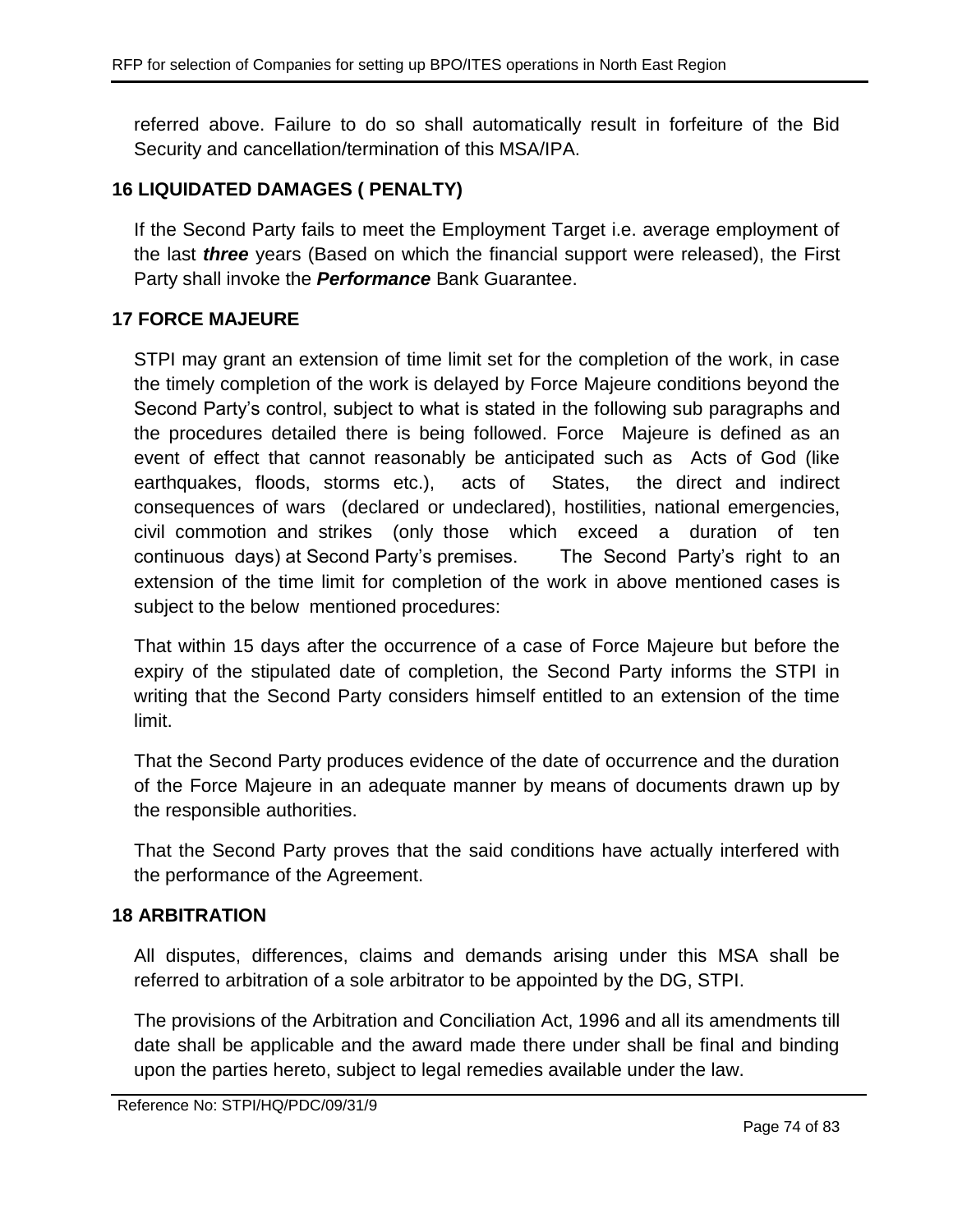# **19 JURISDICTION**

The Courts at New Delhi shall have the jurisdiction in case of litigation between the parties.

## **20 THIRD PARTY CLAIMS**

The Second Party (the "Indemnifying Party") undertakes to indemnify MeitY/ STPI (the "Indemnified Party") from all losses, claims for damages on account of bodily injury, death and damage to real property, tangible/ intangible personal property.

## **21 LIMITATIONS OF LIABILITY**

Notwithstanding any other term contained in this Agreement, the total cumulative liability of each party under the terms of this Agreement shall not exceed the total fees actually received by the Second Party/BPO-ITES unit from the STPI for the services Service that gives rise to such liability during the twelve month period immediately preceding such claim and in no event shall each party be liable to the other party for any indirect, incidental, consequential, special or exemplary damages, nor for any damages as to lost profit, data, goodwill or business, nor for any reliance or cover damages arising out of this Agreement, even if that party was advised about the possibility of the same.

The Second Party/BPO-ITES unit shall not be liable or responsible for any delay or failure to perform or failure of the services or the Deliverable under this Agreement to the extent that such delay or failure has arisen as a result of any delay or failure by STPI or its employees or agents to perform any of its duties and obligations as set out in this Agreement. In the event that the Second Party/BPO-ITES unit is delayed or prevented from performing its obligations due to such failure or delay on the part of STPI, the Second Party/BPO-ITES unit shall be allowed an additional period of time to perform its obligations and unless otherwise agreed the additional period shall be equal to the amount of time for which Second Party/BPO-ITES unit is delayed or prevented from performing its obligations due to such failure or delay on the part of STPI.

# **22 NON WAIVER**

Waiver of any breach of the provision of, or any default under the contract must be in writing and signed by the Party granting the waiver. No failure or delay on the part of either Party in exercising or any omission to exercise any right or remedy accusing to either Party under the contract shall be a waiver thereof, nor will any partial exercise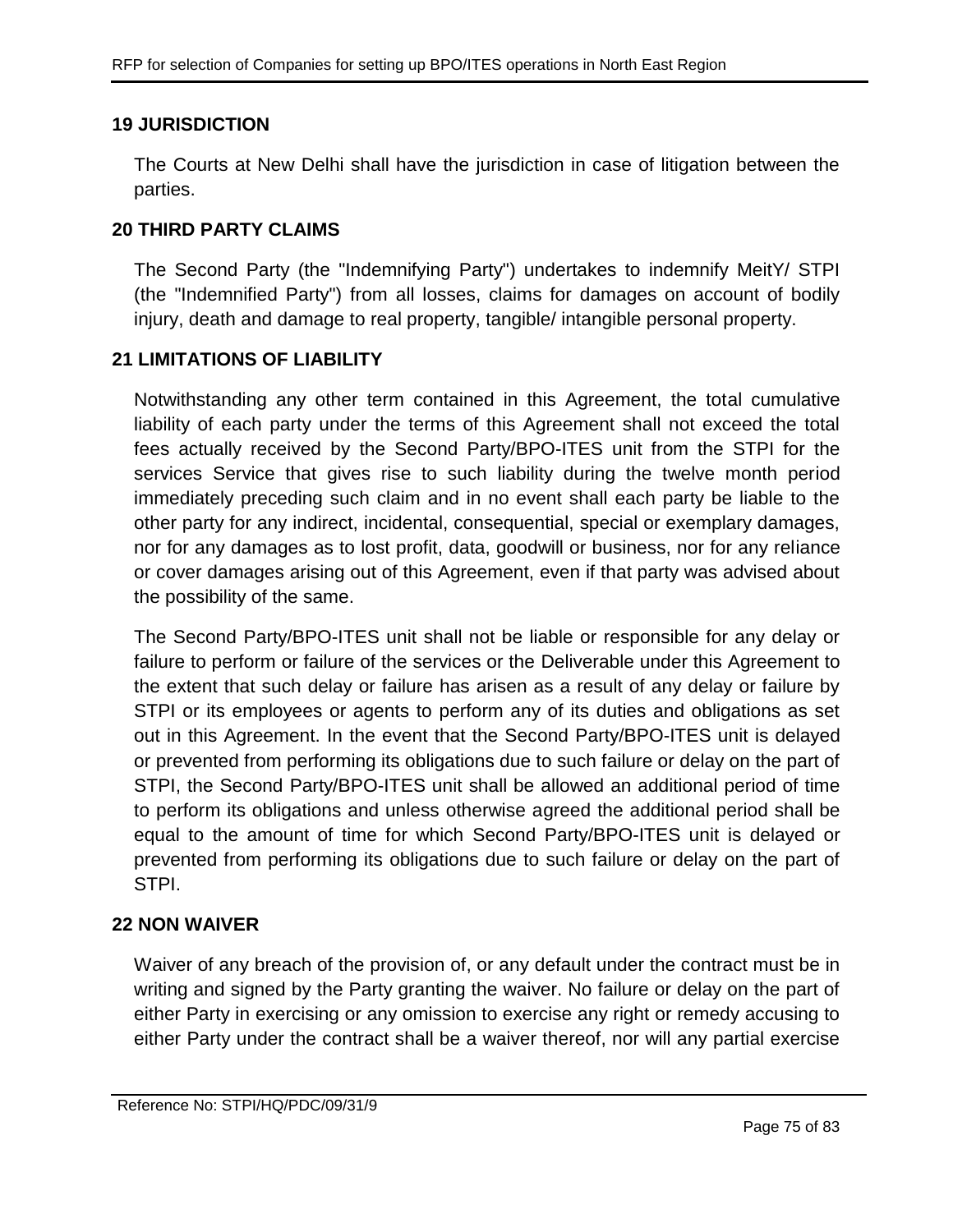of any right or remedy particular be a waiver of further exercise of that right or remedy.

EXECUTED under hand in two originals the day and year first before written

# **SIGNED for and on behalf of THE SECOND PARTY**

| <b>BY</b><br><u> 1989 - Jan James James Barbara, martxa a shekara 1980 - 1981 - 1982 - 1983 - 1984 - 1986 - 1986 - 1986 - 198</u>       |  |  |  |
|-----------------------------------------------------------------------------------------------------------------------------------------|--|--|--|
| Signature                                                                                                                               |  |  |  |
| <b>Title</b><br><u> 1980 - Johann Barn, fransk politik fotograf (d. 1980)</u>                                                           |  |  |  |
| <b>Company Stamp/Seal</b>                                                                                                               |  |  |  |
| <b>Witness</b><br><u> 1989 - Johann Barn, mars ann an t-Amhain Aonaich an t-Aonaich an t-Aonaich an t-Aonaich an t-Aonaich an t-Aon</u> |  |  |  |
| SIGNED for and on behalf of THE FIRST PARTY                                                                                             |  |  |  |
| <b>BY</b>                                                                                                                               |  |  |  |
|                                                                                                                                         |  |  |  |
| Signature <b>Example 2018</b> Signature <b>Contract Contract 2018</b>                                                                   |  |  |  |
|                                                                                                                                         |  |  |  |
| Company Stamp/ Seal<br>Reference No: STPI/HQ/PDC/09/31/9                                                                                |  |  |  |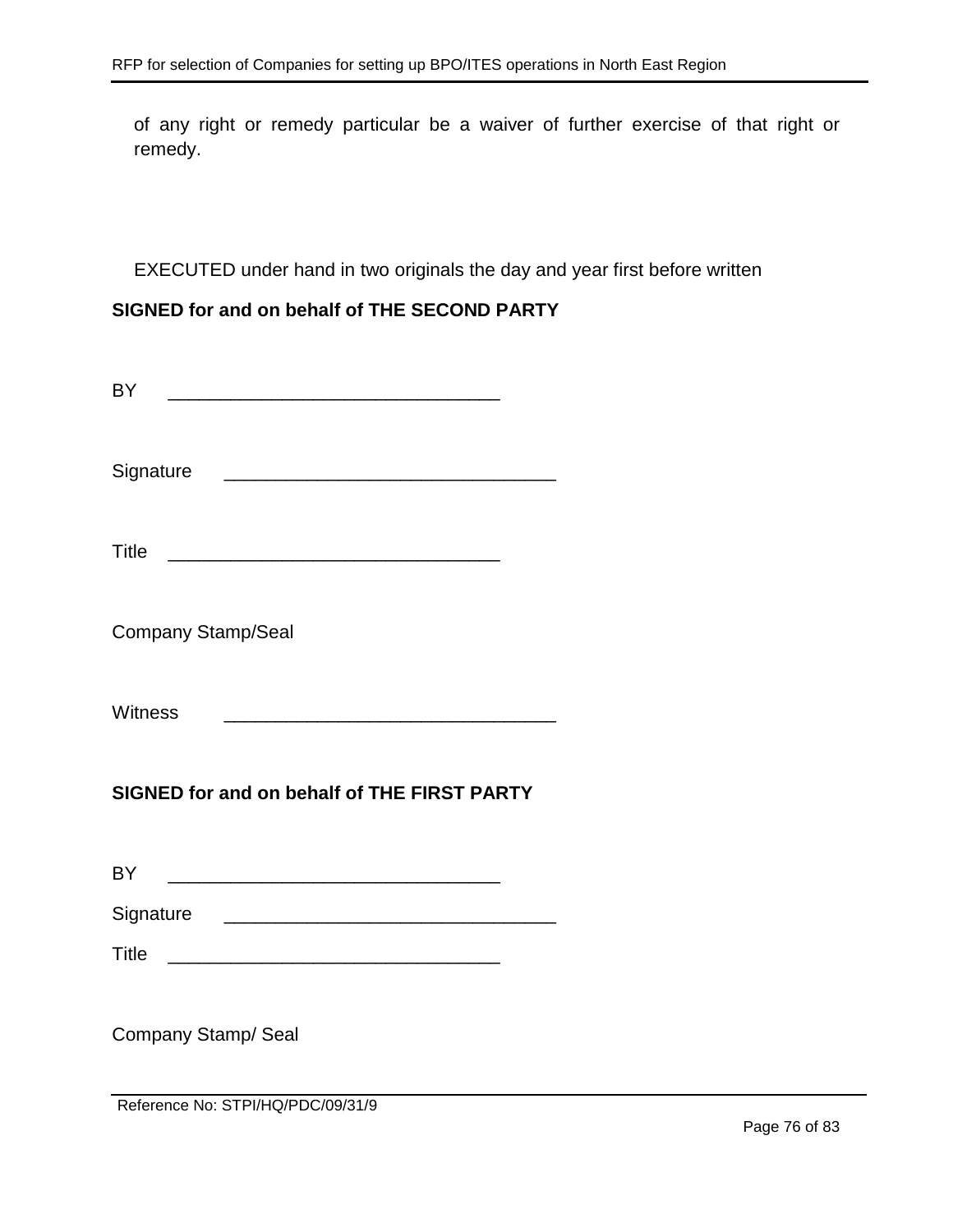| $\overline{\mathsf{SI}.}$ | <b>Activity</b>                             | <b>Time Periods</b>                 |
|---------------------------|---------------------------------------------|-------------------------------------|
| <b>No</b>                 |                                             |                                     |
| 1.                        | Award of In-Principle Approval (IPA) to the | T <sub>0</sub>                      |
|                           | successful bidder                           |                                     |
| 2.                        | Signing of Master Service Agreement (MSA)   | $T1: T0 to T0+02$ weeks             |
| $\overline{3}$ .          | Commencement of BPO/ITES operations         | T2: T0 to T0 + 06 months            |
|                           |                                             | T2: T0 to $T0 + 09$ months          |
|                           |                                             | [with penalty                       |
|                           |                                             | as per para 8.(i) of RFP]           |
| 4.                        | Report to STPI about commencement of        | $T3: T2$ to $T2 + 02$ weeks         |
|                           | operation (COO)                             |                                     |
| $\overline{5}$ .          | Verification of COO by STPI                 | T4: T3 + 02 weeks                   |
| 6.                        | Grant of advance                            | T5: T4 + 04 weeks, after            |
|                           |                                             | furnishing Bank Guarantee for       |
|                           |                                             | 10% of eligible bid amount and      |
|                           |                                             | its verification by STPI.           |
| $\overline{7}$ .          | <b>Release of Bid Security Deposit</b>      | T6: T5                              |
|                           | (BSD)/Earnest Money Deposit (EMD)           |                                     |
| 8.                        | Request for release of VGF1 and special     | $T7: T2 + 1$ year to T2+ 1 year     |
|                           | incentives                                  | and 3 months                        |
| 9.                        | Request for release of VGF2                 | T8 : $T2 + 2$ year to $T2 + 2$ year |
|                           |                                             | and 3 months                        |
| 10.                       | Request for release of VGF3                 | T9 : $T2 + 3$ year to $T2 + 3$ year |
|                           |                                             | and 1 months                        |
| 11.                       | Release of BG                               | On disbursement of VGF3             |

# **ANNEXURE – I: IMPLEMENTATION TIMELINES**

Note:

- The Time line shown above is the maximum allowable time frames for each activity.
- The timelines are as per English calendar days.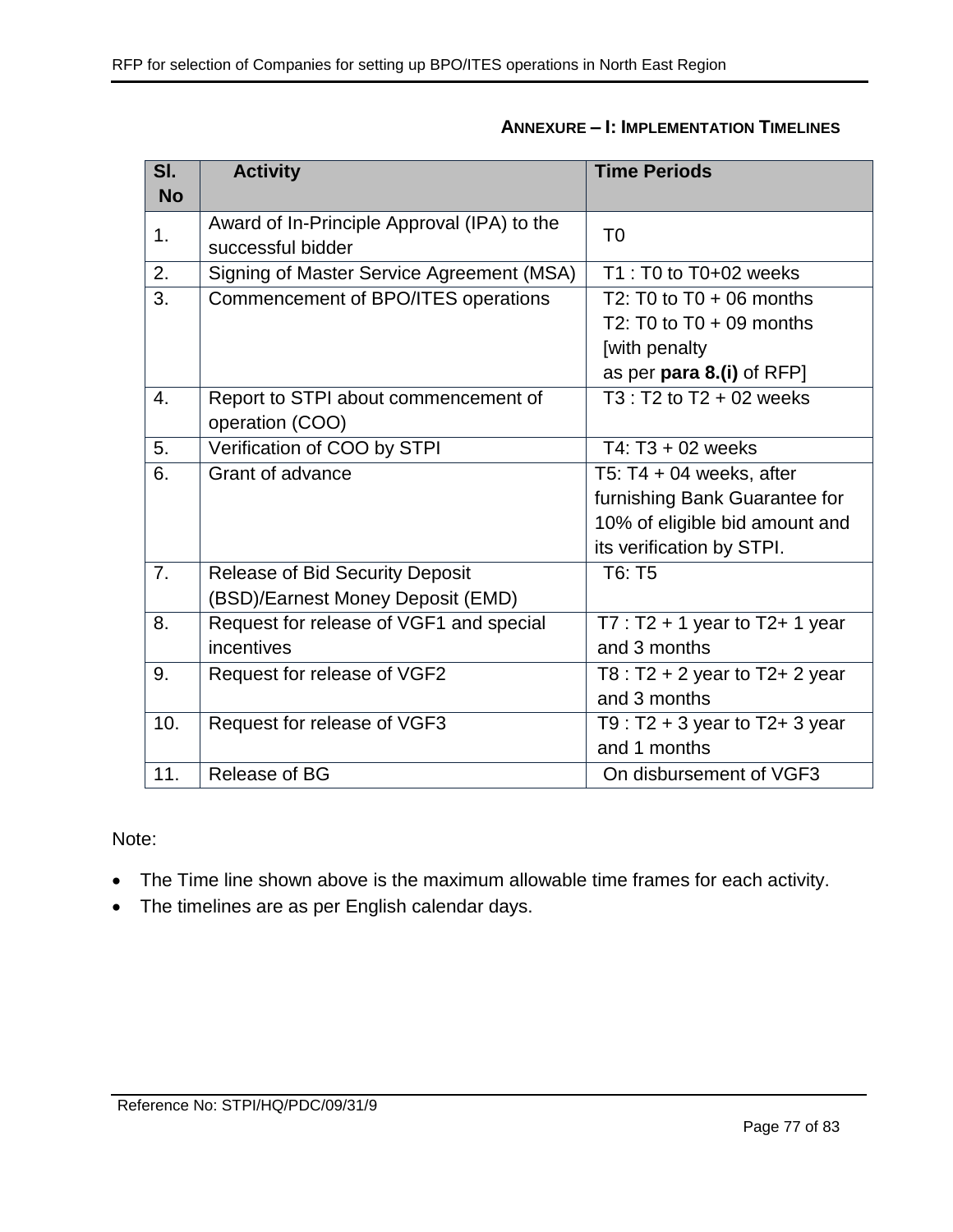| S.No.          | <b>Item Description</b>                                                                                                                                                                |  |
|----------------|----------------------------------------------------------------------------------------------------------------------------------------------------------------------------------------|--|
| 1              | Servers with OS                                                                                                                                                                        |  |
| $\overline{2}$ | Software and Hardware per license cost for BPO/ITES operations                                                                                                                         |  |
| 3              | Networking Equipments (Switches, Routers, Firewalls, Voice/Video Conferencing<br>Gateways)                                                                                             |  |
| 4              | Workstations (Desktop, Laptop, Tablets, IP phones, Headsets)                                                                                                                           |  |
| 5              | Data Storage                                                                                                                                                                           |  |
| 6              | <b>Structured Cabling</b>                                                                                                                                                              |  |
| $\overline{7}$ | <b>UPS</b>                                                                                                                                                                             |  |
| 8              | Printer, Copier, Scanner & Projector                                                                                                                                                   |  |
| 9              | Refrigerator & Water Purifier                                                                                                                                                          |  |
| 10             | Fire & Security systems                                                                                                                                                                |  |
| 11             | <b>Computer Furniture</b>                                                                                                                                                              |  |
| 12             | Central Air-conditioning equipment, air-conditioning System                                                                                                                            |  |
| 13             | Captive Diesel Generating Set and transformer of capacity commensurate with the actual<br>requirement of the unit, solar power / Non conventional Energy Generation Set<br>(OPTIONAL)* |  |
| 14             | <b>Fax Machine</b>                                                                                                                                                                     |  |
| 15             | Private automatic branch exchange                                                                                                                                                      |  |
| 16             | <b>Data Communication</b>                                                                                                                                                              |  |
| 17             | <b>Premise Rental</b>                                                                                                                                                                  |  |
| 18             | <b>Electricity Charges</b>                                                                                                                                                             |  |
| 19             | <b>Travelling Allowances for employees</b>                                                                                                                                             |  |
| 20             | Research and Innovation                                                                                                                                                                |  |
| 21             | Other misc. goods and services not exceeding 5 % of the total cost of above items<br>including canteen setup, tools, kits and spares etc.                                              |  |

#### **APPENDIX - J: LIST OF ADMISSIBLE ITEMS FOR FINANCIAL SUPPORT**

\* The Second Party may avail incentive on Generating Set from the State Govt., if needed.

**Note**: Any item not covered above shall be decided by and permitted by IBPS Management Committee (IMC).

Only new items purchased/hired/leased as per above list are admissible under NEBPS.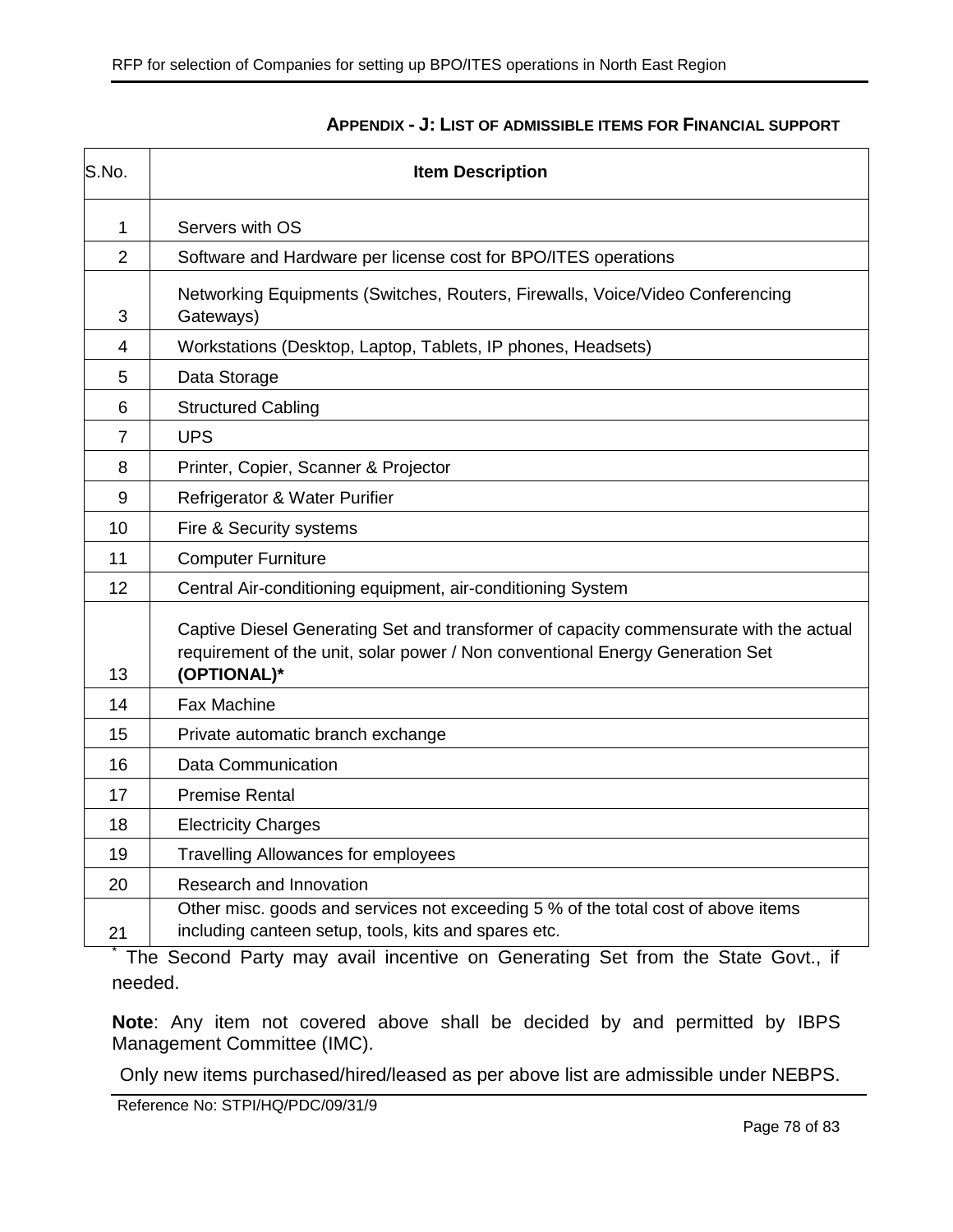### **APPENDIX-K: INSTRUCTIONS FOR ONLINE BID SUBMISSION**

The bidders are required to submit soft copies of their bids electronically on the CPP Portal, using valid Digital Signature Certificates. The instructions given below are meant to assist the bidders in registering on the CPP Portal, prepare their bids in accordance with the requirements and submitting their bids online on the CPP Portal.

More information useful for submitting online bids on the CPP Portal may be obtained at:<https://eprocure.gov.in/eprocure/app> **.**

### **REGISTRATION**

- 1) Bidders are required to enroll on the e-Procurement module of the Central Public Procurement Portal (URL: [https://eprocure.gov.in/eprocure/app\)](https://eprocure.gov.in/eprocure/app) by clicking on the link "**Online bidder Enrollment**" on the CPP Portal which is free of charge.
- 2) As part of the enrolment process, the bidders will be required to choose a unique username and assign a password for their accounts.
- 3) Bidders are advised to register their valid email address and mobile numbers as part of the registration process. These would be used for any communication from the CPP Portal.
- 4) Upon enrolment, the bidders will be required to register their valid Digital Signature Certificate (Class II or Class III Certificates with signing key usage) issued by any Certifying Authority recognized by CCA India (e.g. Sify / TCS / nCode / eMudhra etc.), with their profile.
- 5) Only one valid DSC should be registered by a bidder. Please note that the bidders are responsible to ensure that they do not lend their DSC's to others which may lead to misuse.
- 6) Bidder then logs in to the site through the secured log-in by entering their user ID / password and the password of the DSC / e-Token.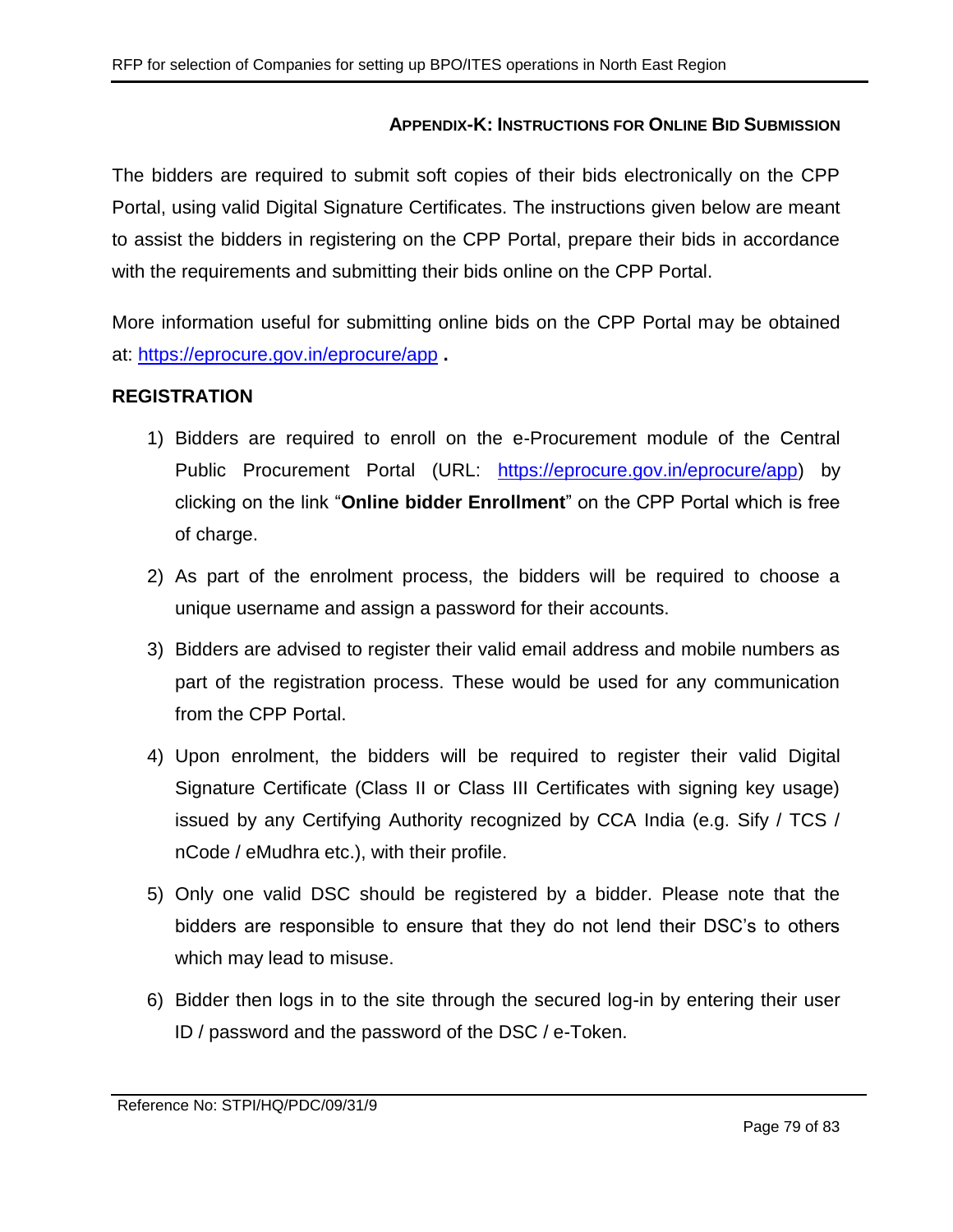### **SEARCHING FOR TENDER DOCUMENTS**

- 1) There are various search options built in the CPP Portal, to facilitate bidders to search active tenders by several parameters. These parameters could include Tender ID, Organization Name, Location, Date, Value, etc. There is also an option of advanced search for tenders, wherein the bidders may combine a number of search parameters such as Organization Name, Form of Contract, Location, Date, Other keywords etc. to search for a tender published on the CPP Portal.
- 2) Once the bidders have selected the tenders they are interested in, they may download the required documents / tender schedules. These tenders can be moved to the respective 'My Tenders' folder. This would enable the CPP Portal to intimate the bidders through SMS / e-mail in case there is any corrigendum issued to the tender document.
- 3) The bidder should make a note of the unique Tender ID assigned to each tender, in case they want to obtain any clarification / help from the Helpdesk.

### **PREPARATION OF BIDS**

- 1) Bidder should take into account any corrigendum published on the tender document before submitting their bids.
- 2) Please go through the tender advertisement and the tender document carefully to understand the documents required to be submitted as part of the bid. Please note the number of covers in which the bid documents have to be submitted, the number of documents - including the names and content of each of the document that need to be submitted. Any deviations from these may lead to rejection of the bid.
- 3) Bidder, in advance, should get ready the bid documents to be submitted as indicated in the tender document / schedule and generally, they can be in PDF / XLS / RAR / DWF/JPG formats. Bid documents may be scanned with 100 dpi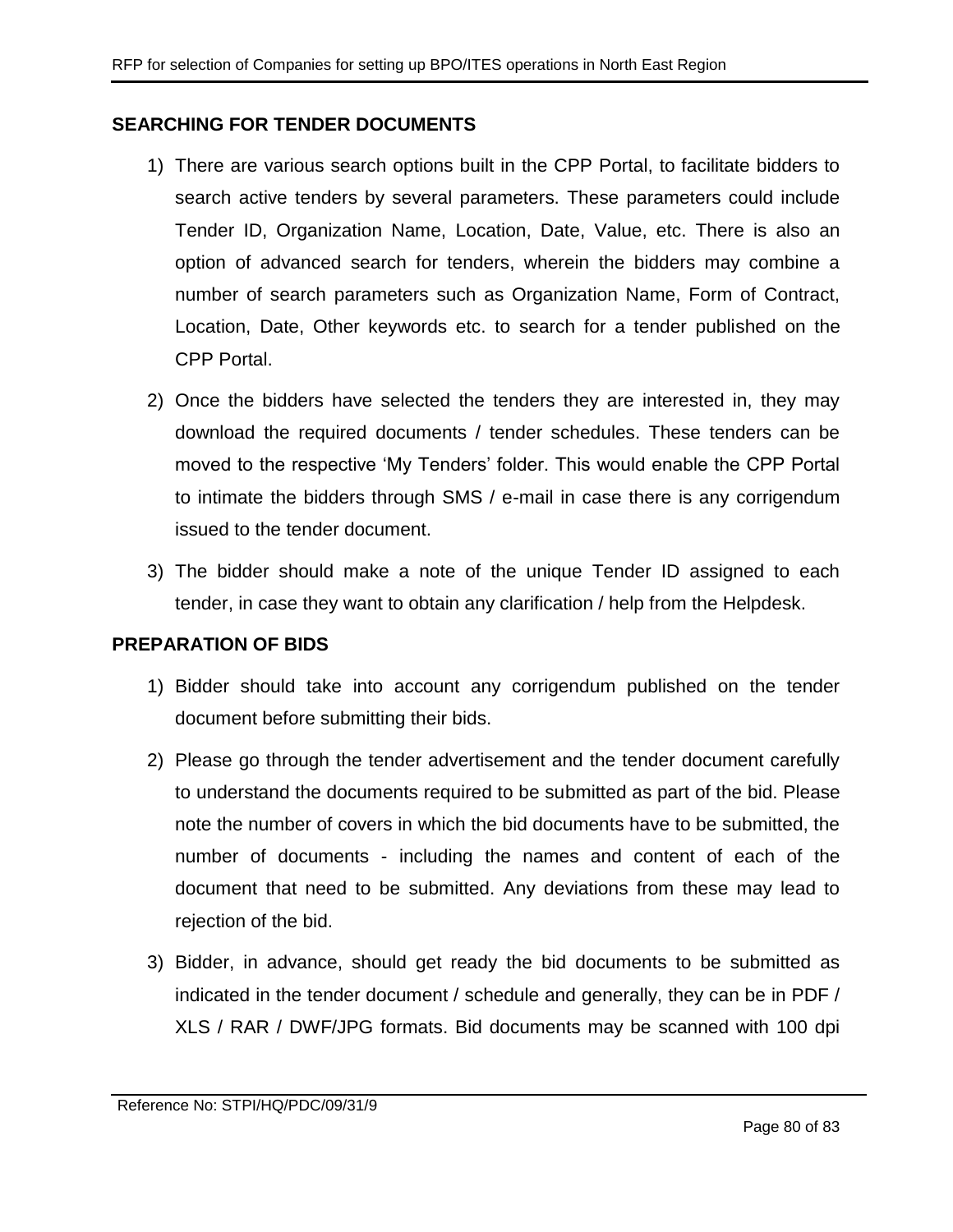with black and white option which helps in reducing size of the scanned document.

4) To avoid the time and effort required in uploading the same set of standard documents which are required to be submitted as a part of every bid, a provision of uploading such standard documents (e.g. PAN card copy, annual reports, auditor certificates etc.) has been provided to the bidders. Bidders can use "My Space" or ''Other Important Documents'' area available to them to upload such documents. These documents may be directly submitted from the "My Space" area while submitting a bid, and need not be uploaded again and again. This will lead to a reduction in the time required for bid submission process.

### **SUBMISSION OF BIDS**

- 1) Bidder should log into the site well in advance for bid submission so that they can upload the bid in time i.e. on or before the bid submission time. In case of any recurring issues encountered in the site, the bidder should inform STPI by written request /email, latest by 2 PM on the last day of bid submission.
- 2) The bidder has to digitally sign and upload the required bid documents one by one as indicated in the tender document.
- 3) Bidder has to select the payment option as "offline/online" to pay the tender fee / BSD as applicable and enter details of the instrument.
- 4) Bidder should prepare the BSD (Bid security Deposit) as per the instructions specified in the tender document. The original should be posted/couriered/given in person to the concerned official, latest by the last date of bid submission or as specified in the tender documents. The details of the DD/any other accepted instrument, physically sent, should tally with the details available in the scanned copy and the data entered during bid submission time. Otherwise the uploaded bid will be rejected.
- 5) Bidders are requested to note that they should necessarily submit their financial bids in the format provided and no other format is acceptable. If the price bid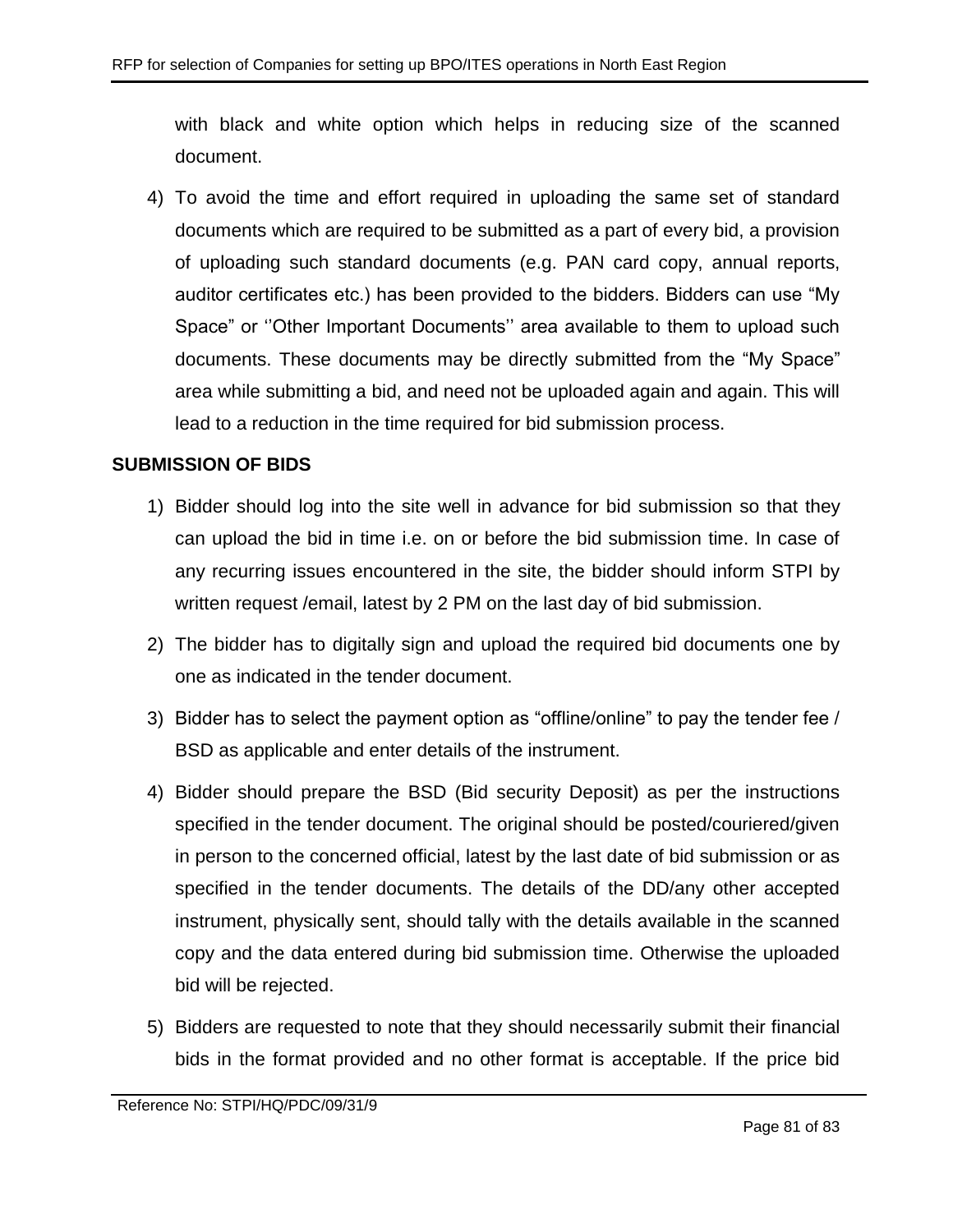has been given as a standard BoQ format with the tender document, then the same is to be downloaded and to be filled by all the bidders. Bidders are required to download the BoQ file, open it and complete the white coloured (unprotected) cells with their respective financial quotes and other details (such as name of the bidder). No other cells should be changed. Once the details have been completed, the bidder should save it and submit it online, without changing the filename. If the BoQ file is found to be modified by the bidder, the bid will be rejected.

- 6) The server time (which is displayed on the bidders' dashboard) will be considered as the standard time for referencing the deadlines for submission of the bids by the bidders, opening of bids etc. The bidders should follow this time during bid submission.
- 7) All the documents being submitted by the bidders would be encrypted using PKI encryption techniques to ensure the secrecy of the data. The data entered cannot be viewed by unauthorized persons until the time of bid opening. The confidentiality of the bids is maintained using the secured Socket Layer 128 bit encryption technology. Data storage encryption of sensitive fields is done. Any bid document that is uploaded to the server is subjected to symmetric encryption using a system generated symmetric key. Further this key is subjected to asymmetric encryption using buyers/bid openers public keys. Overall, the uploaded tender documents become readable only after the tender opening by the authorized bid openers.
- 8) The uploaded tender documents become readable only after the tender opening by the authorized bid openers.
- 9) Upon the successful and timely submission of bids (ie after Clicking "Freeze Bid Submission" in the portal), the portal will give a successful bid submission message & a bid summary will be displayed with the bid no. and the date & time of submission of the bid with all other relevant details.